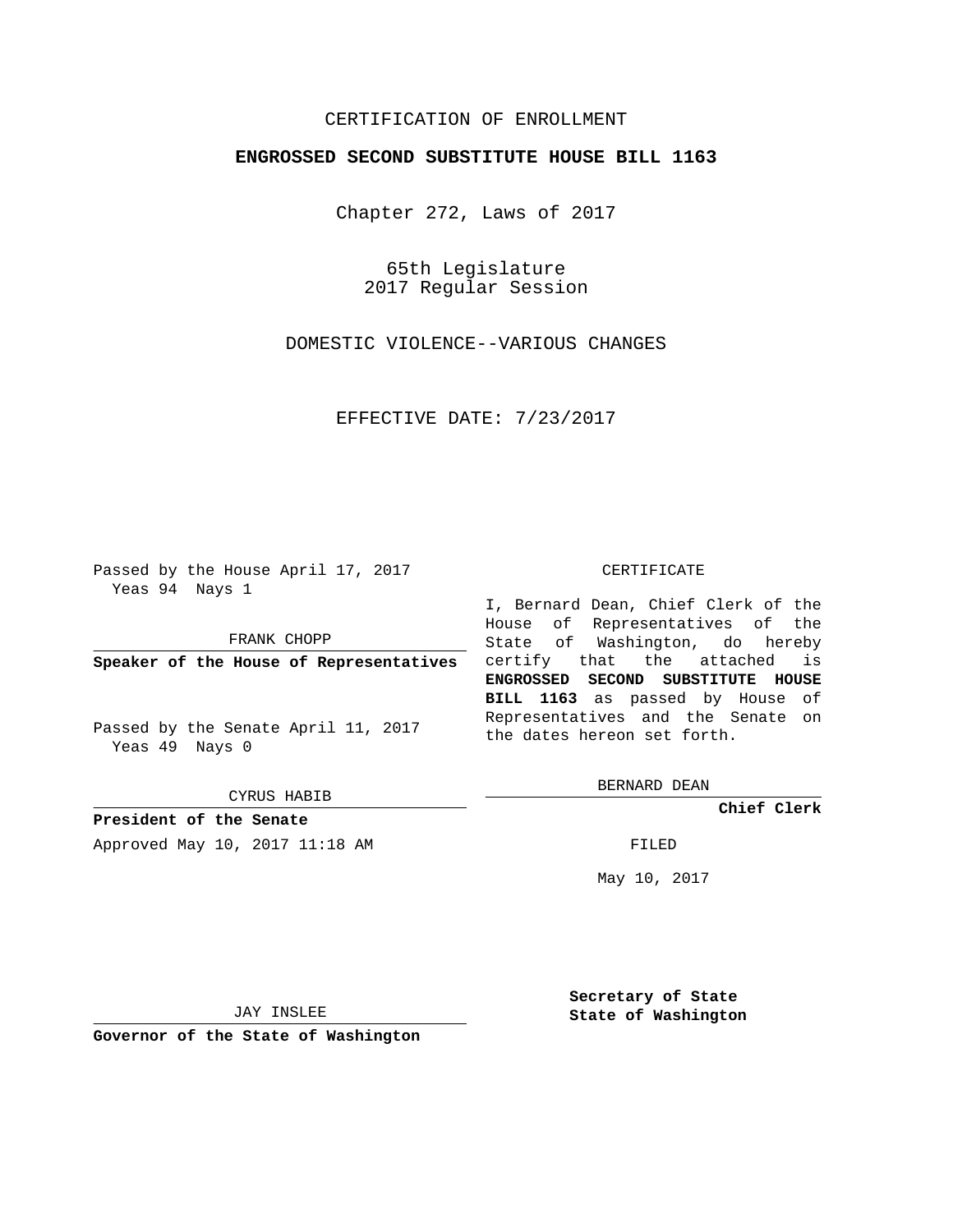#### **ENGROSSED SECOND SUBSTITUTE HOUSE BILL 1163**

AS AMENDED BY THE SENATE

Passed Legislature - 2017 Regular Session

## **State of Washington 65th Legislature 2017 Regular Session**

**By** House Appropriations (originally sponsored by Representatives Goodman, Hayes, Orwall, Appleton, Klippert, Pellicciotti, Pettigrew, Chapman, Kilduff, Bergquist, Stanford, and Kloba)

READ FIRST TIME 02/17/17.

 AN ACT Relating to domestic violence; amending RCW 9A.36.041, 9.94A.525, 43.43.754, and 43.43.830; reenacting and amending RCW 9.94A.411, 9.96.060, and 9.94A.515; adding a new section to chapter 7.36 RCW; creating new sections; prescribing penalties; and providing 5 expiration dates.

6 BE IT ENACTED BY THE LEGISLATURE OF THE STATE OF WASHINGTON:

7 **Sec. 1.** RCW 9A.36.041 and 1987 c 188 s 2 are each amended to 8 read as follows:

9 (1) A person is guilty of assault in the fourth degree if, under 10 circumstances not amounting to assault in the first, second, or third 11 degree, or custodial assault, he or she assaults another.

12 (2) Assault in the fourth degree is a gross misdemeanor, except 13 as provided in subsection (3) of this section.

14 (3) Assault in the fourth degree, where domestic violence was 15 pleaded and proven after the effective date of this section, is a 16 class C felony if the person has two or more prior adult convictions 17 within ten years for any of the following offenses where domestic 18 violence as defined in RCW 9.94A.030 was pleaded and proven after the 19 effective date of this section:

20 (a) Repetitive domestic violence offense as defined in RCW 21 9.94A.030;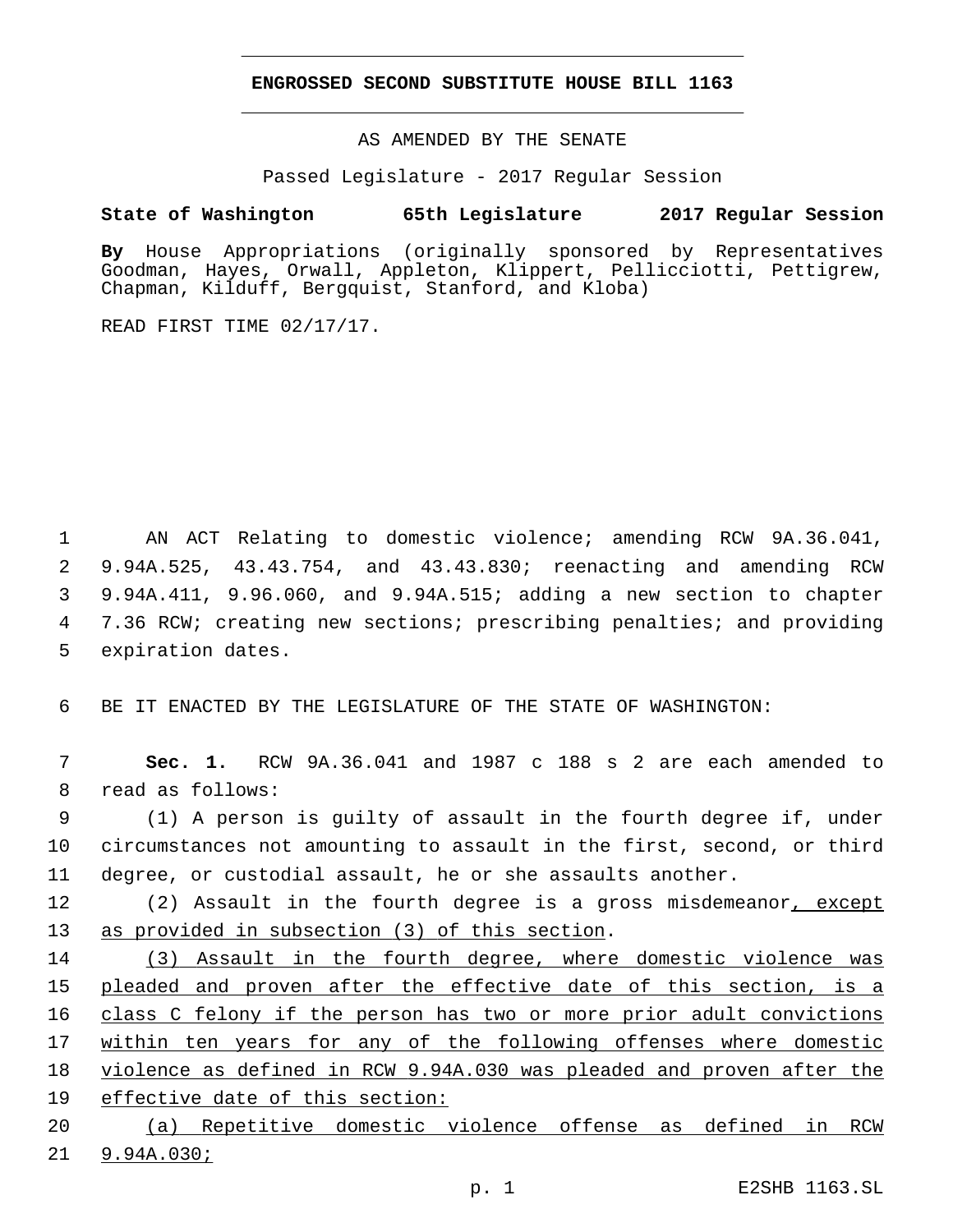(b) Crime of harassment as defined by RCW 9A.46.060; 2 (c) Assault in the third degree; (d) Assault in the second degree; (e) Assault in the first degree; or (f) An out-of-state comparable offense. (4) For purposes of subsection (3) of this section, family or household members means spouses, domestic partners, former spouses, former domestic partners, persons who have a child in common regardless of whether they have been married or have lived together 10 at any time, persons sixteen years of age or older who are presently residing together or who have resided together in the past and who have or have had a dating relationship, and persons sixteen years of 13 age or older with whom a person sixteen years of age or older has or

has had a dating relationship.

 **Sec. 2.** RCW 9.94A.411 and 2006 c 271 s 1 and 2006 c 73 s 13 are 16 each reenacted and amended to read as follows:

17 (1) Decision not to prosecute.

 STANDARD: A prosecuting attorney may decline to prosecute, even though technically sufficient evidence to prosecute exists, in situations where prosecution would serve no public purpose, would defeat the underlying purpose of the law in question or would result 22 in decreased respect for the law.

- 23 GUIDELINE/COMMENTARY:
- 24 Examples

 The following are examples of reasons not to prosecute which 26 could satisfy the standard.

 (a) Contrary to Legislative Intent - It may be proper to decline to charge where the application of criminal sanctions would be clearly contrary to the intent of the legislature in enacting the 30 particular statute.

 (b) Antiquated Statute - It may be proper to decline to charge where the statute in question is antiquated in that:

(i) It has not been enforced for many years; and

 (ii) Most members of society act as if it were no longer in 35 existence; and

 (iii) It serves no deterrent or protective purpose in today's 37 society; and

 (iv) The statute has not been recently reconsidered by the 39 legislature.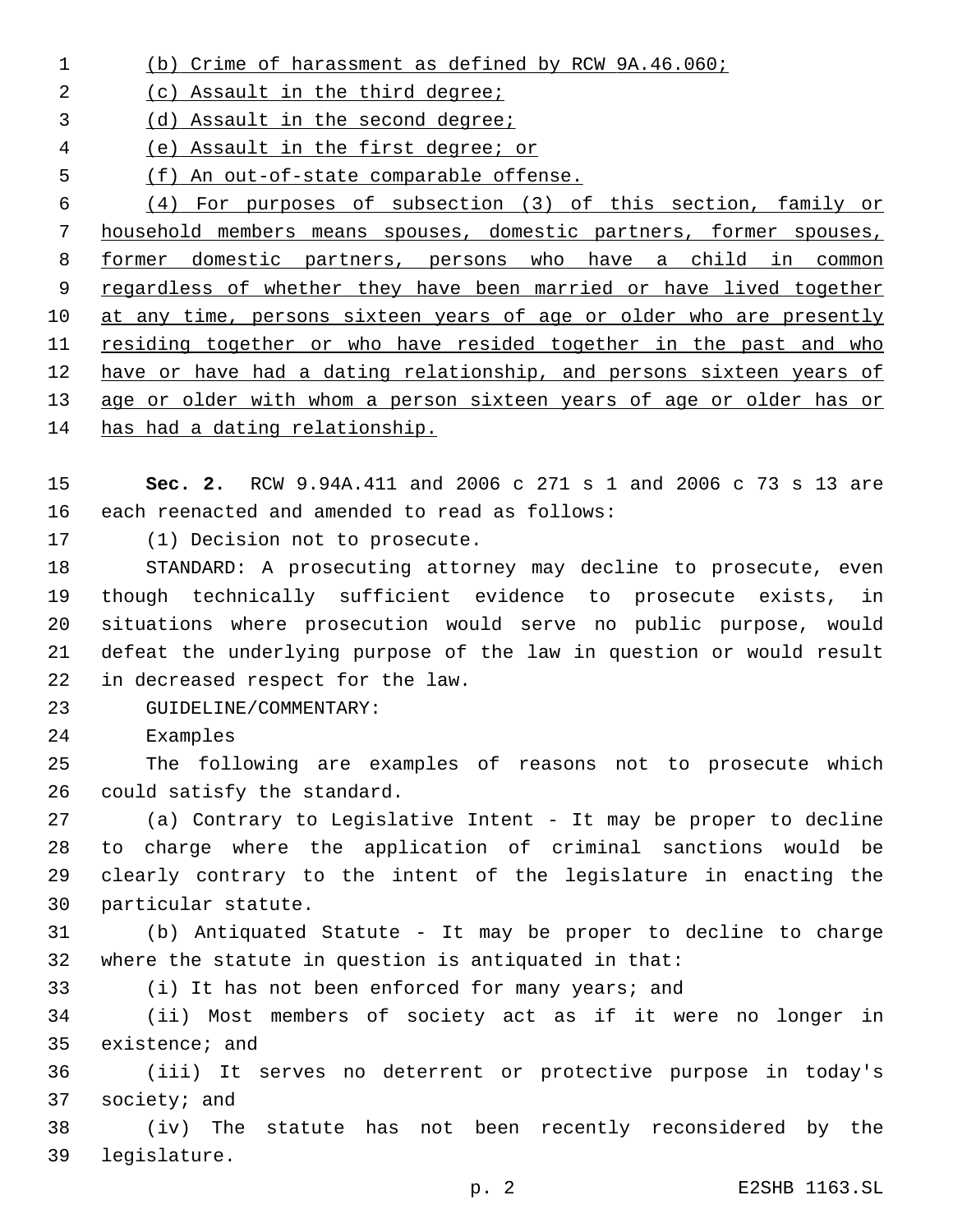This reason is not to be construed as the basis for declining cases because the law in question is unpopular or because it is 3 difficult to enforce.

 (c) De Minimis Violation - It may be proper to decline to charge where the violation of law is only technical or insubstantial and where no public interest or deterrent purpose would be served by 7 prosecution.

 (d) Confinement on Other Charges - It may be proper to decline to charge because the accused has been sentenced on another charge to a 10 lengthy period of confinement; and

 (i) Conviction of the new offense would not merit any additional 12 direct or collateral punishment;

 (ii) The new offense is either a misdemeanor or a felony which is 14 not particularly aggravated; and

 (iii) Conviction of the new offense would not serve any 16 significant deterrent purpose.

 (e) Pending Conviction on Another Charge - It may be proper to decline to charge because the accused is facing a pending prosecution 19 in the same or another county; and

 (i) Conviction of the new offense would not merit any additional 21 direct or collateral punishment;

(ii) Conviction in the pending prosecution is imminent;

 (iii) The new offense is either a misdemeanor or a felony which 24 is not particularly aggravated; and

 (iv) Conviction of the new offense would not serve any 26 significant deterrent purpose.

 (f) High Disproportionate Cost of Prosecution - It may be proper to decline to charge where the cost of locating or transporting, or the burden on, prosecution witnesses is highly disproportionate to the importance of prosecuting the offense in question. This reason should be limited to minor cases and should not be relied upon in 32 serious cases.

 (g) Improper Motives of Complainant - It may be proper to decline charges because the motives of the complainant are improper and prosecution would serve no public purpose, would defeat the underlying purpose of the law in question or would result in 37 decreased respect for the law.

 (h) Immunity - It may be proper to decline to charge where immunity is to be given to an accused in order to prosecute another where the accused's information or testimony will reasonably lead to

p. 3 E2SHB 1163.SL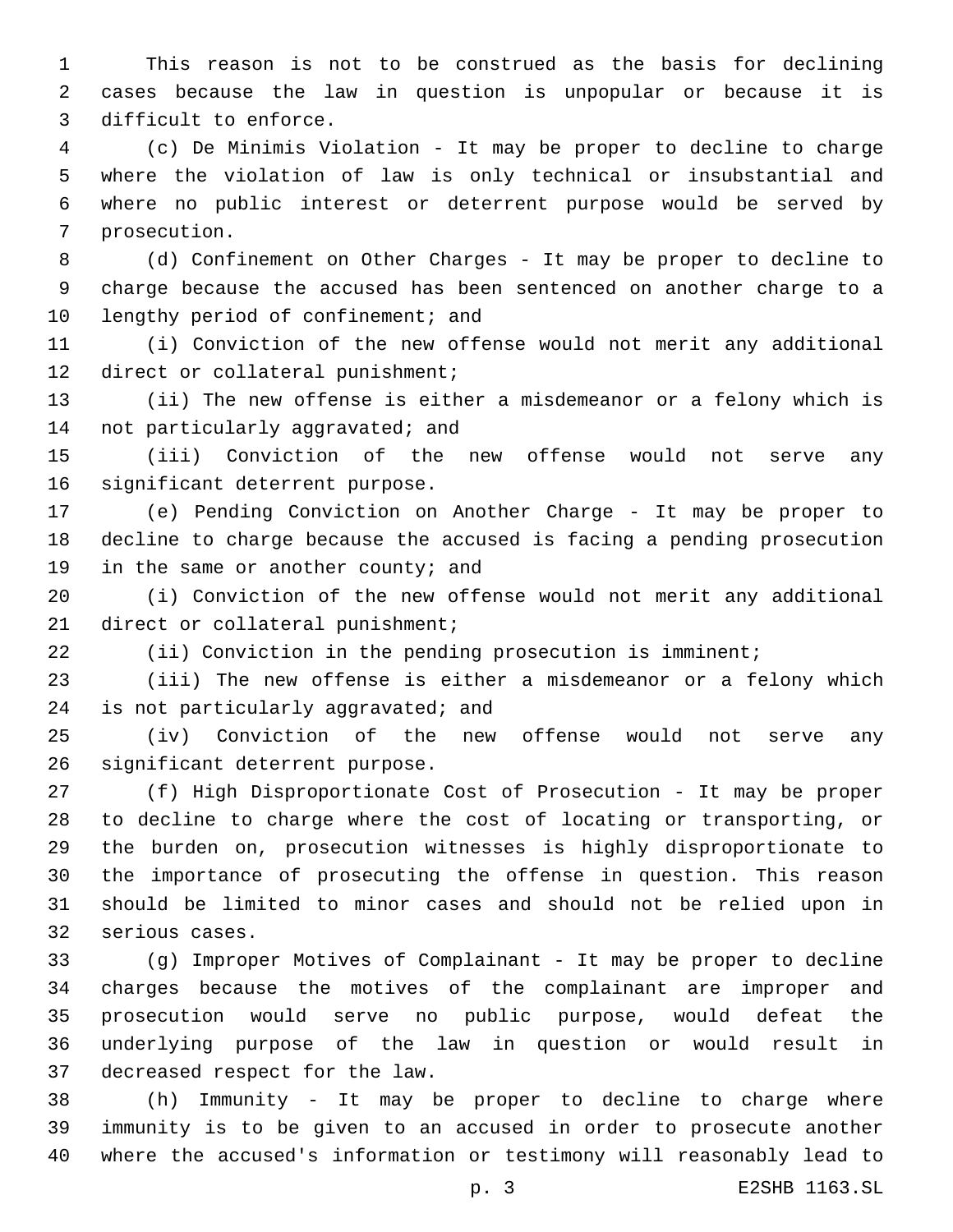the conviction of others who are responsible for more serious criminal conduct or who represent a greater danger to the public interest.3

 (i) Victim Request - It may be proper to decline to charge because the victim requests that no criminal charges be filed and the case involves the following crimes or situations:6

 (i) Assault cases where the victim has suffered little or no 8 injury;

 (ii) Crimes against property, not involving violence, where no 10 major loss was suffered;

(iii) Where doing so would not jeopardize the safety of society.

 Care should be taken to insure that the victim's request is freely made and is not the product of threats or pressure by the 14 accused.

 The presence of these factors may also justify the decision to 16 dismiss a prosecution which has been commenced.

17 Notification

 The prosecutor is encouraged to notify the victim, when practical, and the law enforcement personnel, of the decision not to 20 prosecute.

21 (2) Decision to prosecute.

(a) STANDARD:22

 Crimes against persons will be filed if sufficient admissible evidence exists, which, when considered with the most plausible, reasonably foreseeable defense that could be raised under the evidence, would justify conviction by a reasonable and objective fact finder. With regard to offenses prohibited by RCW 9A.44.040, 9A.44.050, 9A.44.073, 9A.44.076, 9A.44.079, 9A.44.083, 9A.44.086, 9A.44.089, and 9A.64.020 the prosecutor should avoid prefiling agreements or diversions intended to place the accused in a program of treatment or counseling, so that treatment, if determined to be beneficial, can be provided pursuant to RCW 9.94A.670.

 Crimes against property/other crimes will be filed if the admissible evidence is of such convincing force as to make it probable that a reasonable and objective fact finder would convict after hearing all the admissible evidence and the most plausible 37 defense that could be raised.

See table below for the crimes within these categories.

CATEGORIZATION OF CRIMES FOR PROSECUTING STANDARDS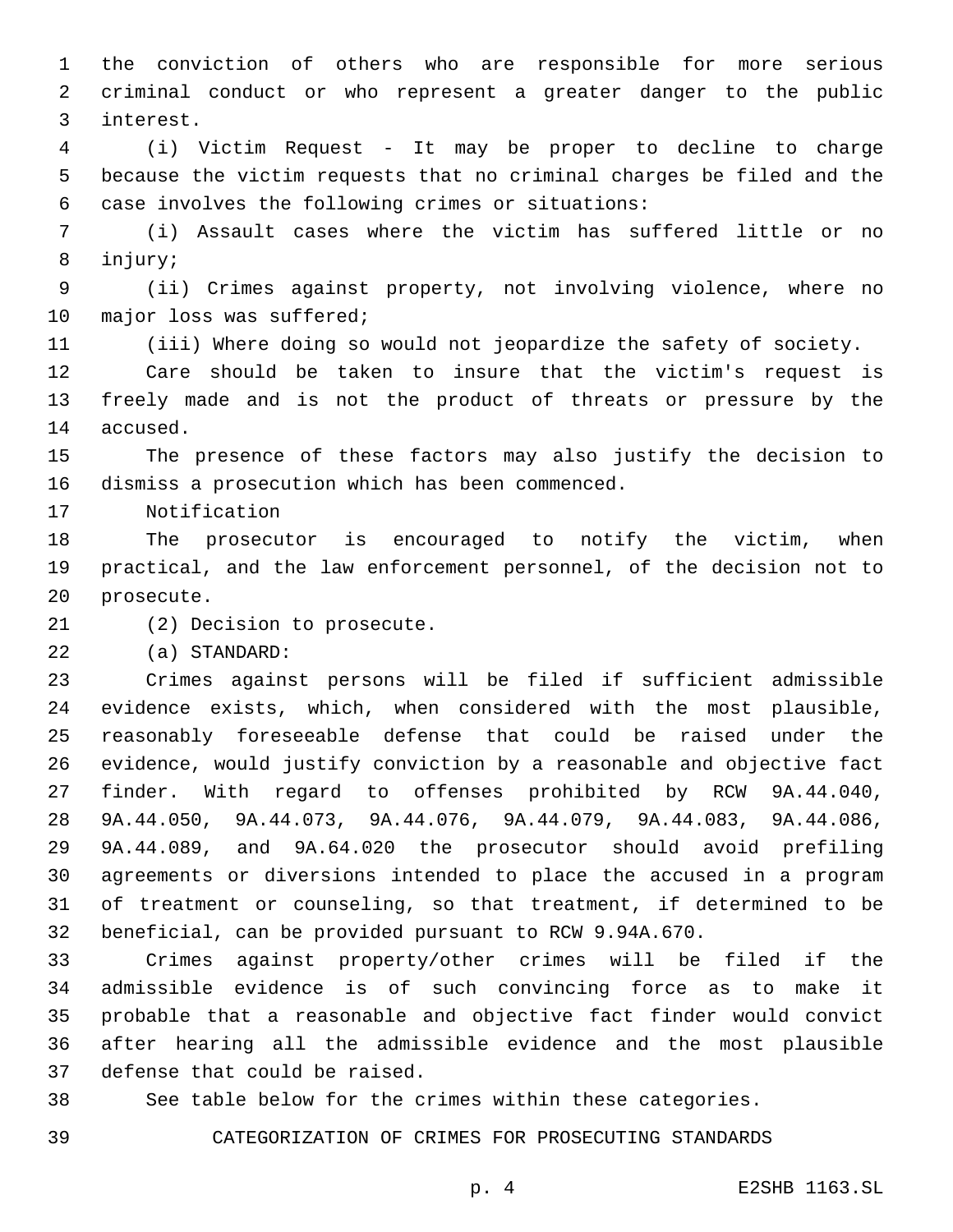| 1  | CRIMES AGAINST PERSONS                                  |  |  |  |  |
|----|---------------------------------------------------------|--|--|--|--|
| 2  | Aggravated Murder                                       |  |  |  |  |
| 3  | 1st Degree Murder                                       |  |  |  |  |
| 4  | 2nd Degree Murder                                       |  |  |  |  |
| 5  | 1st Degree Manslaughter                                 |  |  |  |  |
| 6  | 2nd Degree Manslaughter                                 |  |  |  |  |
| 7  | 1st Degree Kidnapping                                   |  |  |  |  |
| 8  | 2nd Degree Kidnapping                                   |  |  |  |  |
| 9  | 1st Degree Assault                                      |  |  |  |  |
| 10 | 2nd Degree Assault                                      |  |  |  |  |
| 11 | 3rd Degree Assault                                      |  |  |  |  |
| 12 | 4th Degree Assault (if a violation of RCW 9A.36.041(3)) |  |  |  |  |
| 13 | 1st Degree Assault of a Child                           |  |  |  |  |
| 14 | 2nd Degree Assault of a Child                           |  |  |  |  |
| 15 | 3rd Degree Assault of a Child                           |  |  |  |  |
| 16 | 1st Degree Rape                                         |  |  |  |  |
| 17 | 2nd Degree Rape                                         |  |  |  |  |
| 18 | 3rd Degree Rape                                         |  |  |  |  |
| 19 | 1st Degree Rape of a Child                              |  |  |  |  |
| 20 | 2nd Degree Rape of a Child                              |  |  |  |  |
| 21 | 3rd Degree Rape of a Child                              |  |  |  |  |
| 22 | 1st Degree Robbery                                      |  |  |  |  |
| 23 | 2nd Degree Robbery                                      |  |  |  |  |
| 24 | 1st Degree Arson                                        |  |  |  |  |
| 25 | 1st Degree Burglary                                     |  |  |  |  |
| 26 | 1st Degree Identity Theft                               |  |  |  |  |
| 27 | 2nd Degree Identity Theft                               |  |  |  |  |
| 28 | 1st Degree Extortion                                    |  |  |  |  |
| 29 | 2nd Degree Extortion                                    |  |  |  |  |
| 30 | Indecent Liberties                                      |  |  |  |  |
| 31 | Incest                                                  |  |  |  |  |
| 32 | Vehicular Homicide                                      |  |  |  |  |
| 33 | Vehicular Assault                                       |  |  |  |  |
| 34 | 1st Degree Child Molestation                            |  |  |  |  |
| 35 | 2nd Degree Child Molestation                            |  |  |  |  |
| 36 | 3rd Degree Child Molestation                            |  |  |  |  |
| 37 | 1st Degree Promoting Prostitution                       |  |  |  |  |
| 38 | Intimidating a Juror                                    |  |  |  |  |
| 39 | Communication with a Minor                              |  |  |  |  |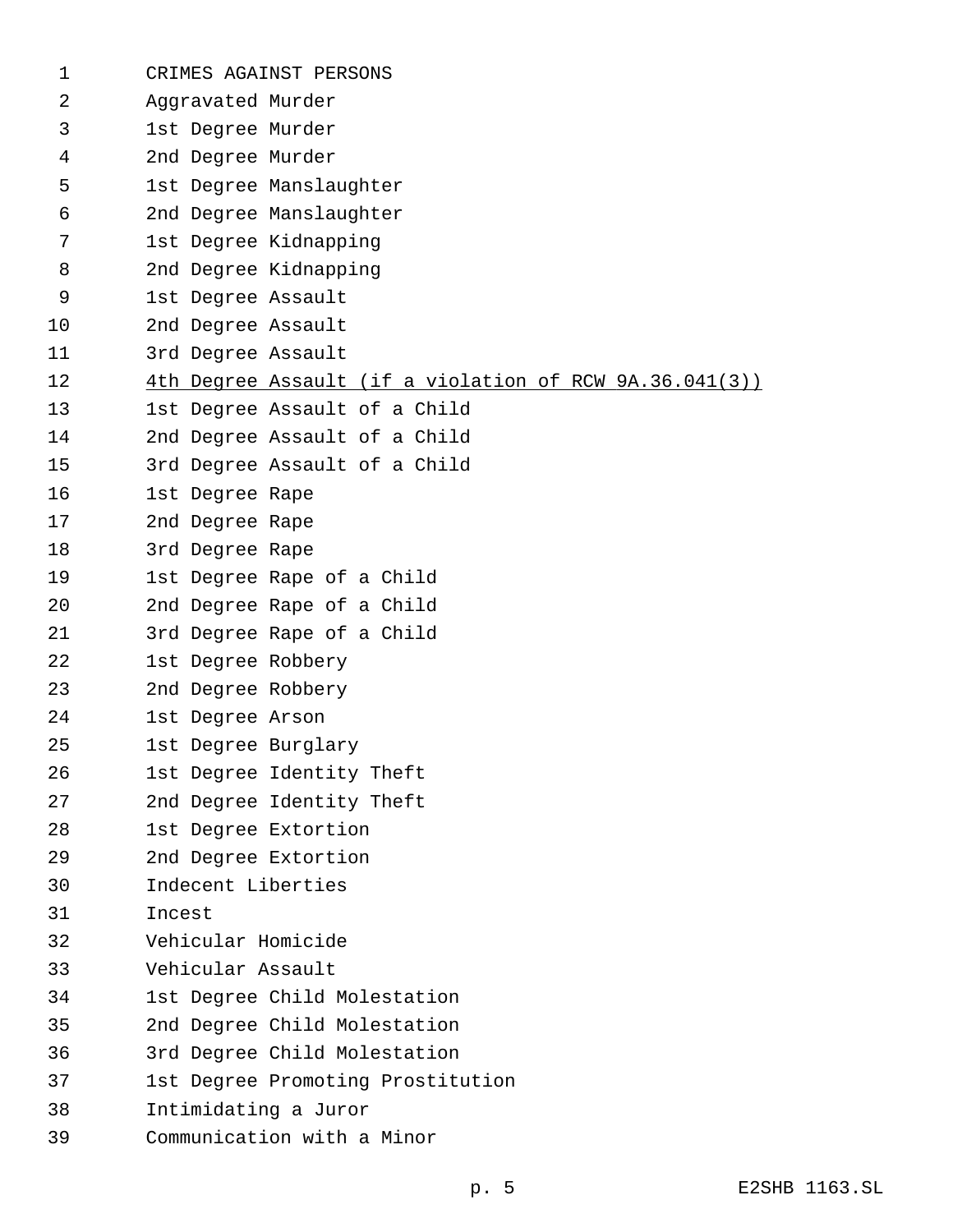| 1              | Intimidating a Witness                                               |
|----------------|----------------------------------------------------------------------|
| $\overline{2}$ | Intimidating a Public Servant                                        |
| 3              | Bomb Threat (if against person)                                      |
| $\overline{4}$ | Unlawful Imprisonment                                                |
| 5              | Promoting a Suicide Attempt                                          |
| 6              | Riot (if against person)                                             |
| 7              | Stalking                                                             |
| 8              | Custodial Assault                                                    |
| 9              | Domestic<br>Violence Court Order Violation (RCW 10.99.040,           |
| 10             | 10.99.050, 26.09.300, 26.10.220, 26.26.138, 26.50.110, 26.52.070, or |
| 11             | 74.34.145)                                                           |
| 12             | Counterfeiting (if a violation of RCW 9.16.035(4))                   |
| 13             | Felony Driving a Motor Vehicle While Under the Influence<br>of       |
| 14             | Intoxicating Liquor or Any Drug (RCW 46.61.502(6))                   |
| 15             | Felony Physical Control of a Motor Vehicle While Under the           |
| 16             | Influence of Intoxicating Liquor or Any Drug (RCW 46.61.504(6))      |
| 17             | CRIMES AGAINST PROPERTY/OTHER CRIMES                                 |
| 18             | 2nd Degree Arson                                                     |
| 19             | 1st Degree Escape                                                    |
| 20             | 2nd Degree Escape                                                    |
| 21             | 2nd Degree Burglary                                                  |
| 22             | 1st Degree Theft                                                     |
| 23             | 2nd Degree Theft                                                     |
| 24             | 1st Degree Perjury                                                   |
| 25             | 2nd Degree Perjury                                                   |
| 26             | 1st Degree Introducing Contraband                                    |
| 27             | 2nd Degree Introducing Contraband                                    |
| 28             | 1st Degree Possession of Stolen Property                             |
| 29             | 2nd Degree Possession of Stolen Property                             |
| 30             | Bribery                                                              |
| 31             | Bribing a Witness                                                    |
| 32             | Bribe received by a Witness                                          |
| 33             | Bomb Threat (if against property)                                    |
| 34             | 1st Degree Malicious Mischief                                        |
| 35             | 2nd Degree Malicious Mischief                                        |
| 36             | 1st Degree Reckless Burning                                          |
| 37             | Taking a Motor Vehicle without Authorization                         |
| 38             | Forgery                                                              |
| 39             | 2nd Degree Promoting Prostitution                                    |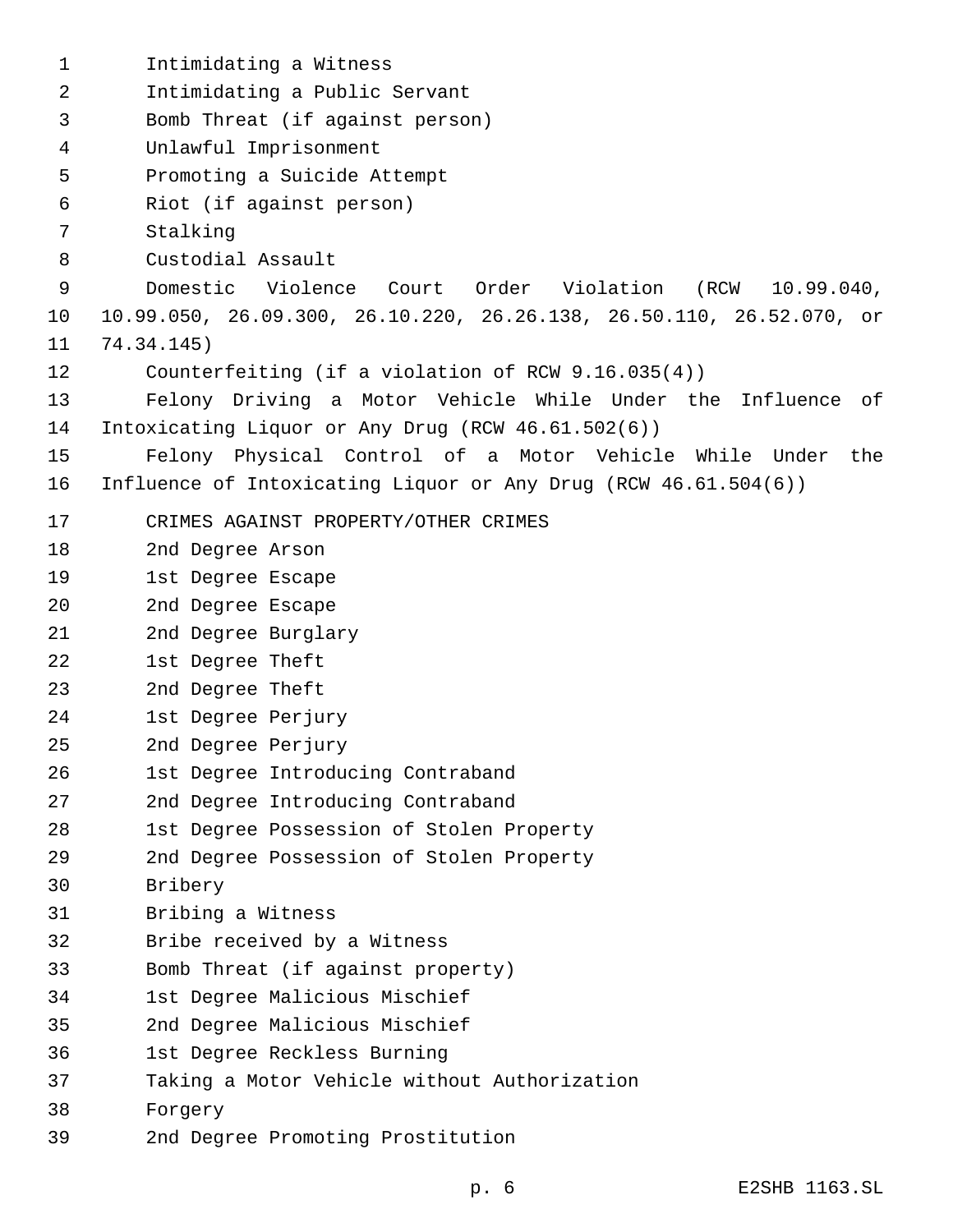1 Tampering with a Witness 2 Trading in Public Office 3 Trading in Special Influence Receiving/Granting Unlawful Compensation4 5 Bigamy Eluding a Pursuing Police Vehicle6 7 Willful Failure to Return from Furlough 8 Escape from Community Custody 9 Riot (if against property) 10 1st Degree Theft of Livestock 11 2nd Degree Theft of Livestock 12 ALL OTHER UNCLASSIFIED FELONIES 13 Selection of Charges/Degree of Charge 14 (i) The prosecutor should file charges which adequately describe 15 the nature of defendant's conduct. Other offenses may be charged only 16 if they are necessary to ensure that the charges: 17 (A) Will significantly enhance the strength of the state's case 18 at trial; or 19 (B) Will result in restitution to all victims. 20 (ii) The prosecutor should not overcharge to obtain a guilty 21 plea. Overcharging includes:  $(22)$   $(A)$  Charging a higher degree; (B) Charging additional counts.23 24 This standard is intended to direct prosecutors to charge those 25 crimes which demonstrate the nature and seriousness of a defendant's 26 criminal conduct, but to decline to charge crimes which are not 27 necessary to such an indication. Crimes which do not merge as a 28 matter of law, but which arise from the same course of conduct, do 29 not all have to be charged. (b) GUIDELINES/COMMENTARY:30 31 (i) Police Investigation 32 A prosecuting attorney is dependent upon law enforcement agencies 33 to conduct the necessary factual investigation which must precede the 34 decision to prosecute. The prosecuting attorney shall ensure that a

35 thorough factual investigation has been conducted before a decision 36 to prosecute is made. In ordinary circumstances the investigation 37 should include the following:

38 (A) The interviewing of all material witnesses, together with the 39 obtaining of written statements whenever possible;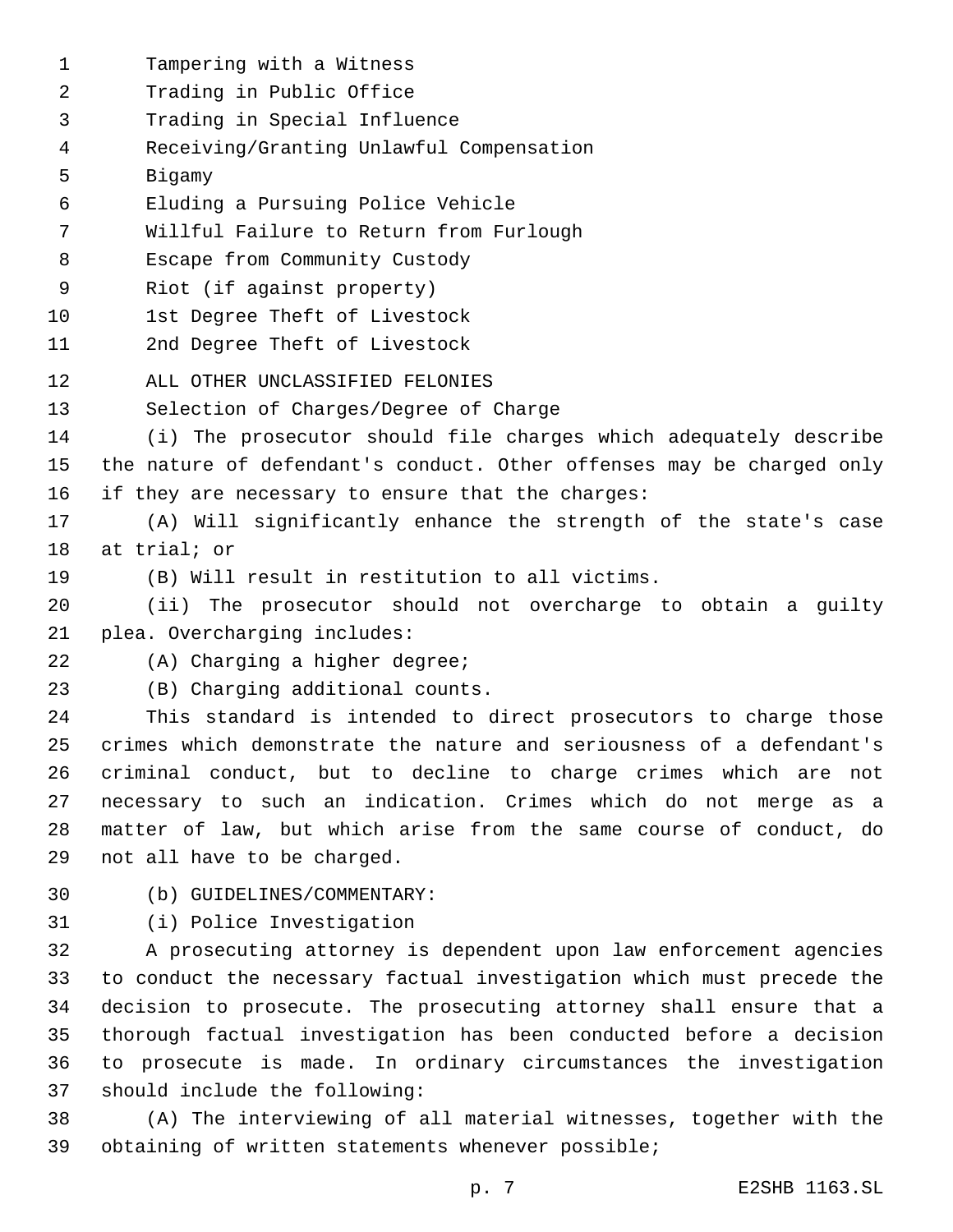(B) The completion of necessary laboratory tests; and

 (C) The obtaining, in accordance with constitutional requirements, of the suspect's version of the events.

 If the initial investigation is incomplete, a prosecuting attorney should insist upon further investigation before a decision to prosecute is made, and specify what the investigation needs to include.7

8 (ii) Exceptions

 In certain situations, a prosecuting attorney may authorize filing of a criminal complaint before the investigation is complete if:11

 (A) Probable cause exists to believe the suspect is guilty; and (B) The suspect presents a danger to the community or is likely

14 to flee if not apprehended; or

 (C) The arrest of the suspect is necessary to complete the 16 investigation of the crime.

 In the event that the exception to the standard is applied, the prosecuting attorney shall obtain a commitment from the law enforcement agency involved to complete the investigation in a timely manner. If the subsequent investigation does not produce sufficient evidence to meet the normal charging standard, the complaint should 22 be dismissed.

# 23 (iii) Investigation Techniques

 The prosecutor should be fully advised of the investigatory techniques that were used in the case investigation including:

- (A) Polygraph testing;26
- 27 (B) Hypnosis;
- 28 (C) Electronic surveillance;
- (D) Use of informants.29

(iv) Pre-Filing Discussions with Defendant30

 Discussions with the defendant or his/her representative regarding the selection or disposition of charges may occur prior to the filing of charges, and potential agreements can be reached.

(v) Pre-Filing Discussions with Victim(s)

 Discussions with the victim(s) or victims' representatives regarding the selection or disposition of charges may occur before the filing of charges. The discussions may be considered by the prosecutor in charging and disposition decisions, and should be considered before reaching any agreement with the defendant regarding 40 these decisions.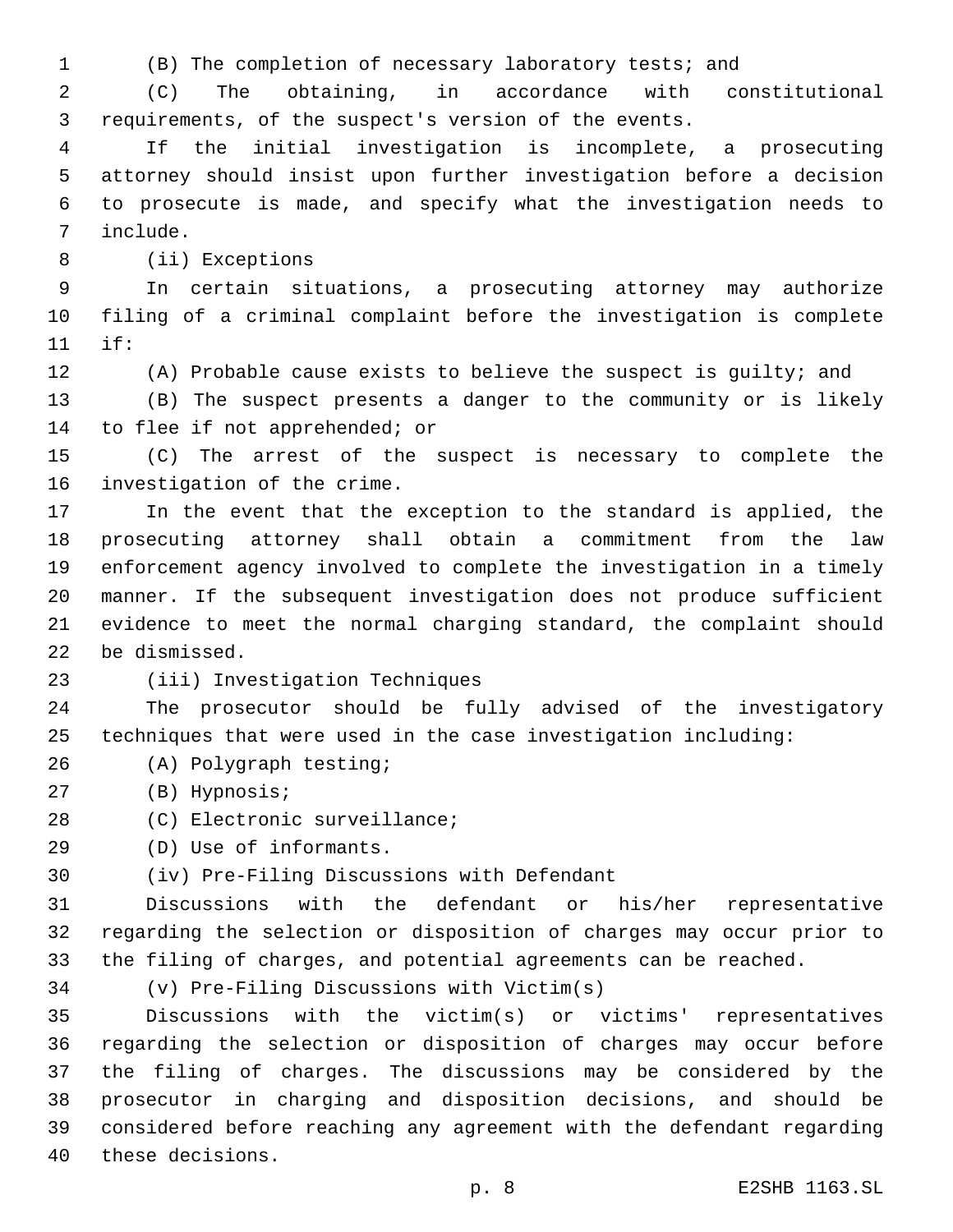**Sec. 3.** RCW 9.94A.525 and 2013 2nd sp.s. c 35 s 8 are each 2 amended to read as follows:

 The offender score is measured on the horizontal axis of the sentencing grid. The offender score rules are as follows:

 The offender score is the sum of points accrued under this section rounded down to the nearest whole number.6

 (1) A prior conviction is a conviction which exists before the date of sentencing for the offense for which the offender score is being computed. Convictions entered or sentenced on the same date as the conviction for which the offender score is being computed shall be deemed "other current offenses" within the meaning of RCW 12 9.94A.589.

 (2)(a) Class A and sex prior felony convictions shall always be 14 included in the offender score.

 (b) Class B prior felony convictions other than sex offenses shall not be included in the offender score, if since the last date of release from confinement (including full-time residential treatment) pursuant to a felony conviction, if any, or entry of judgment and sentence, the offender had spent ten consecutive years in the community without committing any crime that subsequently 21 results in a conviction.

 (c) Except as provided in (e) of this subsection, class C prior felony convictions other than sex offenses shall not be included in the offender score if, since the last date of release from confinement (including full-time residential treatment) pursuant to a felony conviction, if any, or entry of judgment and sentence, the offender had spent five consecutive years in the community without committing any crime that subsequently results in a conviction.

 (d) Except as provided in (e) of this subsection, serious traffic convictions shall not be included in the offender score if, since the last date of release from confinement (including full-time residential treatment) pursuant to a conviction, if any, or entry of judgment and sentence, the offender spent five years in the community without committing any crime that subsequently results in a conviction.35

 (e) If the present conviction is felony driving while under the influence of intoxicating liquor or any drug (RCW 46.61.502(6)) or felony physical control of a vehicle while under the influence of intoxicating liquor or any drug (RCW 46.61.504(6)), all predicate crimes for the offense as defined by RCW 46.61.5055(14) shall be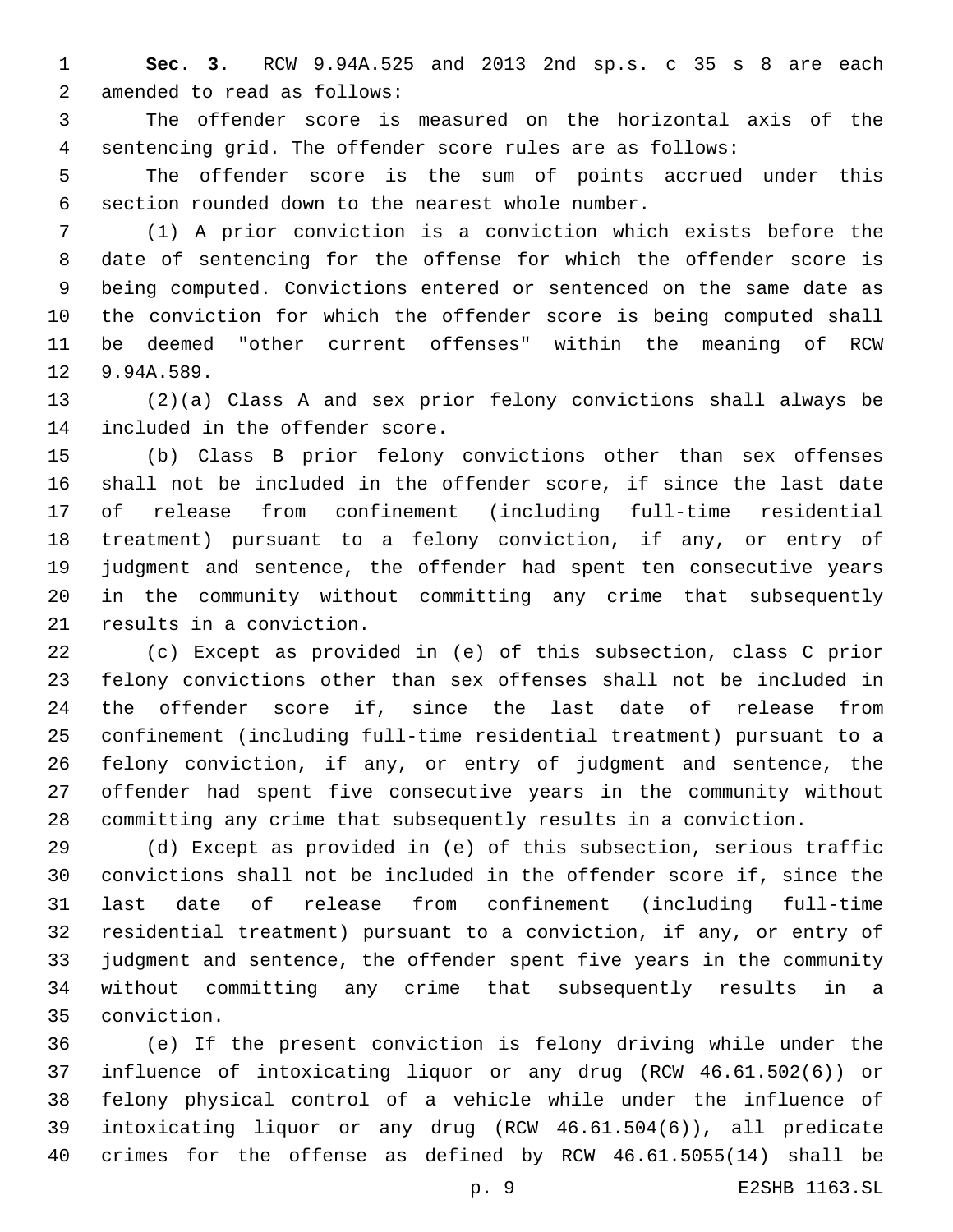included in the offender score, and prior convictions for felony driving while under the influence of intoxicating liquor or any drug (RCW 46.61.502(6)) or felony physical control of a vehicle while under the influence of intoxicating liquor or any drug (RCW 46.61.504(6)) shall always be included in the offender score. All other convictions of the defendant shall be scored according to this 7 section.

 (f) Prior convictions for a repetitive domestic violence offense, as defined in RCW 9.94A.030, shall not be included in the offender score if, since the last date of release from confinement or entry of judgment and sentence, the offender had spent ten consecutive years in the community without committing any crime that subsequently 13 results in a conviction.

 (g) This subsection applies to both adult and juvenile prior convictions.15

 (3) Out-of-state convictions for offenses shall be classified according to the comparable offense definitions and sentences provided by Washington law. Federal convictions for offenses shall be classified according to the comparable offense definitions and sentences provided by Washington law. If there is no clearly comparable offense under Washington law or the offense is one that is usually considered subject to exclusive federal jurisdiction, the offense shall be scored as a class C felony equivalent if it was a 24 felony under the relevant federal statute.

 (4) Score prior convictions for felony anticipatory offenses (attempts, criminal solicitations, and criminal conspiracies) the same as if they were convictions for completed offenses.

 (5)(a) In the case of multiple prior convictions, for the purpose of computing the offender score, count all convictions separately, 30 except:

 (i) Prior offenses which were found, under RCW 9.94A.589(1)(a), to encompass the same criminal conduct, shall be counted as one offense, the offense that yields the highest offender score. The current sentencing court shall determine with respect to other prior adult offenses for which sentences were served concurrently or prior juvenile offenses for which sentences were served consecutively, whether those offenses shall be counted as one offense or as separate offenses using the "same criminal conduct" analysis found in RCW 9.94A.589(1)(a), and if the court finds that they shall be counted as one offense, then the offense that yields the highest offender score

p. 10 E2SHB 1163.SL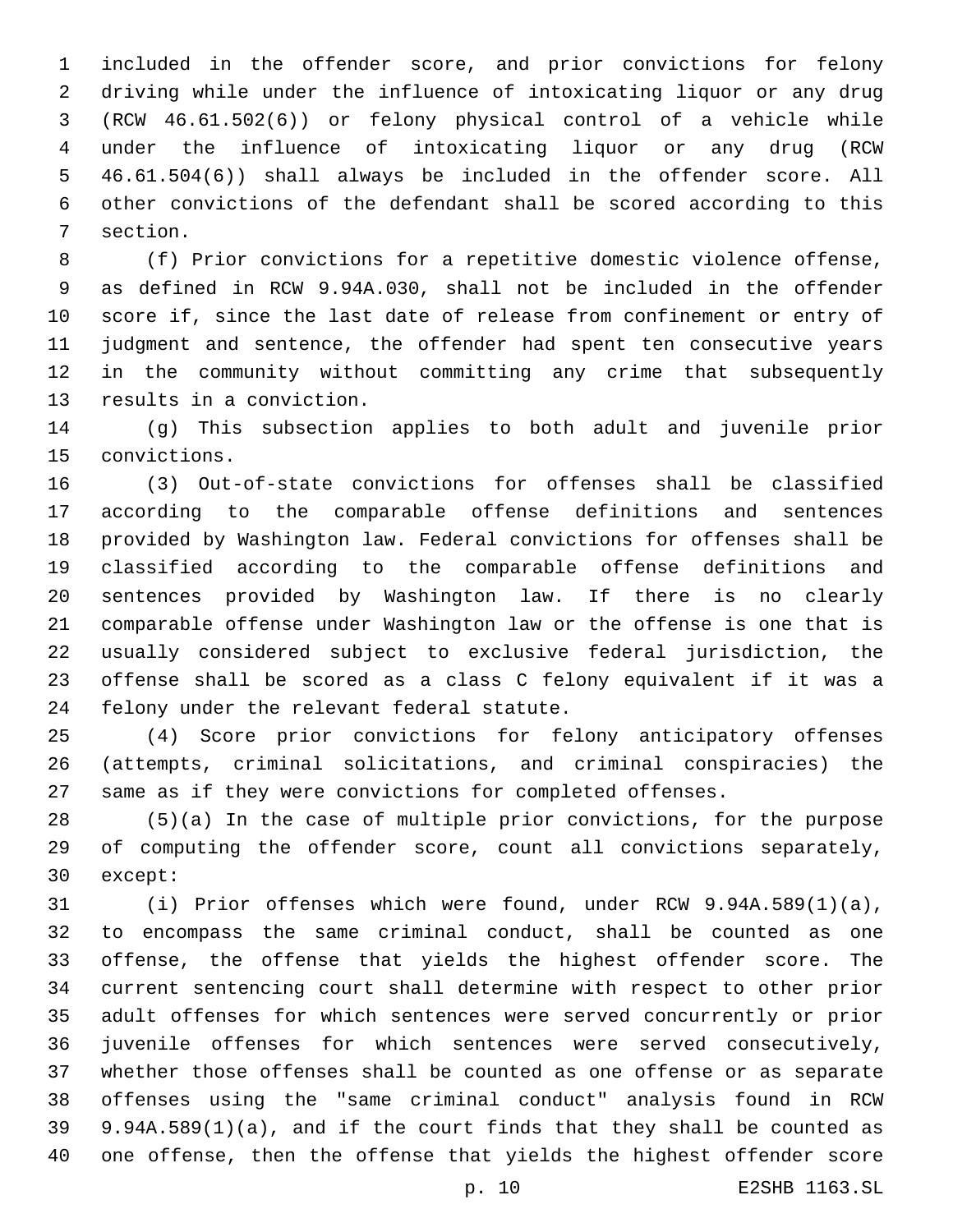shall be used. The current sentencing court may presume that such other prior offenses were not the same criminal conduct from sentences imposed on separate dates, or in separate counties or jurisdictions, or in separate complaints, indictments, or 5 informations;

 (ii) In the case of multiple prior convictions for offenses committed before July 1, 1986, for the purpose of computing the offender score, count all adult convictions served concurrently as one offense, and count all juvenile convictions entered on the same date as one offense. Use the conviction for the offense that yields 11 the highest offender score.

 (b) As used in this subsection (5), "served concurrently" means that: (i) The latter sentence was imposed with specific reference to the former; (ii) the concurrent relationship of the sentences was judicially imposed; and (iii) the concurrent timing of the sentences was not the result of a probation or parole revocation on the former 17 offense.

 (6) If the present conviction is one of the anticipatory offenses of criminal attempt, solicitation, or conspiracy, count each prior conviction as if the present conviction were for a completed offense. When these convictions are used as criminal history, score them the 22 same as a completed crime.

 (7) If the present conviction is for a nonviolent offense and not covered by subsection (11), (12), or (13) of this section, count one point for each adult prior felony conviction and one point for each juvenile prior violent felony conviction and 1/2 point for each 27 juvenile prior nonviolent felony conviction.

 (8) If the present conviction is for a violent offense and not 29 covered in subsection  $(9)$ ,  $(10)$ ,  $(11)$ ,  $(12)$ , or  $(13)$  of this section, count two points for each prior adult and juvenile violent felony conviction, one point for each prior adult nonviolent felony conviction, and 1/2 point for each prior juvenile nonviolent felony conviction.33

 (9) If the present conviction is for a serious violent offense, count three points for prior adult and juvenile convictions for crimes in this category, two points for each prior adult and juvenile violent conviction (not already counted), one point for each prior adult nonviolent felony conviction, and 1/2 point for each prior 39 juvenile nonviolent felony conviction.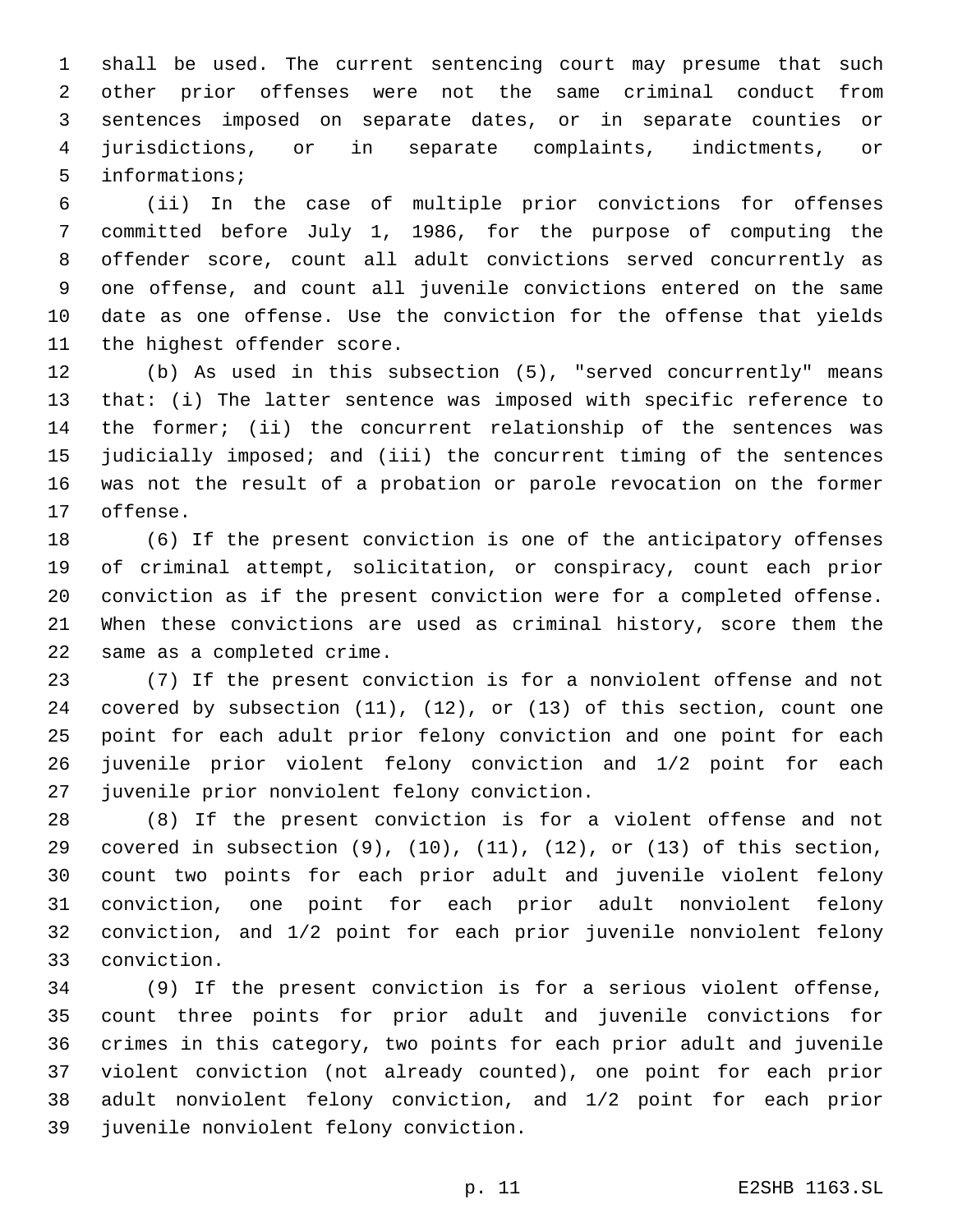(10) If the present conviction is for Burglary 1, count prior convictions as in subsection (8) of this section; however count two points for each prior adult Burglary 2 or residential burglary conviction, and one point for each prior juvenile Burglary 2 or 5 residential burglary conviction.

 (11) If the present conviction is for a felony traffic offense count two points for each adult or juvenile prior conviction for Vehicular Homicide or Vehicular Assault; for each felony offense count one point for each adult and 1/2 point for each juvenile prior conviction; for each serious traffic offense, other than those used for an enhancement pursuant to RCW 46.61.520(2), count one point for each adult and 1/2 point for each juvenile prior conviction; count one point for each adult and 1/2 point for each juvenile prior conviction for operation of a vessel while under the influence of 15 intoxicating liquor or any drug.

 (12) If the present conviction is for homicide by watercraft or assault by watercraft count two points for each adult or juvenile 18 prior conviction for homicide by watercraft or assault by watercraft; for each felony offense count one point for each adult and 1/2 point for each juvenile prior conviction; count one point for each adult and 1/2 point for each juvenile prior conviction for driving under the influence of intoxicating liquor or any drug, actual physical control of a motor vehicle while under the influence of intoxicating liquor or any drug, or operation of a vessel while under the 25 influence of intoxicating liquor or any drug.

 (13) If the present conviction is for manufacture of methamphetamine count three points for each adult prior manufacture of methamphetamine conviction and two points for each juvenile manufacture of methamphetamine offense. If the present conviction is for a drug offense and the offender has a criminal history that includes a sex offense or serious violent offense, count three points for each adult prior felony drug offense conviction and two points for each juvenile drug offense. All other adult and juvenile felonies are scored as in subsection (8) of this section if the current drug offense is violent, or as in subsection (7) of this section if the 36 current drug offense is nonviolent.

 (14) If the present conviction is for Escape from Community Custody, RCW 72.09.310, count only prior escape convictions in the offender score. Count adult prior escape convictions as one point and 40 juvenile prior escape convictions as  $1/2$  point.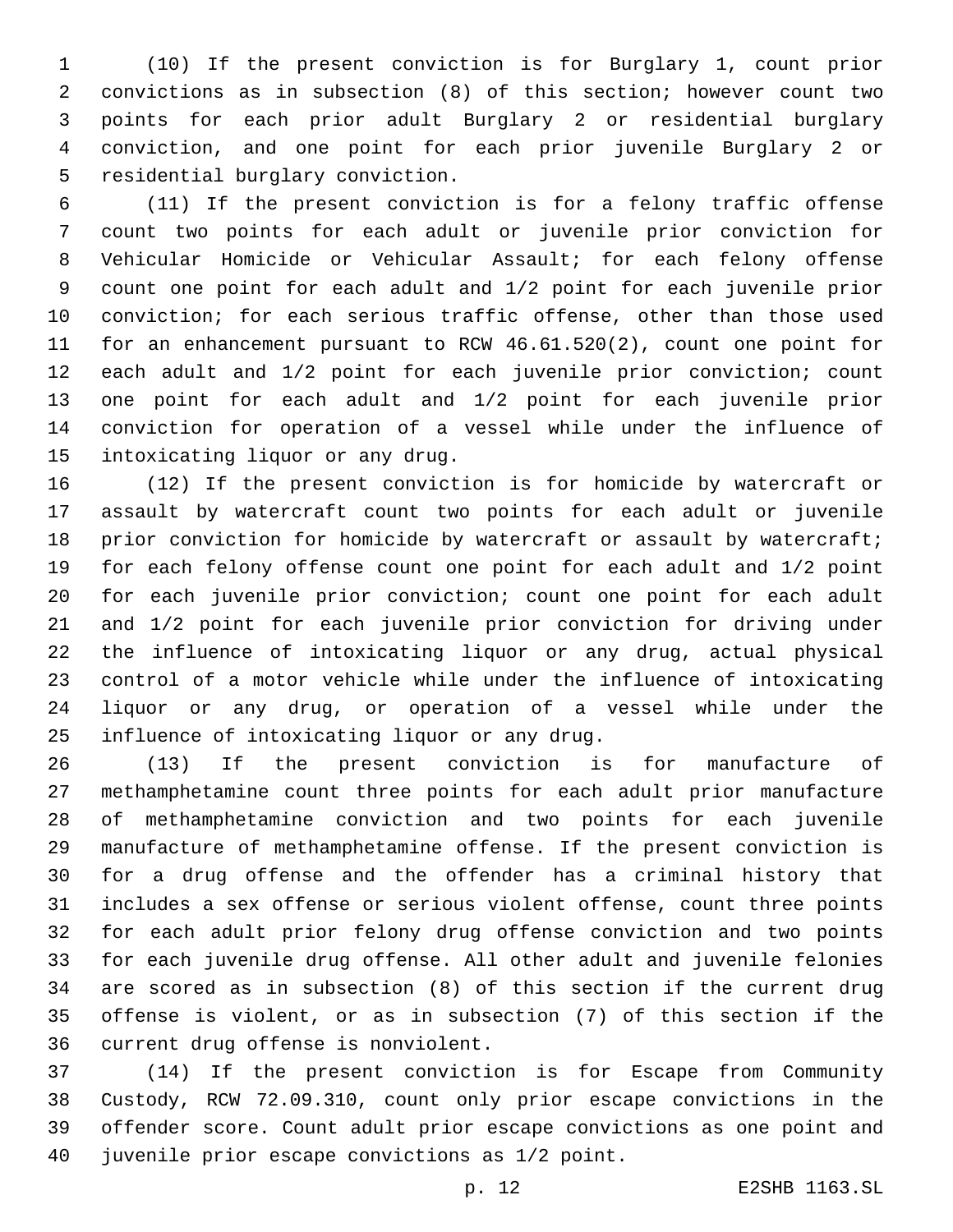(15) If the present conviction is for Escape 1, RCW 9A.76.110, or Escape 2, RCW 9A.76.120, count adult prior convictions as one point 3 and juvenile prior convictions as 1/2 point.

 (16) If the present conviction is for Burglary 2 or residential burglary, count priors as in subsection (7) of this section; however, count two points for each adult and juvenile prior Burglary 1 conviction, two points for each adult prior Burglary 2 or residential burglary conviction, and one point for each juvenile prior Burglary 2 9 or residential burglary conviction.

 (17) If the present conviction is for a sex offense, count priors as in subsections (7) through (11) and (13) through (16) of this section; however count three points for each adult and juvenile prior 13 sex offense conviction.

 (18) If the present conviction is for failure to register as a sex offender under RCW 9A.44.130 or 9A.44.132, count priors as in subsections (7) through (11) and (13) through (16) of this section; however count three points for each adult and juvenile prior sex offense conviction, excluding prior convictions for failure to register as a sex offender under RCW 9A.44.130 or 9A.44.132, which 20 shall count as one point.

 (19) If the present conviction is for an offense committed while the offender was under community custody, add one point. For purposes of this subsection, community custody includes community placement or postrelease supervision, as defined in chapter 9.94B RCW.

 (20) If the present conviction is for Theft of a Motor Vehicle, Possession of a Stolen Vehicle, Taking a Motor Vehicle Without Permission 1, or Taking a Motor Vehicle Without Permission 2, count priors as in subsections (7) through (18) of this section; however count one point for prior convictions of Vehicle Prowling 2, and three points for each adult and juvenile prior Theft 1 (of a motor vehicle), Theft 2 (of a motor vehicle), Possession of Stolen Property 1 (of a motor vehicle), Possession of Stolen Property 2 (of a motor vehicle), Theft of a Motor Vehicle, Possession of a Stolen Vehicle, Taking a Motor Vehicle Without Permission 1, or Taking a Motor 35 Vehicle Without Permission 2 conviction.

 (21) If the present conviction is for a felony domestic violence offense where domestic violence as defined in RCW 9.94A.030 was 38 ((plead [pleaded])) pleaded and proven, count priors as in subsections (7) through (20) of this section; however, count points as follows:40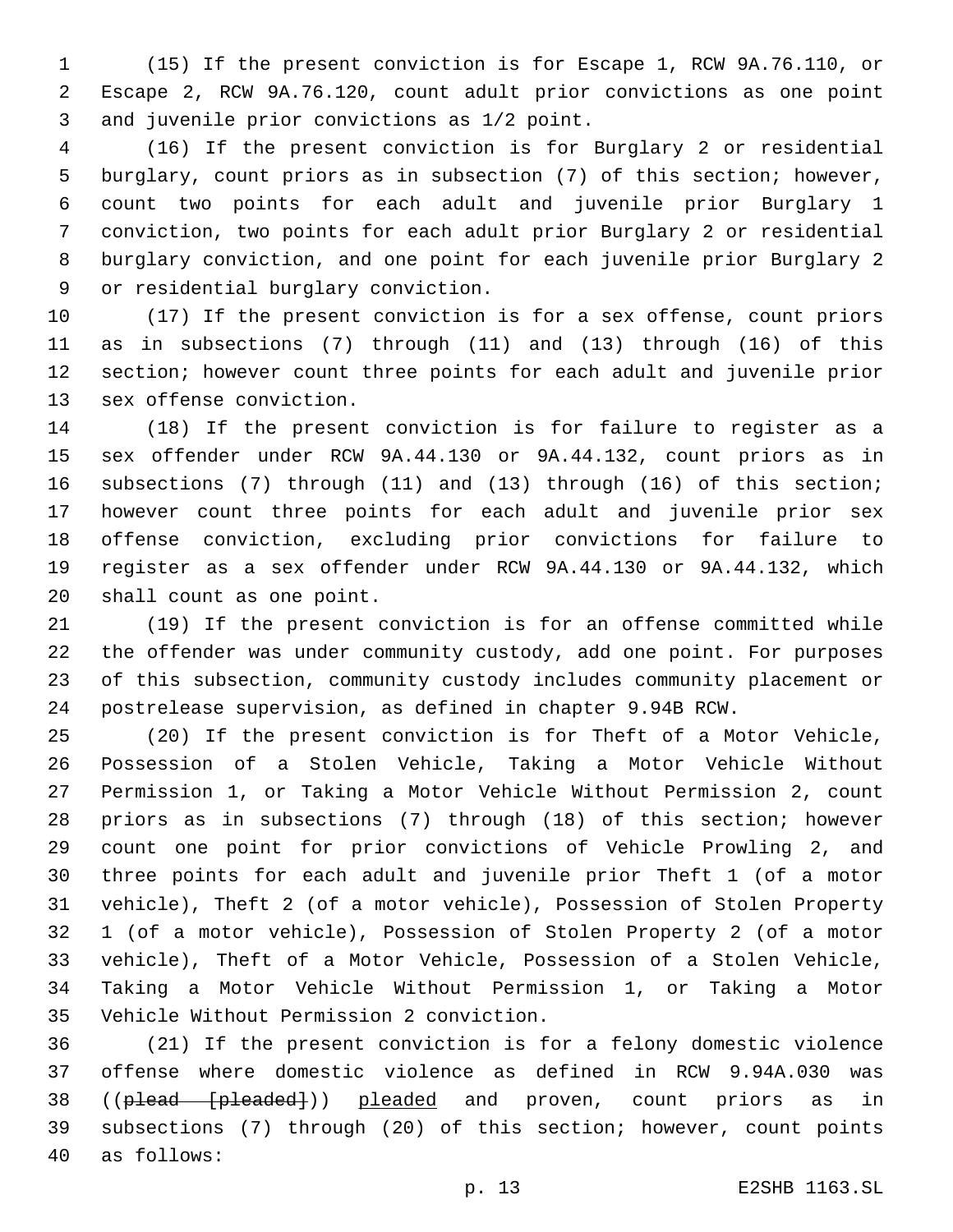1 (a) Count two points for each adult prior conviction where 2 domestic violence as defined in RCW 9.94A.030 was ((plead [pleaded])) 3 pleaded and proven after August 1, 2011, for any of the following 4 offenses: A felony violation of a no-contact or protection order 5 ((that is a felony offense, a violation of a protection order that is 6 a felony offense)) RCW 26.50.110, ((a)) felony ((domestic violence)) 7 Harassment ((offense)) (RCW 9A.46.020(2)(b)), ((a)) felony ((domestic 8 violence)) Stalking ((offense, a domestic violence)) (RCW 9 9A.46.110(5)(b)), Burglary 1 ((offense)) (RCW 9A.52.020), ((a 10 domestic violence)) Kidnapping 1 ((offense)) (RCW 9A.40.020), ((a 11 domestic violence)) Kidnapping 2 ((offense)) (RCW 9A.40.030), ((a 12 domestic violence)) Unlawful imprisonment ((offense)) (RCW 13 9A.40.040), ((a domestic violence)) Robbery 1 ((offense)) (RCW 14 9A.56.200), ((a domestic violence)) Robbery 2 ((offense)) (RCW 15 9A.56.210), ((a domestic violence)) Assault 1 ((offense)) (RCW 16 9A.36.011), ((a domestic violence)) Assault 2 ((offense)) (RCW 17 9A.36.021), ((a domestic violence)) Assault 3 ((offense)) (RCW 18 9A.36.031), ((a domestic violence)) Arson 1 ((offense)) (RCW 19 9A.48.020), or ((a domestic violence)) Arson 2 ((offense)) (RCW 20 9A.48.030);

 (b) Count two points for each adult prior conviction where domestic violence as defined in RCW 9.94A.030 was pleaded and proven after the effective date of this section, for any of the following offenses: Assault of a child in the first degree, RCW 9A.36.120; Assault of a child in the second degree, RCW 9A.36.130; Assault of a child in the third degree, RCW 9A.36.140; Criminal Mistreatment in the first degree, RCW 9A.42.020; or Criminal Mistreatment in the second degree, RCW 9A.42.030;

29 (c) Count one point for each second and subsequent juvenile 30 conviction where domestic violence as defined in RCW 9.94A.030 was 31 ((plead [pleaded])) pleaded and proven after August 1, 2011, for the 32 offenses listed in (a) of this subsection; and

33 ( $(\overline{\{e\}})$ ) (d) Count one point for each adult prior conviction for a 34 repetitive domestic violence offense as defined in RCW 9.94A.030, 35 where domestic violence as defined in RCW 9.94A.030, was ((plead 36 [pleaded])) pleaded and proven after August 1, 2011.

 (22) The fact that a prior conviction was not included in an offender's offender score or criminal history at a previous sentencing shall have no bearing on whether it is included in the criminal history or offender score for the current offense. Prior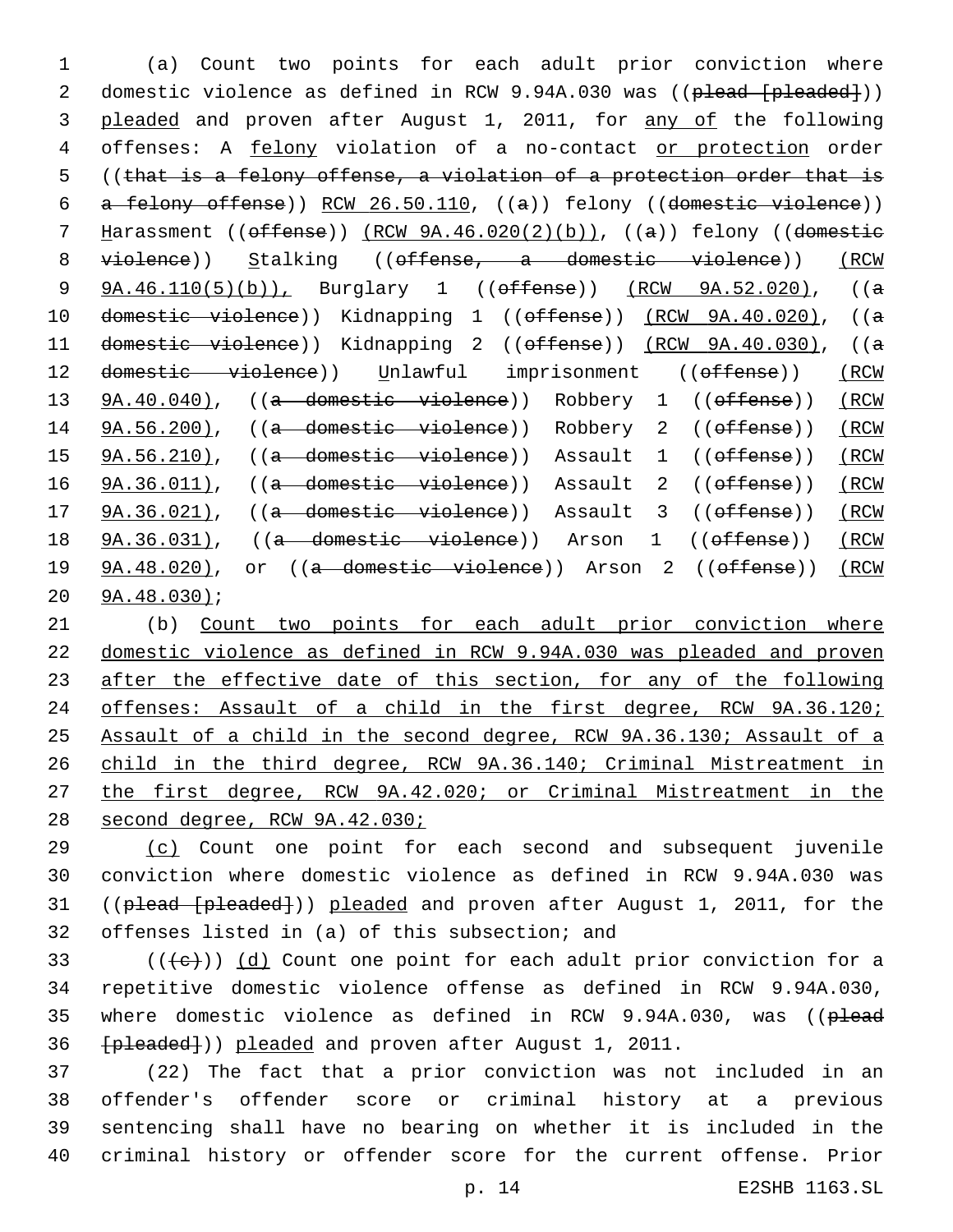convictions that were not counted in the offender score or included in criminal history under repealed or previous versions of the sentencing reform act shall be included in criminal history and shall count in the offender score if the current version of the sentencing reform act requires including or counting those convictions. Prior convictions that were not included in criminal history or in the offender score shall be included upon any resentencing to ensure 8 imposition of an accurate sentence.

| 9  | Sec. 4. RCW 43.43.754 and 2015 c 261 s 10 are each amended to        |
|----|----------------------------------------------------------------------|
| 10 | read as follows:                                                     |
| 11 | (1) A biological sample must be collected for purposes of DNA        |
| 12 | identification analysis from:                                        |
| 13 | (a) Every adult or juvenile individual convicted of a felony, or     |
| 14 | any of the following crimes (or equivalent juvenile offenses):       |
| 15 | (i) Assault in the fourth degree where domestic violence as          |
| 16 | defined in RCW 9.94A.030 was pleaded and proven (RCW 9A.36.041,      |
| 17 | $9.94A.030$ ;                                                        |
| 18 | (ii) Assault in the fourth degree with sexual motivation (RCW        |
| 19 | 9A.36.041, 9.94A.835) <u>;</u>                                       |
| 20 | (iii) Communication with a minor for immoral purposes (RCW           |
| 21 | 9.68A.090);                                                          |
| 22 | (iv) Custodial sexual misconduct in the second degree (RCW           |
| 23 | $9A.44.170$ ;                                                        |
| 24 | (v) Failure to register (RCW 9A.44.130 for persons convicted on      |
| 25 | or before June 10, 2010, and RCW 9A.44.132 for persons convicted     |
| 26 | after June $10, 2010$ ;                                              |
| 27 | $(vi)$ Harassment (RCW 9A.46.020);                                   |
| 28 | (vii) Patronizing a prostitute (RCW 9A.88.110);                      |
| 29 | (viii) Sexual misconduct with a minor in the second degree (RCW      |
| 30 | $9A.44.096$ ;                                                        |
| 31 | $(ix)$ Stalking (RCW 9A.46.110) $i$                                  |
| 32 | (x) Violation of a sexual assault protection order granted under     |
| 33 | chapter 7.90 RCW; and                                                |
| 34 | Every adult or juvenile individual who is required to<br>(b)         |
| 35 | register under RCW 9A.44.130.                                        |
| 36 | (2) If the Washington state patrol crime laboratory already has a    |
| 37 | DNA sample from an individual for a qualifying offense, a subsequent |
| 38 | submission is not required to be submitted.                          |
|    |                                                                      |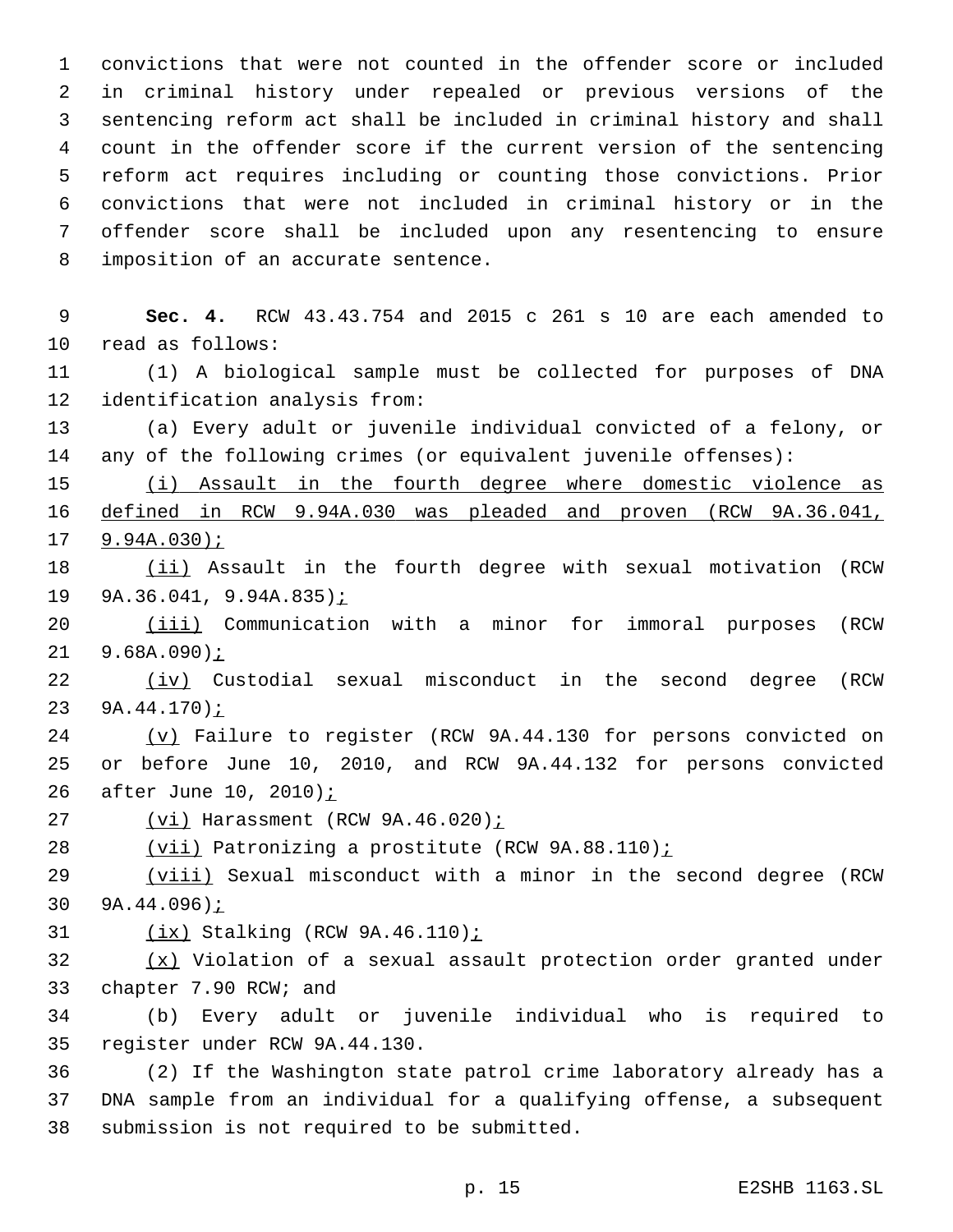(3) Biological samples shall be collected in the following 2 manner:

 (a) For persons convicted of any offense listed in subsection (1)(a) of this section or adjudicated guilty of an equivalent juvenile offense who do not serve a term of confinement in a department of corrections facility, and do serve a term of confinement in a city or county jail facility, the city or county shall be responsible for obtaining the biological samples.

 (b) The local police department or sheriff's office shall be responsible for obtaining the biological samples for:

 (i) Persons convicted of any offense listed in subsection (1)(a) of this section or adjudicated guilty of an equivalent juvenile offense who do not serve a term of confinement in a department of corrections facility, and do not serve a term of confinement in a 15 city or county jail facility; and

(ii) Persons who are required to register under RCW 9A.44.130.

 (c) For persons convicted of any offense listed in subsection (1)(a) of this section or adjudicated guilty of an equivalent juvenile offense, who are serving or who are to serve a term of confinement in a department of corrections facility or a department of social and health services facility, the facility holding the person shall be responsible for obtaining the biological samples. For those persons incarcerated before June 12, 2008, who have not yet had a biological sample collected, priority shall be given to those 25 persons who will be released the soonest.

 (4) Any biological sample taken pursuant to RCW 43.43.752 through 43.43.758 may be retained by the forensic laboratory services bureau, and shall be used solely for the purpose of providing DNA or other tests for identification analysis and prosecution of a criminal offense or for the identification of human remains or missing persons. Nothing in this section prohibits the submission of results derived from the biological samples to the federal bureau of 33 investigation combined DNA index system.

 (5) The forensic laboratory services bureau of the Washington state patrol is responsible for testing performed on all biological samples that are collected under subsection (1) of this section, to the extent allowed by funding available for this purpose. The director shall give priority to testing on samples collected from those adults or juveniles convicted of a felony or adjudicated guilty of an equivalent juvenile offense that is defined as a sex offense or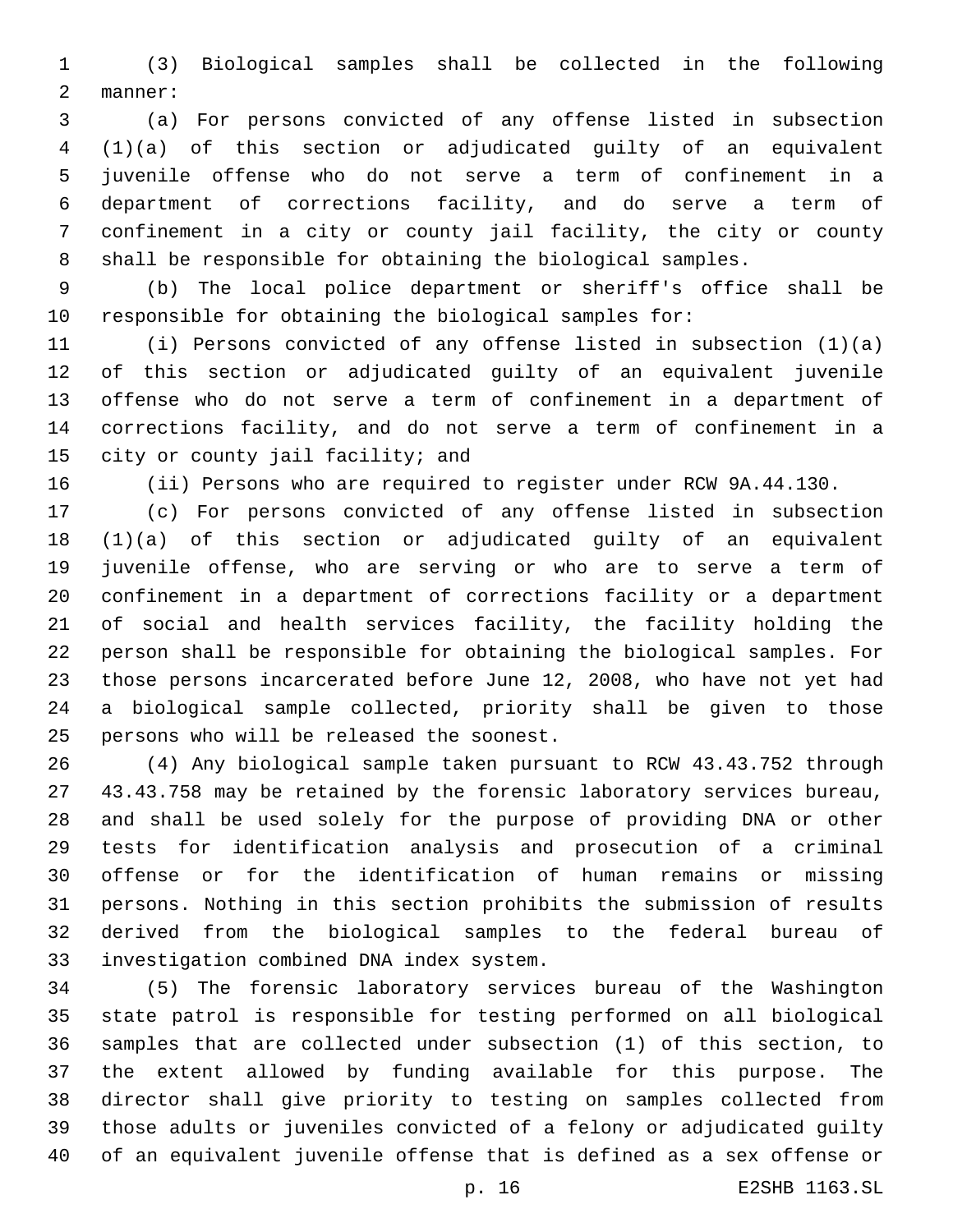a violent offense in RCW 9.94A.030. Known duplicate samples may be excluded from testing unless testing is deemed necessary or advisable 3 by the director.

(6) This section applies to:4

 (a) All adults and juveniles to whom this section applied prior to June 12, 2008;6

 (b) All adults and juveniles to whom this section did not apply 8 prior to June 12, 2008, who:

 (i) Are convicted on or after June 12, 2008, of an offense listed 10 in subsection  $(1)(a)$  of this section; or

 (ii) Were convicted prior to June 12, 2008, of an offense listed in subsection (1)(a) of this section and are still incarcerated on or 13 after June 12, 2008; and

 (c) All adults and juveniles who are required to register under RCW 9A.44.130 on or after June 12, 2008, whether convicted before, 16 on, or after June 12, 2008.

 (7) This section creates no rights in a third person. No cause of action may be brought based upon the noncollection or nonanalysis or the delayed collection or analysis of a biological sample authorized to be taken under RCW 43.43.752 through 43.43.758.

 (8) The detention, arrest, or conviction of a person based upon a database match or database information is not invalidated if it is determined that the sample was obtained or placed in the database by mistake, or if the conviction or juvenile adjudication that resulted in the collection of the biological sample was subsequently vacated or otherwise altered in any future proceeding including but not limited to posttrial or postfact-finding motions, appeals, or 28 collateral attacks.

 (9) A person commits the crime of refusal to provide DNA if the person has a duty to register under RCW 9A.44.130 and the person willfully refuses to comply with a legal request for a DNA sample as required under this section. The refusal to provide DNA is a gross 33 misdemeanor.

 **Sec. 5.** RCW 43.43.830 and 2012 c 44 s 1 are each amended to read as follows:35

 Unless the context clearly requires otherwise, the definitions in this section apply throughout RCW 43.43.830 through 43.43.845.

 (1) "Agency" means any person, firm, partnership, association, corporation, or facility which receives, provides services to, houses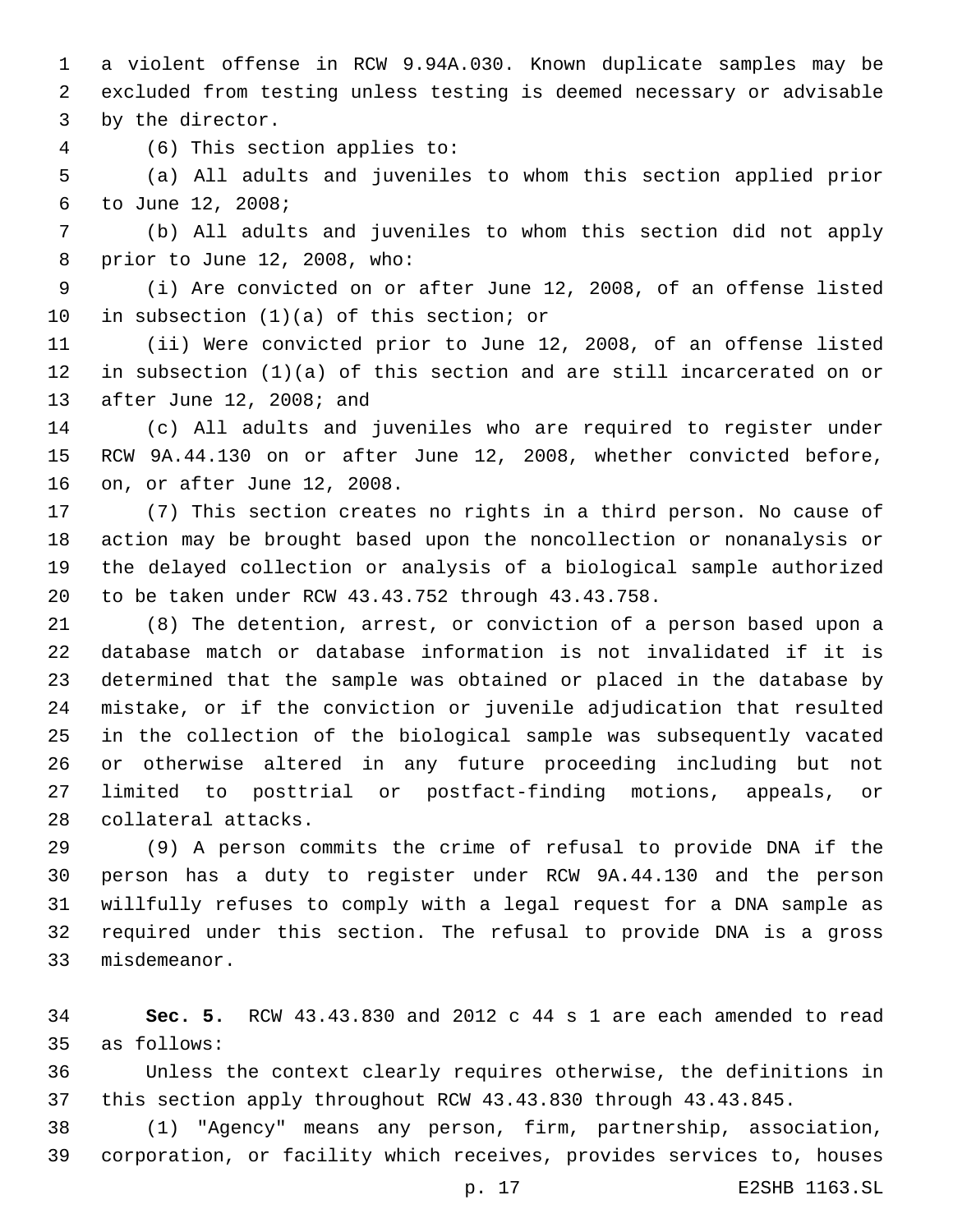or otherwise cares for vulnerable adults, juveniles, or children, or which provides child day care, early learning, or early childhood 3 education services.

(2) "Applicant" means:4

 (a) Any prospective employee who will or may have unsupervised access to children under sixteen years of age or developmentally disabled persons or vulnerable adults during the course of his or her 8 employment or involvement with the business or organization;

 (b) Any prospective volunteer who will have regularly scheduled unsupervised access to children under sixteen years of age, developmentally disabled persons, or vulnerable adults during the course of his or her employment or involvement with the business or organization under circumstances where such access will or may involve groups of (i) five or fewer children under twelve years of age, (ii) three or fewer children between twelve and sixteen years of age, (iii) developmentally disabled persons, or (iv) vulnerable 17 adults;

 (c) Any prospective adoptive parent, as defined in RCW 26.33.020; 19 or

 (d) Any prospective custodian in a nonparental custody proceeding 21 under chapter 26.10 RCW.

 (3) "Business or organization" means a person, business, or organization licensed in this state, any agency of the state, or other governmental entity, that educates, trains, treats, supervises, houses, or provides recreation to developmentally disabled persons, vulnerable adults, or children under sixteen years of age, or that provides child day care, early learning, or early learning childhood education services, including but not limited to public housing authorities, school districts, and educational service districts.

 (4) "Civil adjudication proceeding" is a judicial or administrative adjudicative proceeding that results in a finding of, or upholds an agency finding of, domestic violence, abuse, sexual abuse, neglect, abandonment, violation of a professional licensing standard regarding a child or vulnerable adult, or exploitation or financial exploitation of a child or vulnerable adult under any provision of law, including but not limited to chapter 13.34, 26.44, or 74.34 RCW, or rules adopted under chapters 18.51 and 74.42 RCW. "Civil adjudication proceeding" also includes judicial or administrative findings that become final due to the failure of the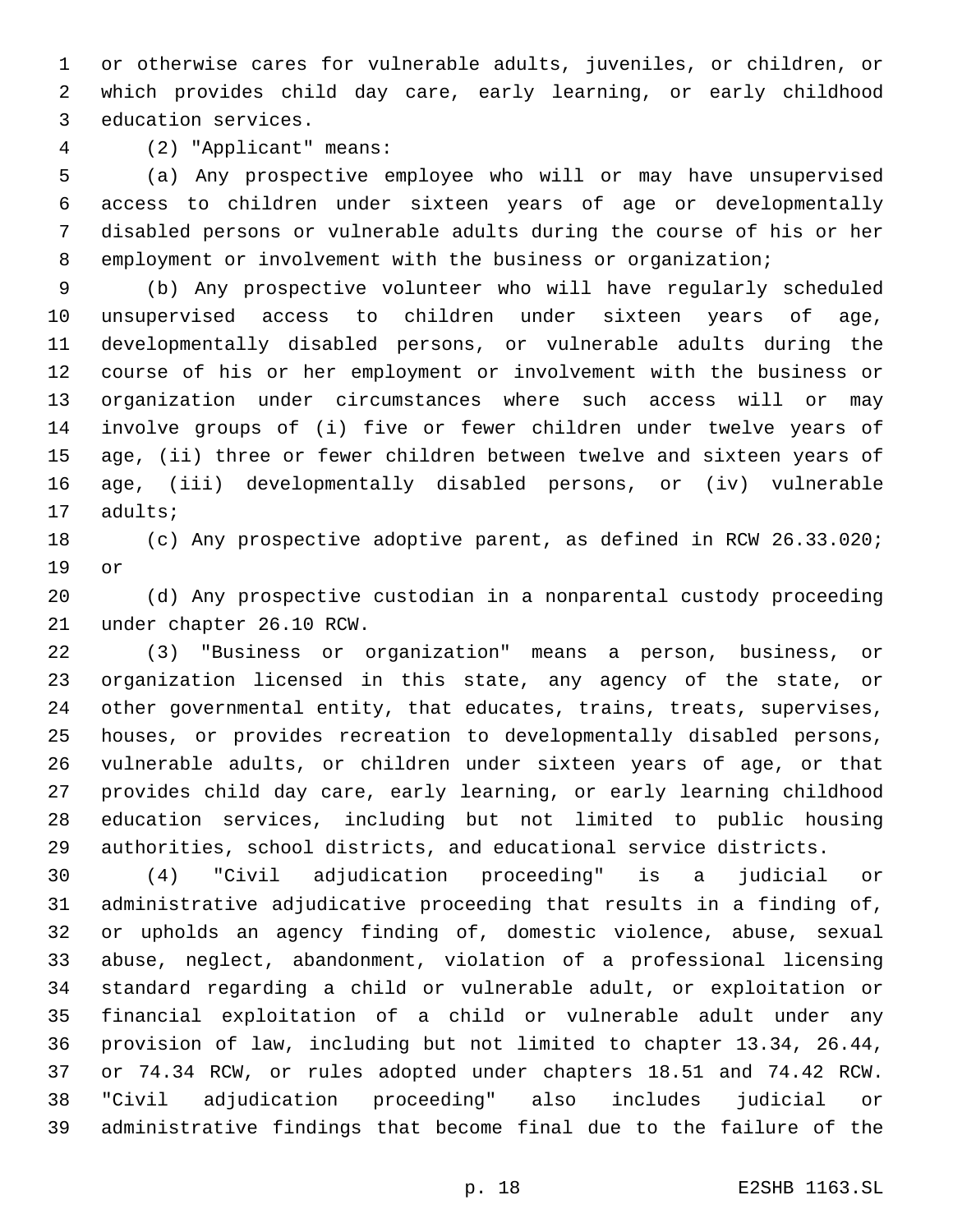alleged perpetrator to timely exercise a legal right to 2 administratively challenge such findings.

 (5) "Client" or "resident" means a child, person with developmental disabilities, or vulnerable adult applying for housing 5 assistance from a business or organization.

 (6) "Conviction record" means "conviction record" information as defined in RCW 10.97.030 and 10.97.050 relating to a crime committed by either an adult or a juvenile. It does not include a conviction for an offense that has been the subject of an expungement, pardon, annulment, certificate of rehabilitation, or other equivalent procedure based on a finding of the rehabilitation of the person convicted, or a conviction that has been the subject of a pardon, annulment, or other equivalent procedure based on a finding of innocence. It does include convictions for offenses for which the defendant received a deferred or suspended sentence, unless the 16 record has been expunged according to law.

 (7) "Crime against children or other persons" means a conviction of any of the following offenses: Aggravated murder; first or second degree murder; first or second degree kidnapping; first, second, or 20 third degree assault; fourth degree assault (if a violation of RCW 21 9A.36.041(3)); first, second, or third degree assault of a child; first, second, or third degree rape; first, second, or third degree 23 rape of a child; first or second degree robbery; first degree arson; first degree burglary; first or second degree manslaughter; first or second degree extortion; indecent liberties; incest; vehicular homicide; first degree promoting prostitution; communication with a minor; unlawful imprisonment; simple assault; sexual exploitation of minors; first or second degree criminal mistreatment; endangerment with a controlled substance; child abuse or neglect as defined in RCW 26.44.020; first or second degree custodial interference; first or second degree custodial sexual misconduct; malicious harassment; first, second, or third degree child molestation; first or second degree sexual misconduct with a minor; commercial sexual abuse of a minor; child abandonment; promoting pornography; selling or distributing erotic material to a minor; custodial assault; violation of child abuse restraining order; child buying or selling; prostitution; felony indecent exposure; criminal abandonment; or any of these crimes as they may be renamed in the future.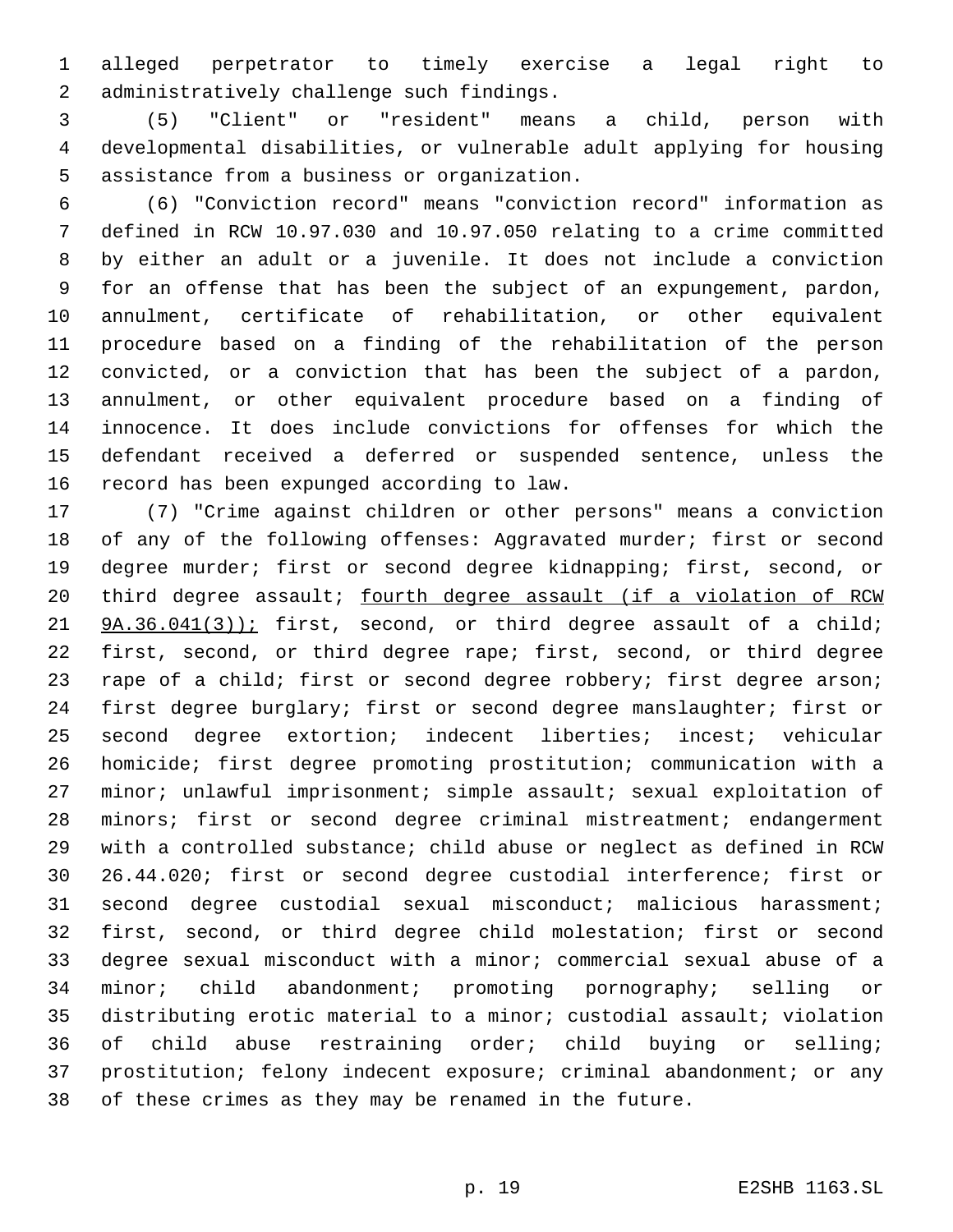(8) "Crimes relating to drugs" means a conviction of a crime to manufacture, delivery, or possession with intent to manufacture or 3 deliver a controlled substance.

 (9) "Crimes relating to financial exploitation" means a conviction for first, second, or third degree extortion; first, second, or third degree theft; first or second degree robbery; forgery; or any of these crimes as they may be renamed in the future.

 (10) "Financial exploitation" means "financial exploitation" as 9 defined in RCW 74.34.020.

 (11) "Health care facility" means a nursing home licensed under 11 chapter 18.51 RCW, a ((boarding home)) assisted living facility licensed under chapter 18.20 RCW, or an adult family home licensed 13 under chapter 70.128 RCW.

 (12) "Peer counselor" means a nonprofessional person who has equal standing with another person, providing advice on a topic about which the nonprofessional person is more experienced or knowledgeable, and who is a counselor for a peer counseling program that contracts with or is otherwise approved by the department, 19 another state or local agency, or the court.

(13) "Unsupervised" means not in the presence of:

 (a) Another employee or volunteer from the same business or 22 organization as the applicant; or

 (b) Any relative or guardian of any of the children or developmentally disabled persons or vulnerable adults to which the applicant has access during the course of his or her employment or involvement with the business or organization.26

 With regard to peer counselors, "unsupervised" does not include incidental contact with children under age sixteen at the location at which the peer counseling is taking place. "Incidental contact" means minor or casual contact with a child in an area accessible to and within visual or auditory range of others. It could include passing a child while walking down a hallway but would not include being alone with a child for any period of time in a closed room or office.

 (14) "Vulnerable adult" means "vulnerable adult" as defined in chapter 74.34 RCW, except that for the purposes of requesting and receiving background checks pursuant to RCW 43.43.832, it shall also include adults of any age who lack the functional, mental, or 38 physical ability to care for themselves.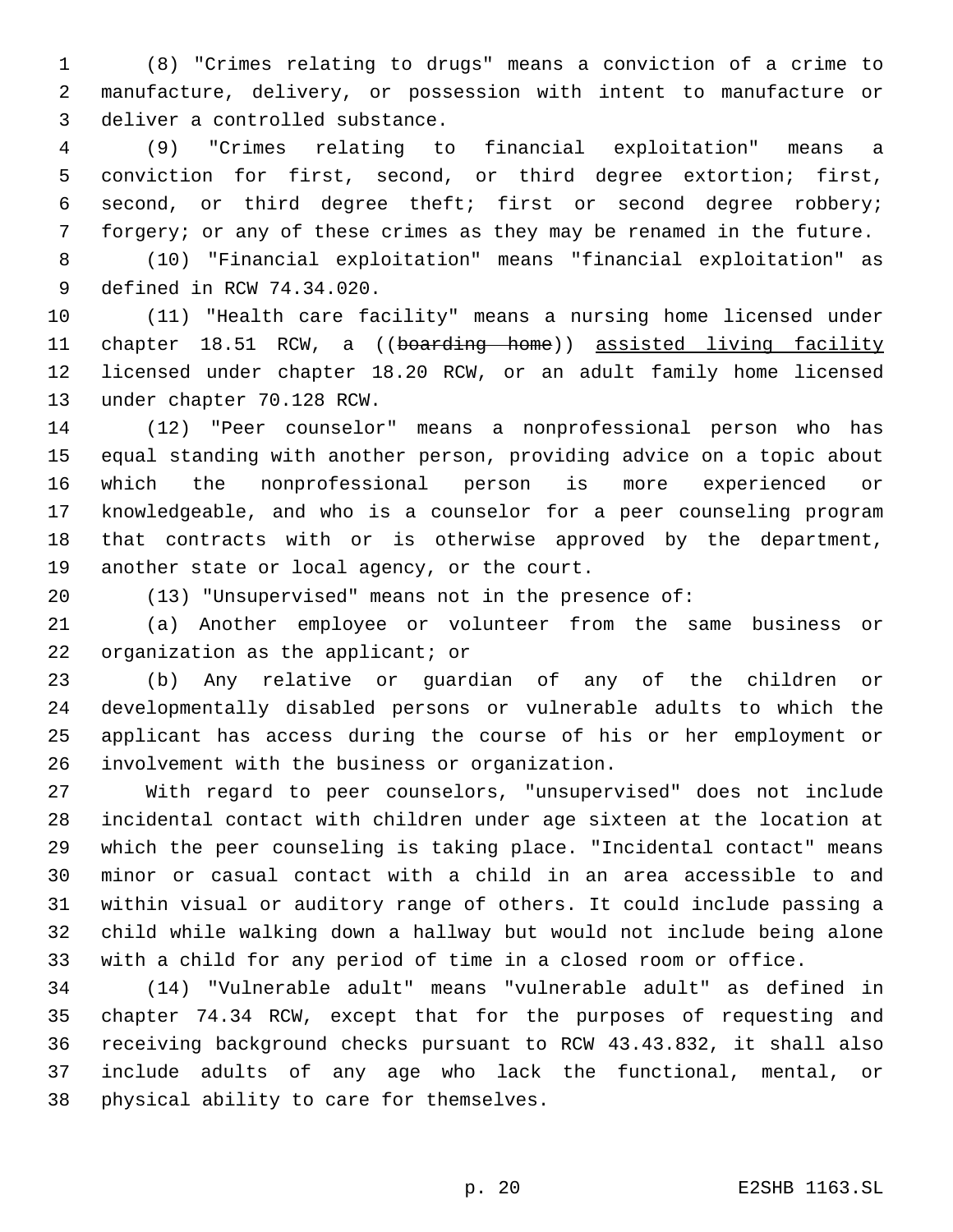NEW SECTION. **Sec. 6.** A new section is added to chapter 7.36 RCW 2 to read as follows:

 Notwithstanding RCW 36.18.040, the sheriff may waive fees associated with service of a writ of habeas corpus that was issued for the return of a child when the person who was granted the writ is, by reason of poverty, unable to pay the cost of service.

 NEW SECTION. **Sec. 7.** (1) The administrative office of the courts shall, through the Washington state gender and justice commission of the supreme court, convene a work group to address the issue of domestic violence perpetrator treatment and the role of certified perpetrator treatment programs in holding domestic violence perpetrators accountable.

 (2) The work group must include a representative for each of the following organizations or interests: Superior court judges, district court judges, municipal court judges, court probation officers, prosecuting attorneys, defense attorneys, civil legal aid attorneys, domestic violence victim advocates, domestic violence perpetrator treatment providers, the department of social and health services, the department of corrections, the Washington state institute for public policy, and the University of Washington evidence based practice institute. At least two domestic violence perpetrator treatment providers must be represented as members of the work group.

 (3) The work group shall: (a) Review laws, regulations, and court and agency practices pertaining to domestic violence perpetrator treatment used in civil and criminal contexts, including criminal domestic violence felony and misdemeanor offenses, family law, child welfare, and protection orders; (b) consider the development of a universal diagnostic evaluation tool to be used by treatment providers and the department of corrections to assess the treatment needs of domestic violence perpetrators; and (c) develop recommendations on changes to existing laws, regulations, and court and agency practices to improve victim safety, decrease recidivism, advance treatment outcomes, and increase the courts' confidence in 34 domestic violence perpetrator treatment.

 (4) The work group shall report its recommendations to the affected entities and the appropriate committees of the legislature 37 no later than June 30, 2018.

(5) The work group must operate within existing funds.

39 (6) This section expires June 30, 2019.

p. 21 E2SHB 1163.SL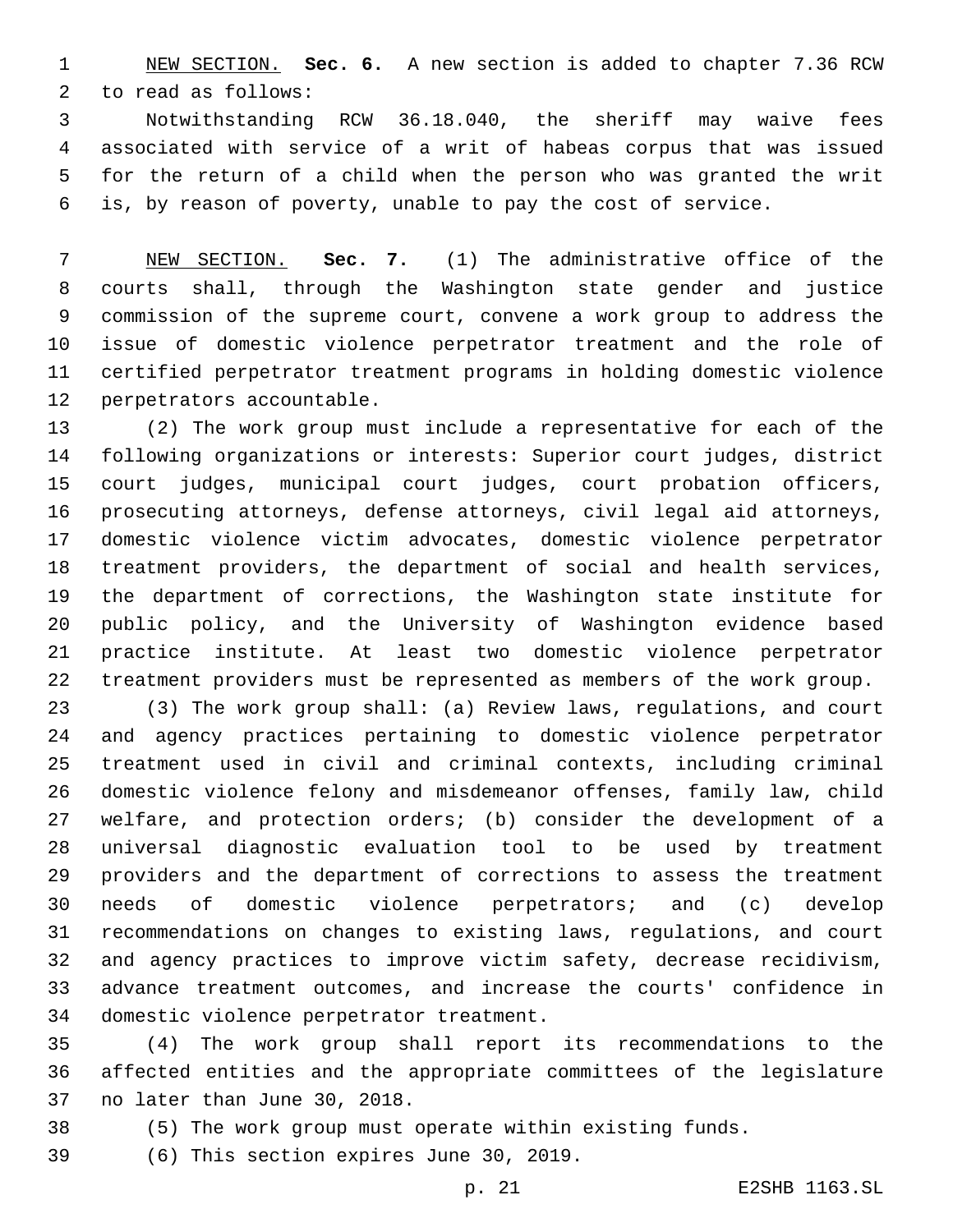NEW SECTION. **Sec. 8.** (1) The legislature finds that Washington state has a serious problem with domestic violence offender recidivism and lethality. The Washington state institute for public policy studied domestic violence offenders finding not just high rates of domestic violence recidivism but among the highest rates of general criminal and violent recidivism. The Washington state coalition against domestic violence has issued fatality reviews of domestic violence homicides in Washington under chapter 43.235 RCW for over fifteen years. These fatality reviews demonstrate the significant impact of domestic violence on our communities as well as the barriers and high rates of lethality faced by victims. The legislature further notes there have been several high profile domestic violence homicides with multiple prior domestic violence incidents not accounted for in the legal response. Many jurisdictions nationally have encountered the same challenges as Washington and now utilize risk assessment as a best practice to assist in the response to domestic violence.

 The Washington domestic violence risk assessment work group is established to study how and when risk assessment can best be used to improve the response to domestic violence offenders and victims and find effective strategies to reduce domestic violence homicides, serious injuries, and recidivism that are a result of domestic 23 violence incidents in Washington state.

 (2)(a) The Washington state gender and justice commission, in collaboration with the Washington state coalition against domestic violence and the Washington State University criminal justice program, shall coordinate the work group and provide staff support.

 (b) The work group must include a representative from each of the 29 following organizations:

(i) The Washington state gender and justice commission;

- 31 (ii) The department of corrections;
- 
- (iii) The department of social and health services;
- (iv) The Washington association of sheriffs and police chiefs;
- 34 (v) The superior court judges' association;

(vi) The district and municipal court judges' association;

(vii) The Washington state association of counties;

- (viii) The Washington association of prosecuting attorneys;
- 38 (ix) The Washington defender association;
- (x) The Washington association of criminal defense lawyers;
- (xi) The Washington state association of cities;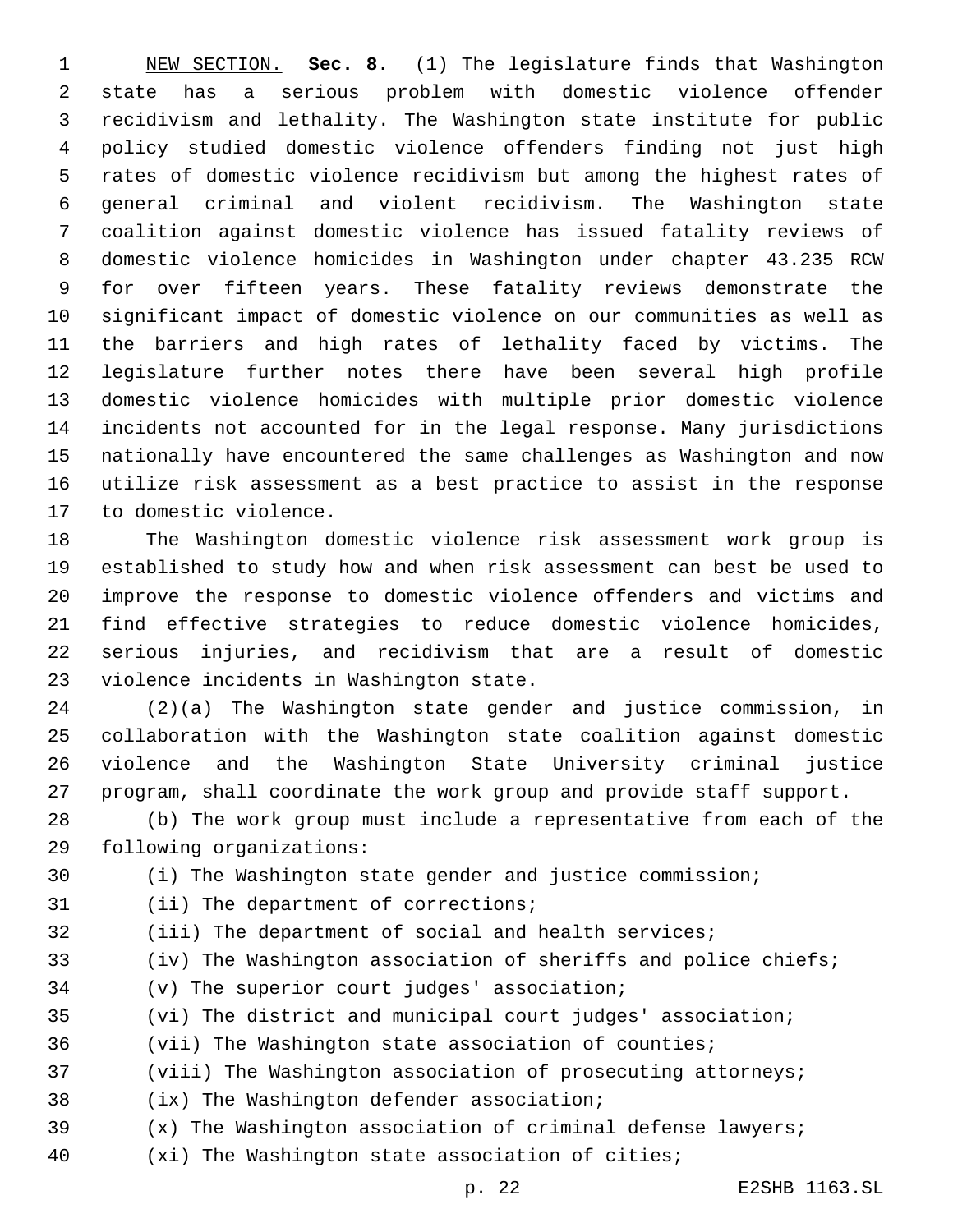(xii) The Washington state coalition against domestic violence;

(xiii) The Washington state office of civil legal aid; and

 (xiv) The family law section of the Washington state bar association.4

(c) The work group must additionally include representation from:

(i) Treatment providers;6

7 (ii) City law enforcement;

8 (iii) County law enforcement;

9 (iv) Court administrators; and

(v) Domestic violence victims or family members of a victim.

 (3) At a minimum, the work group shall research, review, and make 12 recommendations on the following:

 (a) How to best develop and use risk assessment in domestic violence response utilizing available research and Washington state 15 data;

 (b) Providing effective strategies for incorporating risk assessment in domestic violence response to reduce deaths, serious injuries, and recidivism due to domestic violence;

 (c) Promoting access to domestic violence risk assessment for advocates, police, prosecutors, corrections, and courts to improve 21 domestic violence response;

 (d) Whether or how risk assessment could be used as an 23 alternative to mandatory arrest in domestic violence;

 (e) Whether or how risk assessment could be used in bail determinations in domestic violence cases, and in civil protection 26 order hearings;

 (f) Whether or how offender risk, needs, and responsivity could be used in determining eligibility for diversion, sentencing 29 alternatives, and treatment options;

 (g) Whether or how victim risk, needs, and responsivity could be 31 used in improving domestic violence response;

 (h) Whether or how risk assessment can improve prosecution and encourage prosecutors to aggressively enforce domestic violence laws; 34 and

(i) Encouraging private sector collaboration.35

 (4) The work group shall compile its findings and recommendations into a final report and provide its report to the appropriate committees of the legislature and governor by June 30, 2018.

(5) The work group must operate within existing funds.

40 (6) This section expires June 30, 2019.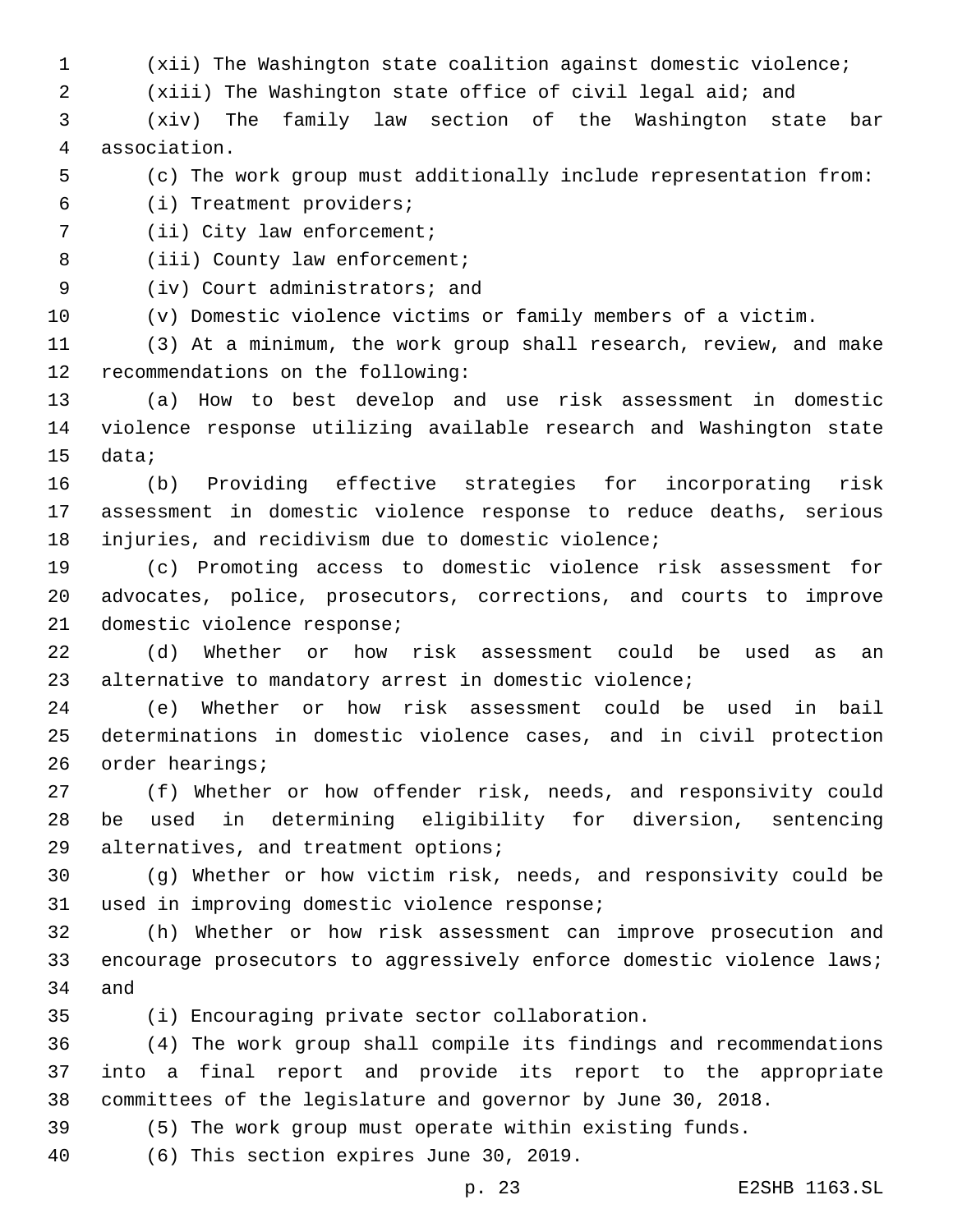**Sec. 9.** RCW 9.96.060 and 2014 c 176 s 1 and 2014 c 109 s 1 are 2 each reenacted and amended to read as follows:

 (1) Every person convicted of a misdemeanor or gross misdemeanor offense who has completed all of the terms of the sentence for the misdemeanor or gross misdemeanor offense may apply to the sentencing court for a vacation of the applicant's record of conviction for the offense. If the court finds the applicant meets the tests prescribed in subsection (2) of this section, the court may in its discretion vacate the record of conviction by: (a)(i) Permitting the applicant to withdraw the applicant's plea of guilty and to enter a plea of not guilty; or (ii) if the applicant has been convicted after a plea of not guilty, the court setting aside the verdict of guilty; and (b) the court dismissing the information, indictment, complaint, or citation against the applicant and vacating the judgment and 15 sentence.

 (2) An applicant may not have the record of conviction for a misdemeanor or gross misdemeanor offense vacated if any one of the 18 following is present:

 (a) There are any criminal charges against the applicant pending 20 in any court of this state or another state, or in any federal court;

 (b) The offense was a violent offense as defined in RCW 9.94A.030 22 or an attempt to commit a violent offense;

 (c) The offense was a violation of RCW 46.61.502 (driving while under the influence), 46.61.504 (actual physical control while under the influence), 9.91.020 (operating a railroad, etc. while intoxicated), or the offense is considered a "prior offense" under RCW 46.61.5055 and the applicant has had a subsequent alcohol or drug violation within ten years of the date of arrest for the prior 29 offense;

 (d) The offense was any misdemeanor or gross misdemeanor violation, including attempt, of chapter 9.68 RCW (obscenity and pornography), chapter 9.68A RCW (sexual exploitation of children), or 33 chapter 9A.44 RCW (sex offenses);

 (e) The applicant was convicted of a misdemeanor or gross misdemeanor offense as defined in RCW 10.99.020, or the court determines after a review of the court file that the offense was committed by one family member or household member against another, or the court, after considering the damage to person or property that resulted in the conviction, any prior convictions for crimes defined in RCW 10.99.020, or for comparable offenses in another state or in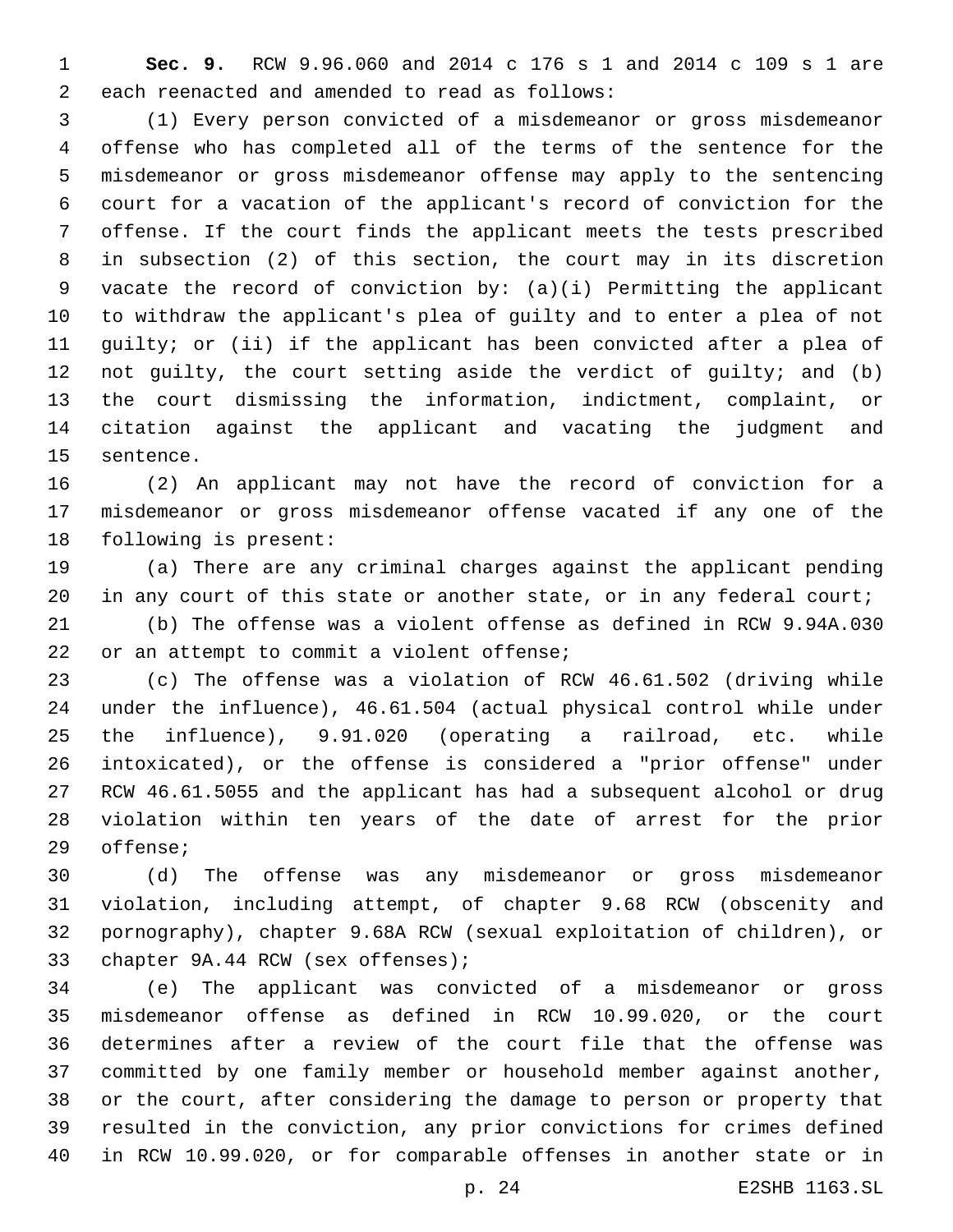federal court, and the totality of the records under review by the court regarding the conviction being considered for vacation, determines that the offense involved domestic violence, and any one 4 of the following factors exist:

 (i) The applicant has not provided written notification of the vacation petition to the prosecuting attorney's office that prosecuted the offense for which vacation is sought, or has not 8 provided that notification to the court;

 (ii) The applicant has previously had a conviction for domestic violence. For purposes of this subsection, however, if the current application is for more than one conviction that arose out of a single incident, none of those convictions counts as a previous 13 conviction;

 (iii) The applicant has signed an affidavit under penalty of perjury affirming that the applicant has not previously had a conviction for a domestic violence offense, and a criminal history check reveals that the applicant has had such a conviction; or

 (iv) Less than five years have elapsed since the person completed the terms of the original conditions of the sentence, including any financial obligations and successful completion of any treatment 21 ordered as a condition of sentencing;

 (f) For any offense other than those described in (e) of this subsection, less than three years have passed since the person completed the terms of the sentence, including any financial 25 obligations;

 (g) The offender has been convicted of a new crime in this state, another state, or federal court since the date of conviction;

 (h) The applicant has ever had the record of another conviction 29 vacated; or

 (i) The applicant is currently restrained, or has been restrained within five years prior to the vacation application, by a domestic violence protection order, a no-contact order, an antiharassment order, or a civil restraining order which restrains one party from 34 contacting the other party.

 (3) Subject to RCW 9.96.070, every person convicted of prostitution under RCW 9A.88.030 who committed the offense as a result of being a victim of trafficking, RCW 9A.40.100, promoting prostitution in the first degree, RCW 9A.88.070, promoting commercial sexual abuse of a minor, RCW 9.68A.101, or trafficking in persons under the trafficking victims protection act of 2000, 22 U.S.C. Sec.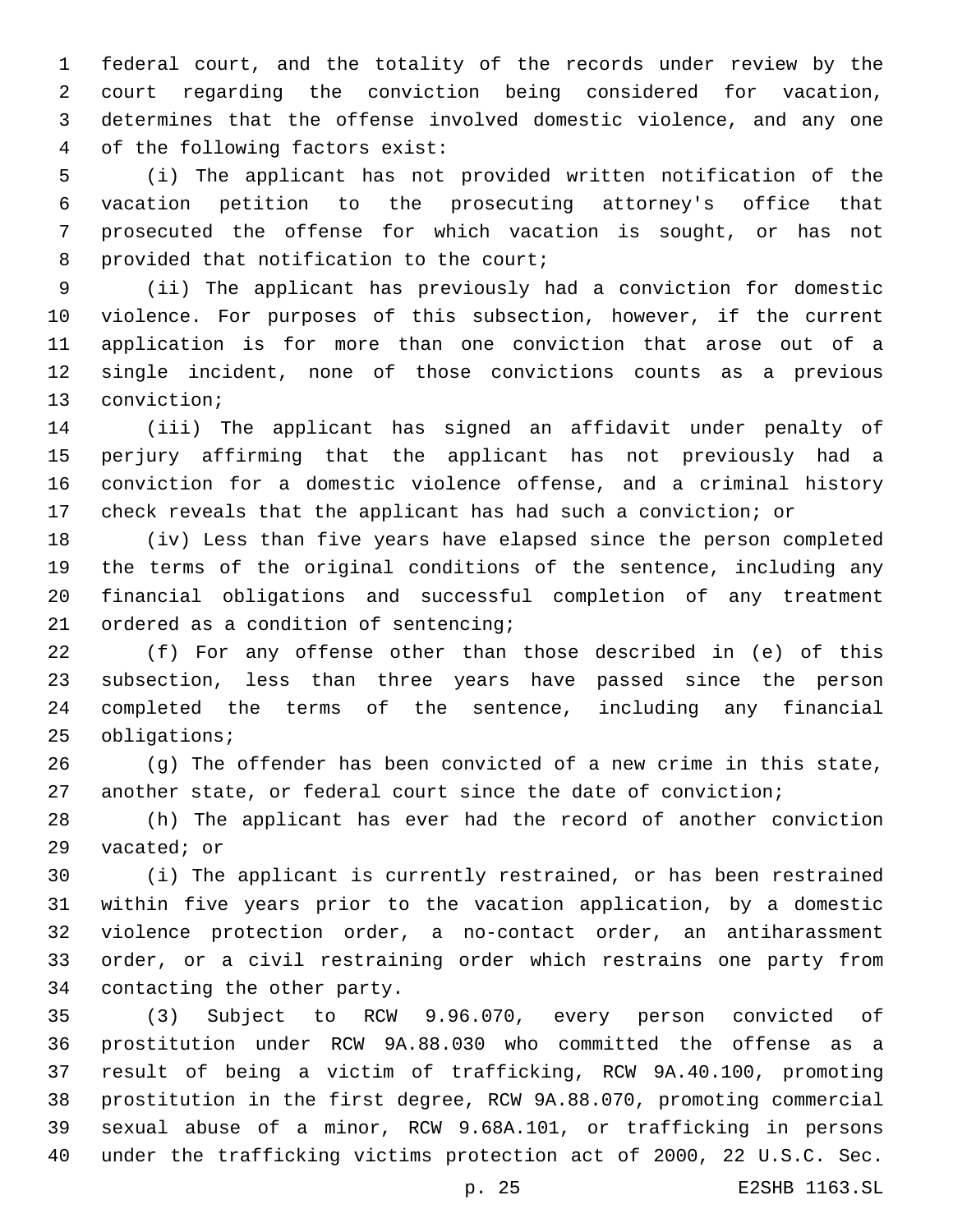7101 et seq. may apply to the sentencing court for vacation of the applicant's record of conviction for the prostitution offense. An applicant may not have the record of conviction for prostitution vacated if any one of the following is present:4

 (a) There are any criminal charges against the applicant pending in any court of this state or another state, or in any federal court, 7 for any crime other than prostitution; or

 (b) The offender has been convicted of another crime, except prostitution, in this state, another state, or federal court since 10 the date of conviction.

 (4) Every person convicted prior to January 1, 1975, of violating any statute or rule regarding the regulation of fishing activities, including, but not limited to, RCW 75.08.260, 75.12.060, 75.12.070, 75.12.160, 77.16.020, 77.16.030, 77.16.040, 77.16.060, and 77.16.240 who claimed to be exercising a treaty Indian fishing right, may apply to the sentencing court for vacation of the applicant's record of the misdemeanor, gross misdemeanor, or felony conviction for the offense. If the person is deceased, a member of the person's family or an official representative of the tribe of which the person was a member may apply to the court on behalf of the deceased person. Notwithstanding the requirements of RCW 9.94A.640, the court shall 22 vacate the record of conviction if:

 (a) The applicant is a member of a tribe that may exercise treaty Indian fishing rights at the location where the offense occurred; and

 (b) The state has been enjoined from taking enforcement action of the statute or rule to the extent that it interferes with a treaty Indian fishing right as determined under *United States v. Washington*, 384 F. Supp. 312 (W.D. Wash. 1974), or *Sohappy v. Smith*, 302 F. Supp. 899 (D. Oregon 1969), and any posttrial orders of those courts, or any other state supreme court or federal court decision.

 (5)(a) Once the court vacates a record of conviction under this section, the person shall be released from all penalties and disabilities resulting from the offense and the fact that the person has been convicted of the offense shall not be included in the person's criminal history for purposes of determining a sentence in any subsequent conviction. For all purposes, including responding to questions on employment or housing applications, a person whose conviction has been vacated under this section may state that he or 39 she has never been convicted of that crime. Except as provided in (b) of this subsection, nothing in this section affects or prevents the

p. 26 E2SHB 1163.SL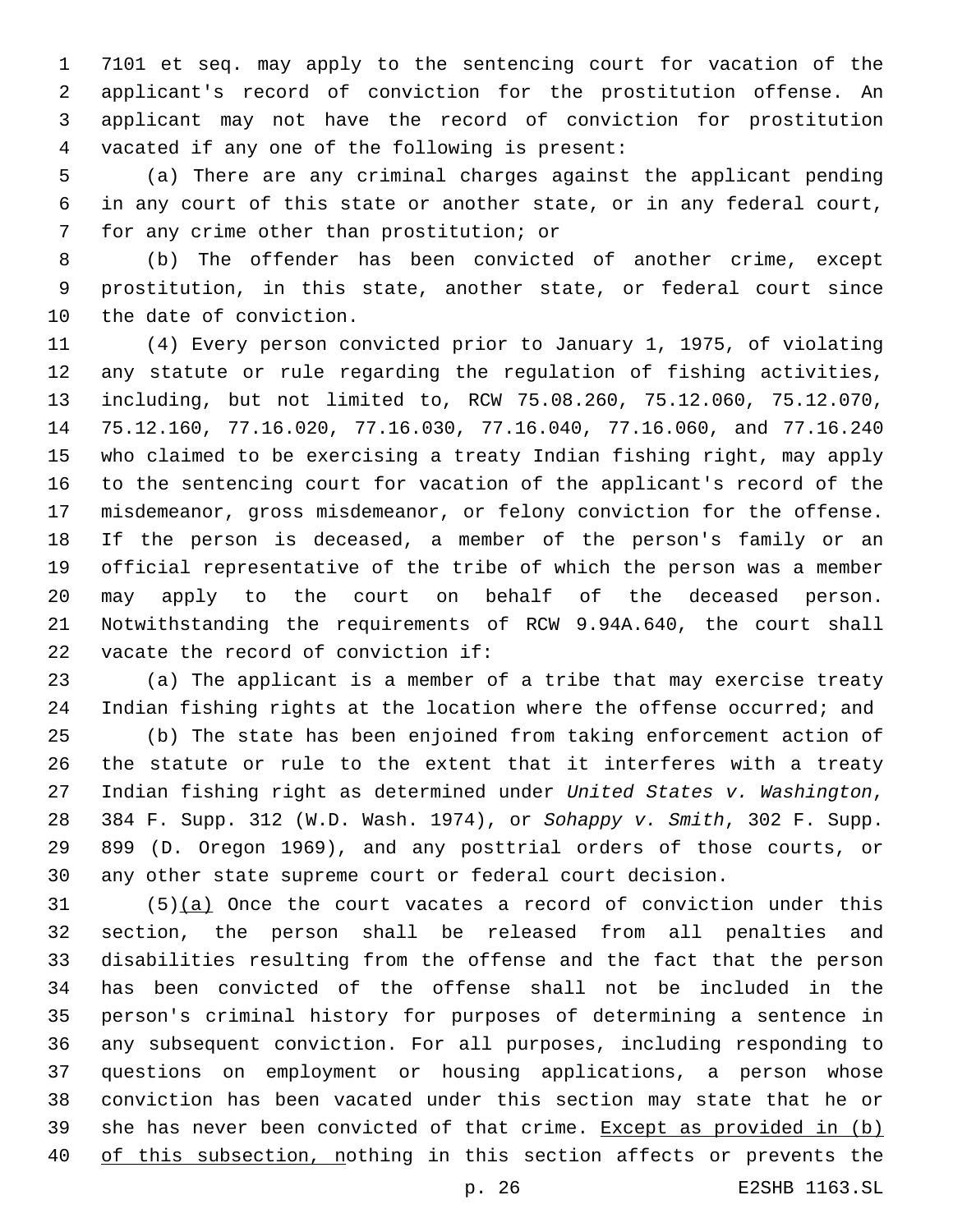use of an offender's prior conviction in a later criminal 2 prosecution.

 (b) When a court vacates a record of domestic violence as defined in RCW 10.99.020 under this section, the state may not use the vacated conviction in a later criminal prosecution unless the conviction was for: (i) Violating the provisions of a restraining order, no-contact order, or protection order restraining or enjoining the person or restraining the person from going on to the grounds of 9 or entering a residence, workplace, school, or day care, or prohibiting the person from knowingly coming within, or knowingly remaining within, a specified distance of a location (RCW 10.99.040, 10.99.050, 26.09.300, 26.10.220, 26.26.138, 26.44.063, 26.44.150, 26.50.060, 26.50.070, 26.50.130, 26.52.070, or 74.34.145); or (ii) stalking (RCW 9A.46.110). A vacated conviction under this section is not considered a conviction of such an offense for the purposes of 27 C.F.R. 478.11.

 (6) All costs incurred by the court and probation services shall be paid by the person making the motion to vacate the record unless a determination is made pursuant to chapter 10.101 RCW that the person making the motion is indigent, at the time the motion is brought.

 (7) The clerk of the court in which the vacation order is entered shall immediately transmit the order vacating the conviction to the Washington state patrol identification section and to the local police agency, if any, which holds criminal history information for the person who is the subject of the conviction. The Washington state patrol and any such local police agency shall immediately update their records to reflect the vacation of the conviction, and shall transmit the order vacating the conviction to the federal bureau of investigation. A conviction that has been vacated under this section may not be disseminated or disclosed by the state patrol or local law enforcement agency to any person, except other criminal justice 32 enforcement agencies.

| 33 |                             |  | <b>Sec. 10.</b> RCW 9.94A.515 and 2016 c 213 s 5, 2016 c 164 s 13, and |  |
|----|-----------------------------|--|------------------------------------------------------------------------|--|
| 34 |                             |  | 2016 c 6 s 1 are each reenacted and amended to read as follows:        |  |
| 35 |                             |  | TABLE 2                                                                |  |
| 36 | CRIMES INCLUDED WITHIN EACH |  |                                                                        |  |
| 37 |                             |  | <b>SERIOUSNESS LEVEL</b>                                               |  |
| 38 |                             |  | XVI Aggravated Murder 1 (RCW 10.95.020)                                |  |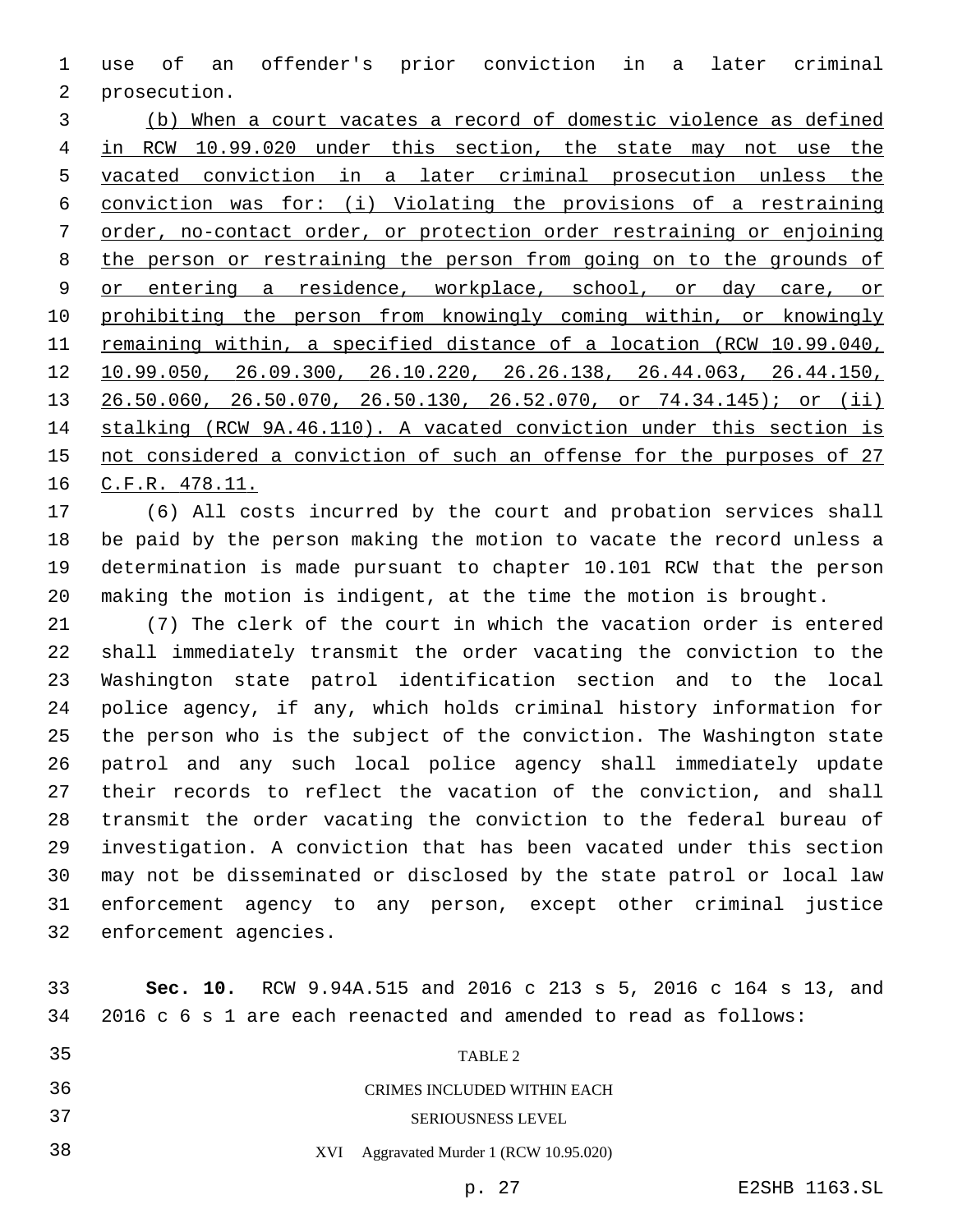| XV   | Homicide by abuse (RCW 9A.32.055)          |
|------|--------------------------------------------|
|      | Malicious explosion 1 (RCW                 |
|      | 70.74.280(1)                               |
|      | Murder 1 (RCW 9A.32.030)                   |
| XIV  | Murder 2 (RCW 9A.32.050)                   |
|      | Trafficking 1 (RCW 9A.40.100(1))           |
| XIII | Malicious explosion 2 (RCW                 |
|      | 70.74.280(2)                               |
|      | Malicious placement of an explosive 1      |
|      | (RCW 70.74.270(1))                         |
| XII  | Assault 1 (RCW 9A.36.011)                  |
|      | Assault of a Child 1 (RCW 9A.36.120)       |
|      | Malicious placement of an imitation        |
|      | device 1 (RCW 70.74.272(1)(a))             |
|      | Promoting Commercial Sexual Abuse of       |
|      | a Minor (RCW 9.68A.101)                    |
|      | Rape 1 (RCW 9A.44.040)                     |
|      | Rape of a Child 1 (RCW 9A.44.073)          |
|      | Trafficking 2 (RCW 9A.40.100(3))           |
| XI   | Manslaughter 1 (RCW 9A.32.060)             |
|      | Rape 2 (RCW 9A.44.050)                     |
|      | Rape of a Child 2 (RCW 9A.44.076)          |
|      | Vehicular Homicide, by being under the     |
|      | influence of intoxicating liquor or        |
|      | any drug (RCW 46.61.520)                   |
|      | Vehicular Homicide, by the operation of    |
|      | any vehicle in a reckless manner           |
|      | (RCW 46.61.520)                            |
|      | Child Molestation 1 (RCW 9A.44.083)        |
|      | Criminal Mistreatment 1 (RCW<br>9A.42.020) |
|      | Indecent Liberties (with forcible          |
|      | compulsion) (RCW                           |
|      | 9A.44.100(1)(a)                            |
|      | Kidnapping 1 (RCW 9A.40.020)               |
|      | X                                          |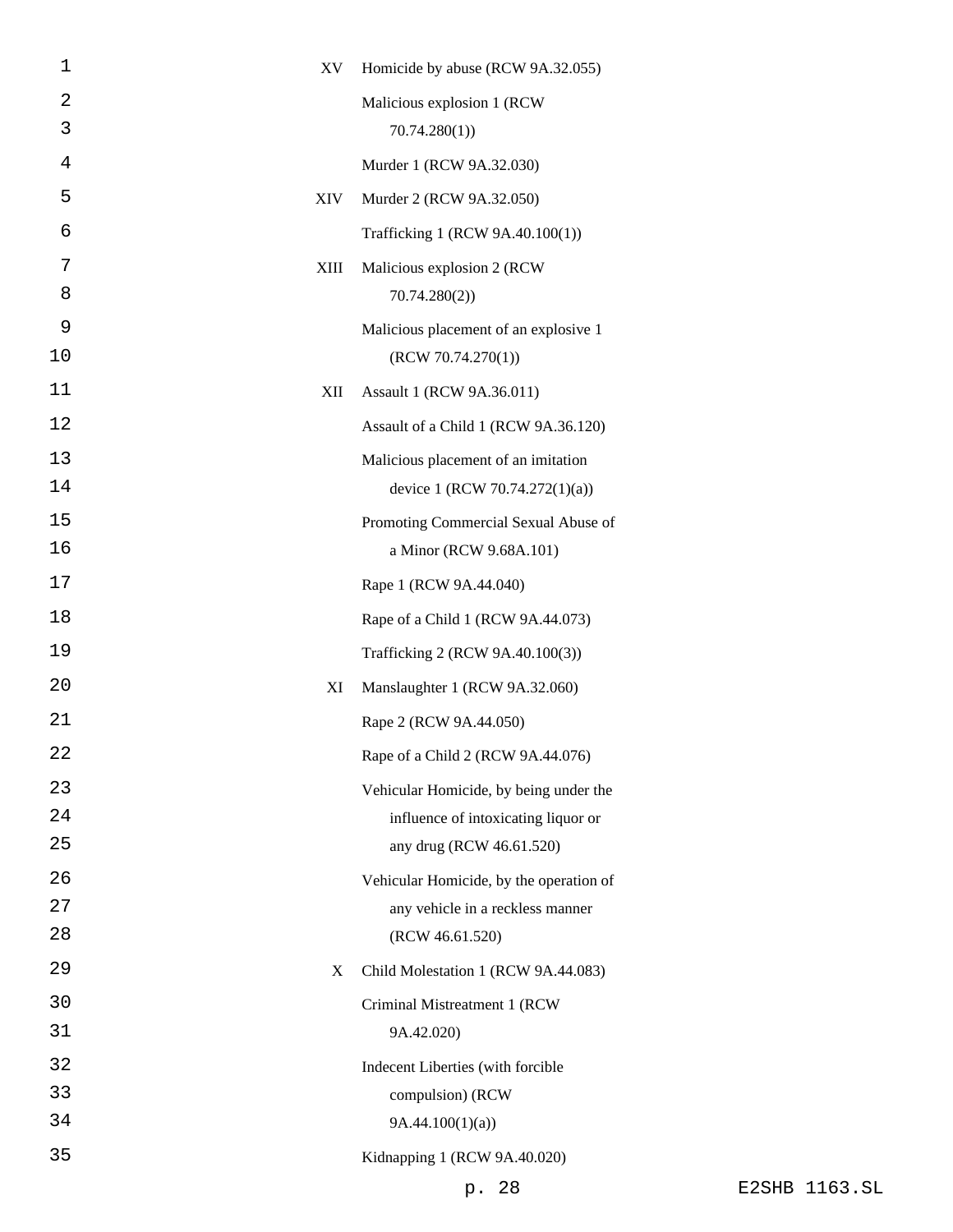| 1<br>2 |      | Leading Organized Crime (RCW                 |
|--------|------|----------------------------------------------|
|        |      | 9A.82.060(1)(a)                              |
| 3      |      | Malicious explosion 3 (RCW                   |
| 4      |      | 70.74.280(3)                                 |
| 5      |      | <b>Sexually Violent Predator Escape (RCW</b> |
| 6      |      | 9A.76.115)                                   |
| 7      | IX   | Abandonment of Dependent Person 1            |
| 8      |      | (RCW 9A.42.060)                              |
| 9      |      | Assault of a Child 2 (RCW 9A.36.130)         |
| 10     |      | Explosive devices prohibited (RCW            |
| 11     |      | 70.74.180)                                   |
| 12     |      | Hit and Run-Death (RCW                       |
| 13     |      | 46.52.020(4)(a)                              |
| 14     |      | Homicide by Watercraft, by being under       |
| 15     |      | the influence of intoxicating liquor         |
| 16     |      | or any drug (RCW 79A.60.050)                 |
| 17     |      | Inciting Criminal Profiteering (RCW          |
| 18     |      | 9A.82.060(1)(b)                              |
| 19     |      | Malicious placement of an explosive 2        |
| 20     |      | (RCW 70.74.270(2))                           |
| 21     |      | Robbery 1 (RCW 9A.56.200)                    |
| 22     |      | Sexual Exploitation (RCW 9.68A.040)          |
| 23     | VIII | Arson 1 (RCW 9A.48.020)                      |
| 24     |      | Commercial Sexual Abuse of a Minor           |
| 25     |      | (RCW 9.68A.100)                              |
| 26     |      | Homicide by Watercraft, by the               |
| 27     |      | operation of any vessel in a reckless        |
| 28     |      | manner (RCW 79A.60.050)                      |
| 29     |      | Manslaughter 2 (RCW 9A.32.070)               |
| 30     |      | Promoting Prostitution 1 (RCW                |
| 31     |      | 9A.88.070)                                   |
| 32     |      | Theft of Ammonia (RCW 69.55.010)             |
| 33     | VII  | Air bag diagnostic systems (causing          |
| 34     |      | bodily injury or death) (RCW                 |
| 35     |      | 46.37.660(2)(b)                              |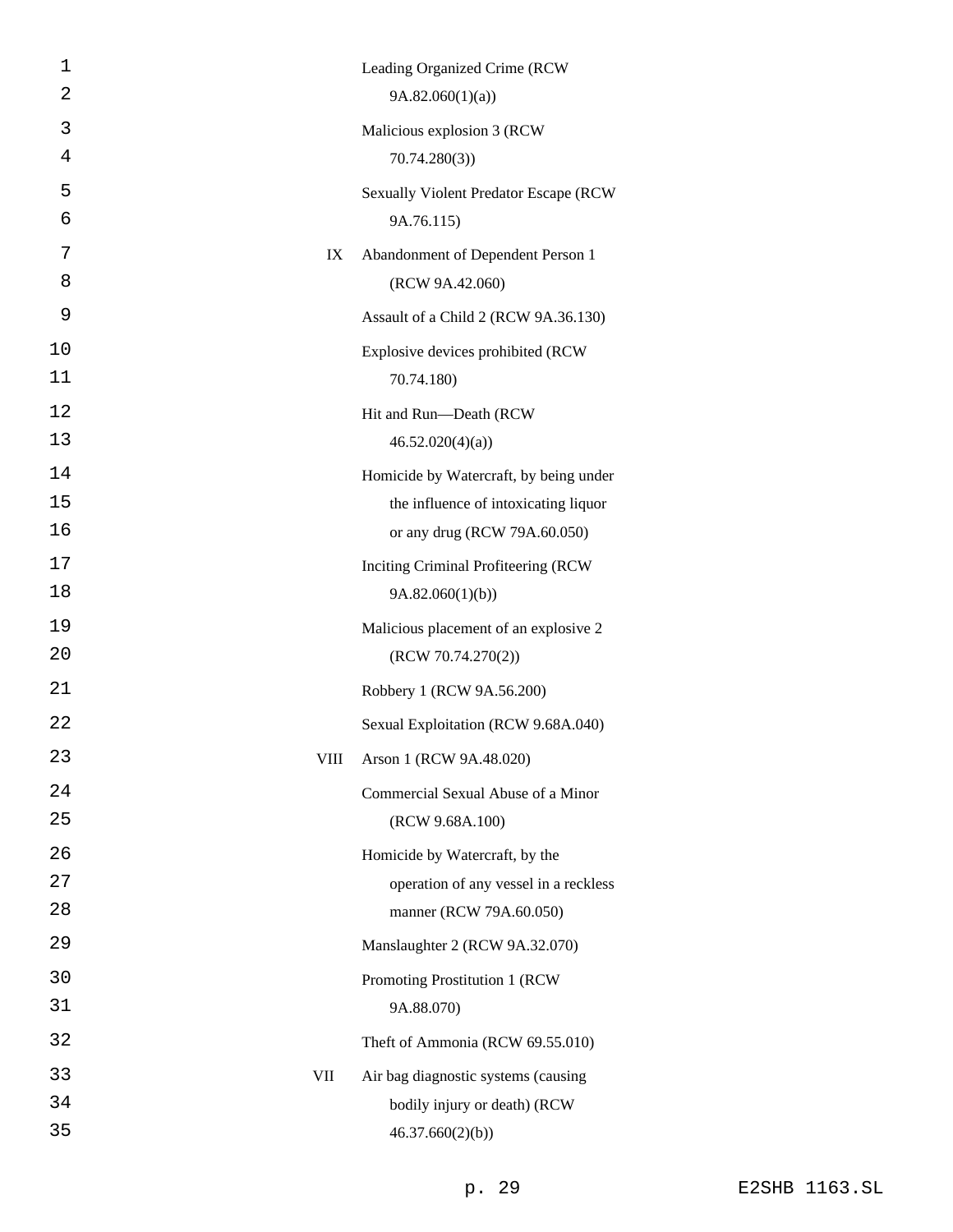| 1  | Air bag replacement requirements        |
|----|-----------------------------------------|
| 2  | (causing bodily injury or death)        |
| 3  | (RCW 46.37.660(1)(b))                   |
| 4  | Burglary 1 (RCW 9A.52.020)              |
| 5  | Child Molestation 2 (RCW 9A.44.086)     |
| 6  | Civil Disorder Training (RCW            |
| 7  | 9A.48.120)                              |
| 8  | Dealing in depictions of minor engaged  |
| 9  | in sexually explicit conduct 1          |
| 10 | (RCW 9.68A.050(1))                      |
| 11 | Drive-by Shooting (RCW 9A.36.045)       |
| 12 | Homicide by Watercraft, by disregard    |
| 13 | for the safety of others (RCW           |
| 14 | 79A.60.050)                             |
| 15 | Indecent Liberties (without forcible    |
| 16 | compulsion) (RCW 9A.44.100(1)           |
| 17 | $(b)$ and $(c)$ )                       |
| 18 | Introducing Contraband 1 (RCW           |
| 19 | 9A.76.140)                              |
| 20 | Malicious placement of an explosive 3   |
| 21 | (RCW 70.74.270(3))                      |
| 22 | Manufacture or import counterfeit,      |
| 23 | nonfunctional, damaged, or              |
| 24 | previously deployed air bag             |
| 25 | (causing bodily injury or death)        |
| 26 | (RCW 46.37.650(1)(b))                   |
| 27 | Negligently Causing Death By Use of a   |
| 28 | <b>Signal Preemption Device (RCW)</b>   |
| 29 | 46.37.675)                              |
| 30 | Sale, install, (({or})) or reinstall    |
| 31 | counterfeit, nonfunctional,             |
| 32 | damaged, or previously deployed         |
| 33 | airbag (RCW 46.37.650(2)(b))            |
| 34 | Sending, bringing into state depictions |
| 35 | of minor engaged in sexually            |
| 36 | explicit conduct 1 (RCW                 |
| 37 | 9.68A.060(1)                            |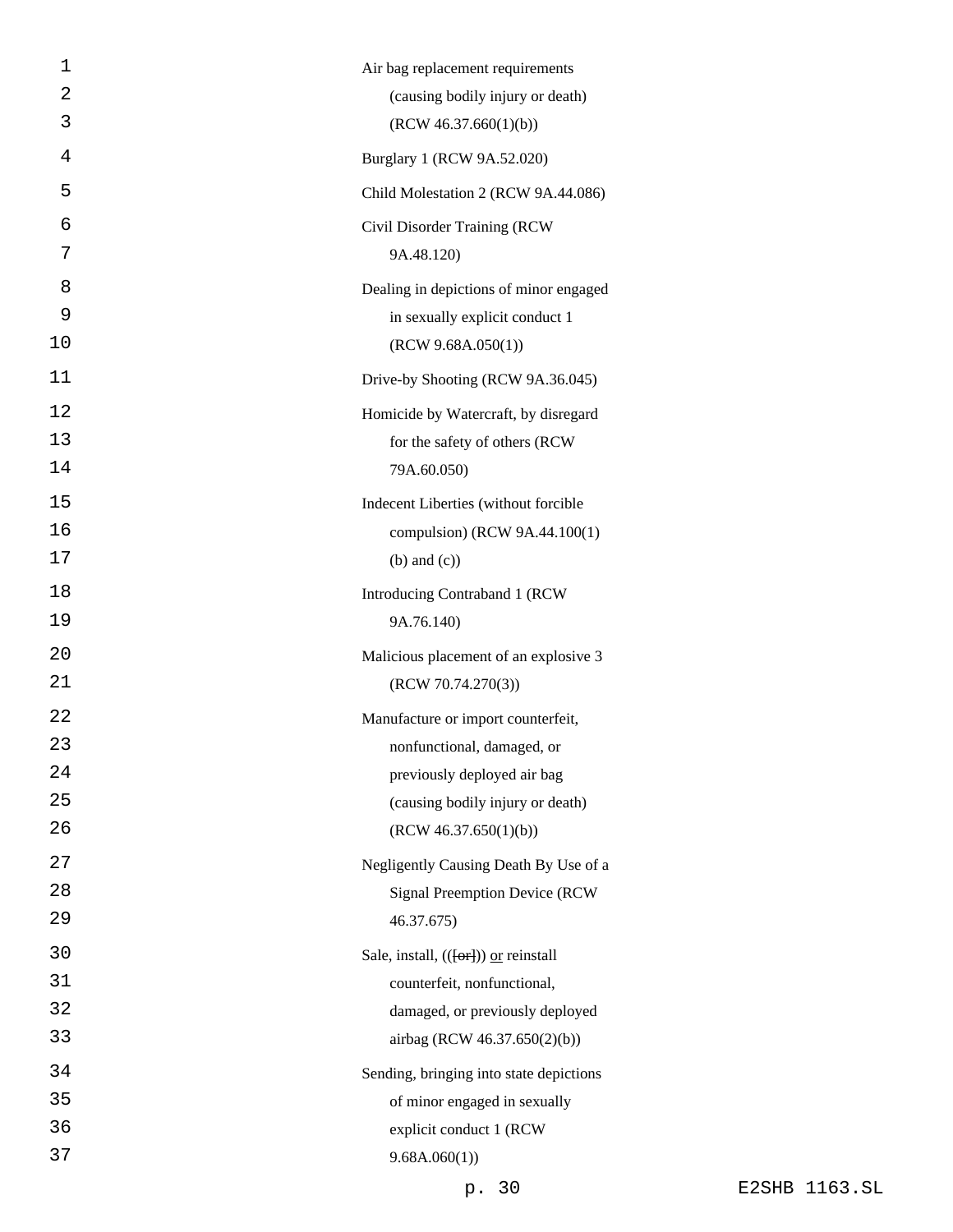| 1<br>2 |    | Unlawful Possession of a Firearm in the<br>first degree (RCW $9.41.040(1)$ ) |
|--------|----|------------------------------------------------------------------------------|
| 3      |    |                                                                              |
| 4      |    | Use of a Machine Gun in Commission<br>of a Felony (RCW 9.41.225)             |
| 5      |    | Vehicular Homicide, by disregard for                                         |
| 6      |    | the safety of others (RCW                                                    |
| 7      |    | 46.61.520)                                                                   |
| 8      | VI | Bail Jumping with Murder 1 (RCW                                              |
| 9      |    | 9A.76.170(3)(a)                                                              |
| 10     |    | Bribery (RCW 9A.68.010)                                                      |
| 11     |    | Incest 1 (RCW $9A.64.020(1)$ )                                               |
| 12     |    | Intimidating a Judge (RCW 9A.72.160)                                         |
| 13     |    | Intimidating a Juror/Witness (RCW                                            |
| 14     |    | 9A.72.110, 9A.72.130)                                                        |
| 15     |    | Malicious placement of an imitation                                          |
| 16     |    | device 2 (RCW 70.74.272(1)(b))                                               |
| 17     |    | Possession of Depictions of a Minor                                          |
| 18     |    | <b>Engaged in Sexually Explicit</b>                                          |
| 19     |    | Conduct 1 (RCW 9.68A.070(1))                                                 |
| 20     |    | Rape of a Child 3 (RCW 9A.44.079)                                            |
| 21     |    | Theft of a Firearm (RCW 9A.56.300)                                           |
| 22     |    | Unlawful Storage of Ammonia (RCW                                             |
| 23     |    | 69.55.020)                                                                   |
| 24     | V  | Abandonment of Dependent Person 2                                            |
| 25     |    | (RCW 9A.42.070)                                                              |
| 26     |    | Advancing money or property for                                              |
| 27     |    | extortionate extension of credit                                             |
| 28     |    | (RCW 9A.82.030)                                                              |
| 29     |    | Air bag diagnostic systems (RCW                                              |
| 30     |    | 46.37.660(2)(c)                                                              |
| 31     |    | Air bag replacement requirements                                             |
| 32     |    | (RCW 46.37.660(1)(c))                                                        |
| 33     |    | Bail Jumping with class A Felony                                             |
| 34     |    | (RCW 9A.76.170(3)(b))                                                        |
| 35     |    | Child Molestation 3 (RCW 9A.44.089)                                          |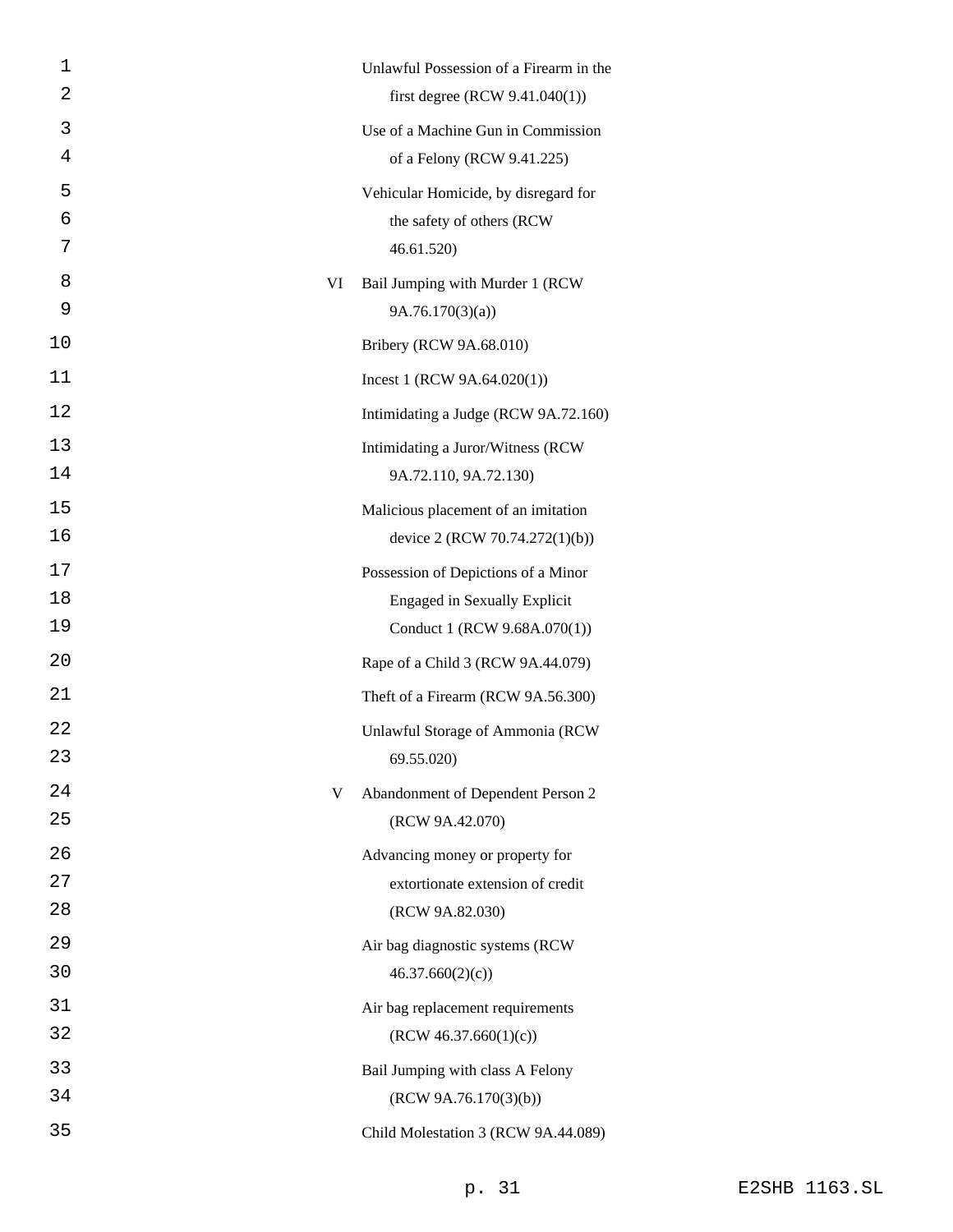| 1  | Criminal Mistreatment 2 (RCW          |
|----|---------------------------------------|
| 2  | 9A.42.030)                            |
| 3  | Custodial Sexual Misconduct 1 (RCW    |
| 4  | 9A.44.160)                            |
| 5  | Dealing in Depictions of Minor        |
| 6  | <b>Engaged in Sexually Explicit</b>   |
| 7  | Conduct 2 (RCW 9.68A.050(2))          |
| 8  | Domestic Violence Court Order         |
| 9  | Violation (RCW 10.99.040,             |
| 10 | 10.99.050, 26.09.300, 26.10.220,      |
| 11 | 26.26.138, 26.50.110, 26.52.070, or   |
| 12 | 74.34.145)                            |
| 13 | Driving While Under the Influence     |
| 14 | (RCW 46.61.502(6))                    |
| 15 | Extortion 1 (RCW 9A.56.120)           |
| 16 | Extortionate Extension of Credit (RCW |
| 17 | 9A.82.020)                            |
| 18 | <b>Extortionate Means to Collect</b>  |
| 19 | Extensions of Credit (RCW             |
| 20 | 9A.82.040)                            |
| 21 | Incest 2 (RCW $9A.64.020(2)$ )        |
| 22 | Kidnapping 2 (RCW 9A.40.030)          |
| 23 | Manufacture or import counterfeit,    |
| 24 | nonfunctional, damaged, or            |
| 25 | previously deployed air bag (RCW      |
| 26 | 46.37.650(1)(c)                       |
| 27 | Perjury 1 (RCW 9A.72.020)             |
| 28 | Persistent prison misbehavior (RCW    |
| 29 | 9.94.070)                             |
| 30 | Physical Control of a Vehicle While   |
| 31 | Under the Influence (RCW              |
| 32 | 46.61.504(6)                          |
| 33 | Possession of a Stolen Firearm (RCW   |
| 34 | 9A.56.310)                            |
| 35 | Rape 3 (RCW 9A.44.060)                |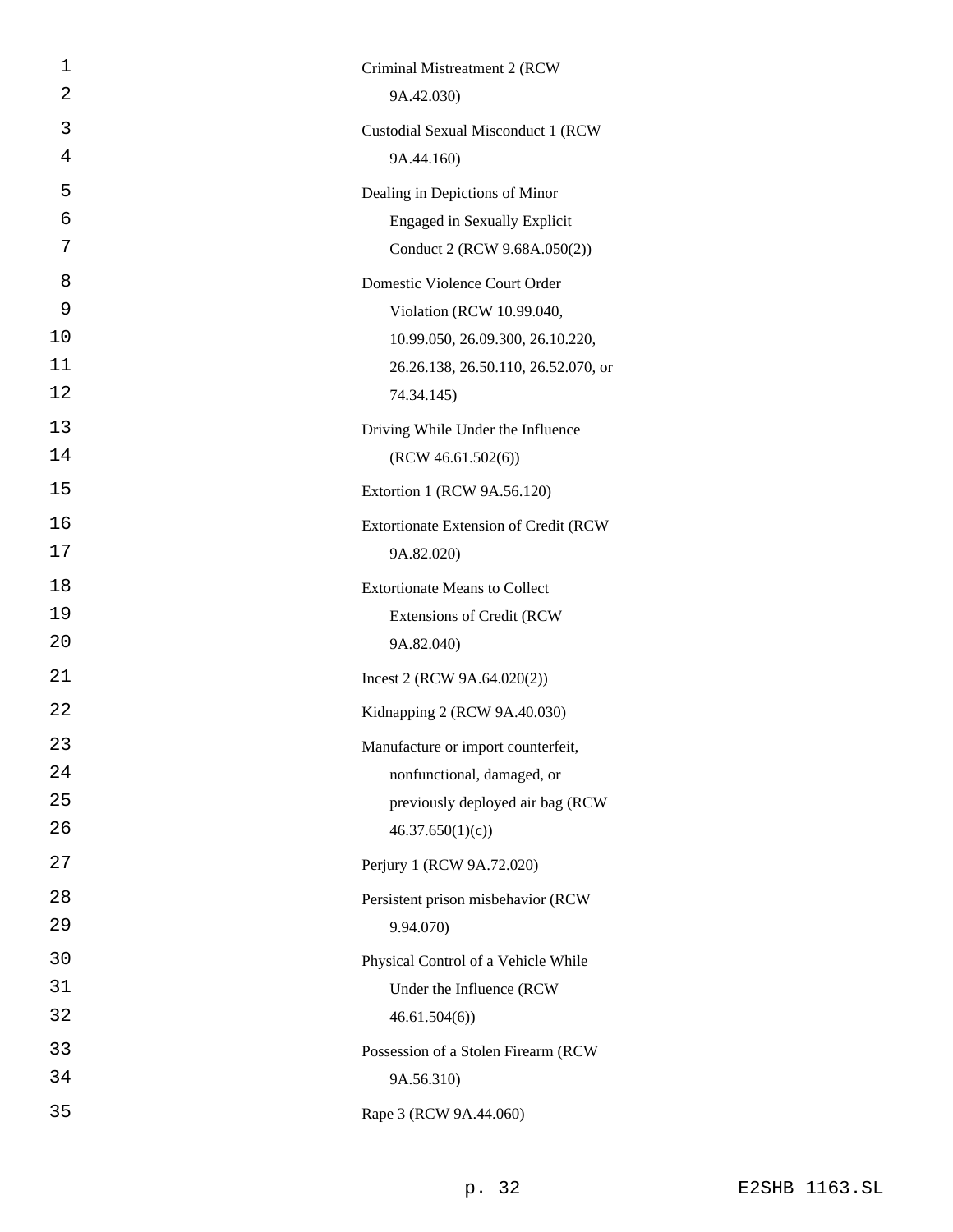| 1              |    | Rendering Criminal Assistance 1 (RCW)   |
|----------------|----|-----------------------------------------|
| $\overline{2}$ |    | 9A.76.070)                              |
| 3              |    | Sale, install, (({or})) or reinstall    |
| 4              |    | counterfeit, nonfunctional,             |
| 5              |    | damaged, or previously deployed         |
| 6              |    | airbag (RCW 46.37.650(2)(c))            |
| 7              |    | Sending, Bringing into State Depictions |
| 8              |    | of Minor Engaged in Sexually            |
| 9              |    | <b>Explicit Conduct 2 (RCW</b>          |
| 10             |    | 9.68A.060(2)                            |
| 11             |    | Sexual Misconduct with a Minor 1        |
| 12             |    | (RCW 9A.44.093)                         |
| 13             |    | <b>Sexually Violating Human Remains</b> |
| 14             |    | (RCW 9A.44.105)                         |
| 15             |    | <b>Stalking (RCW 9A.46.110)</b>         |
| 16             |    | Taking Motor Vehicle Without            |
| 17             |    | Permission 1 (RCW 9A.56.070)            |
| 18             | IV | Arson 2 (RCW 9A.48.030)                 |
| 19             |    | Assault 2 (RCW 9A.36.021)               |
| 20             |    | Assault 3 (of a Peace Officer with a    |
| 21             |    | Projectile Stun Gun) (RCW               |
| 22             |    | 9A.36.031(1)(h)                         |
| 23             |    | Assault 4 (third domestic violence      |
| 24             |    | offense) (RCW 9A.36.041(3))             |
| 25             |    | Assault by Watercraft (RCW              |
| 26             |    | 79A.60.060)                             |
| 27             |    | Bribing a Witness/Bribe Received by     |
| 28             |    | Witness (RCW 9A.72.090,                 |
| 29             |    | 9A.72.100)                              |
| 30             |    | Cheating 1 (RCW 9.46.1961)              |
| 31             |    | Commercial Bribery (RCW 9A.68.060)      |
| 32             |    | Counterfeiting (RCW 9.16.035(4))        |
| 33             |    | Endangerment with a Controlled          |
| 34             |    | Substance (RCW 9A.42.100)               |
| 35             |    | Escape 1 (RCW 9A.76.110)                |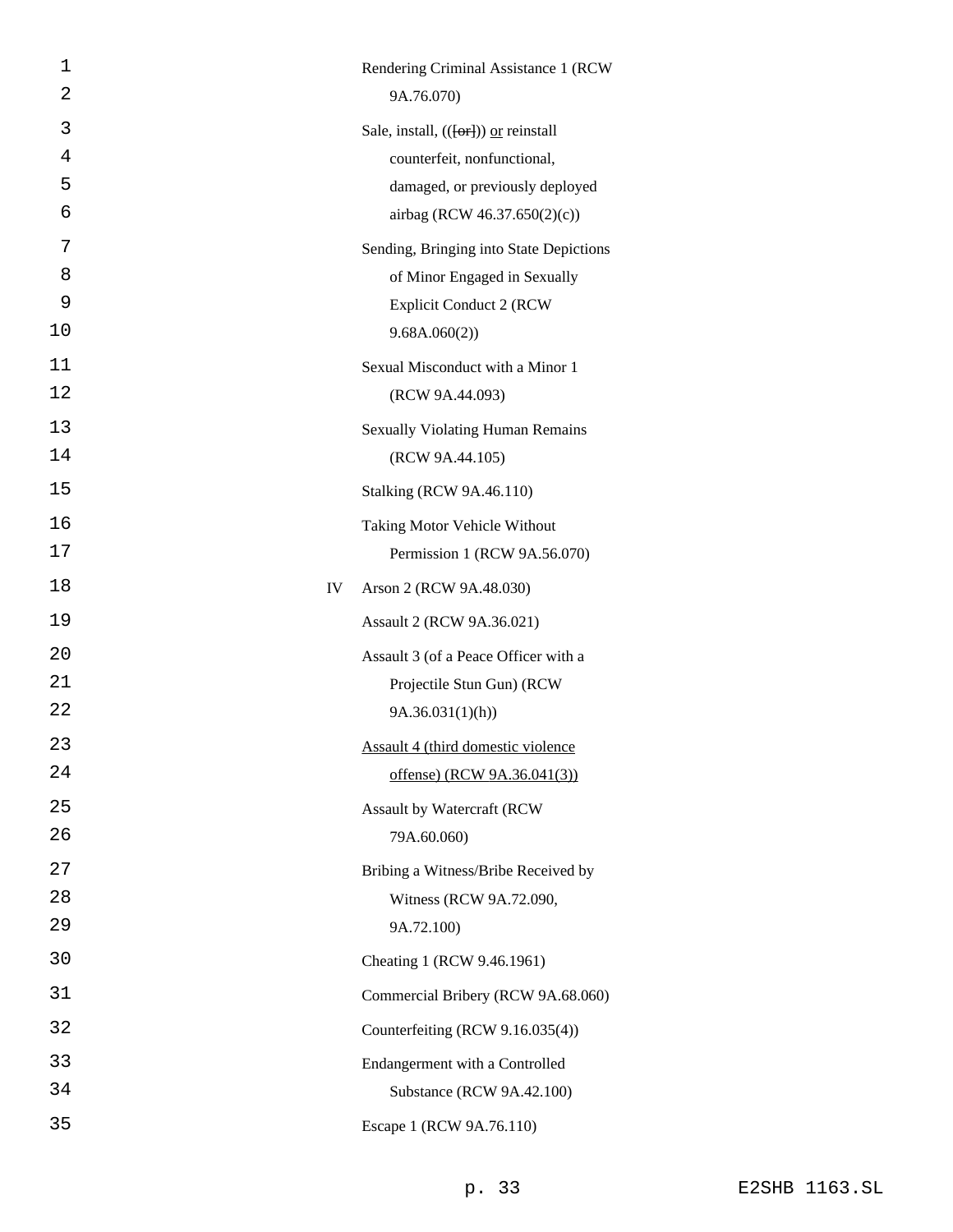| 1  | Hit and Run-Injury (RCW                 |
|----|-----------------------------------------|
| 2  | 46.52.020(4)(b)                         |
| 3  | Hit and Run with Vessel-Injury          |
| 4  | Accident (RCW 79A.60.200(3))            |
| 5  | Identity Theft 1 (RCW 9.35.020(2))      |
| 6  | Indecent Exposure to Person Under Age   |
| 7  | Fourteen (subsequent sex offense)       |
| 8  | (RCW 9A.88.010)                         |
| 9  | Influencing Outcome of Sporting Event   |
| 10 | (RCW 9A.82.070)                         |
| 11 | Malicious Harassment (RCW               |
| 12 | 9A.36.080)                              |
| 13 | Possession of Depictions of a Minor     |
| 14 | <b>Engaged in Sexually Explicit</b>     |
| 15 | Conduct 2 (RCW 9.68A.070(2))            |
| 16 | Residential Burglary (RCW 9A.52.025)    |
| 17 | Robbery 2 (RCW 9A.56.210)               |
| 18 | Theft of Livestock 1 (RCW 9A.56.080)    |
| 19 | Threats to Bomb (RCW 9.61.160)          |
| 20 | Trafficking in Stolen Property 1 (RCW   |
| 21 | 9A.82.050)                              |
| 22 | Unlawful factoring of a credit card or  |
| 23 | payment card transaction (RCW           |
| 24 | 9A.56.290(4)(b)                         |
| 25 | Unlawful transaction of health coverage |
| 26 | as a health care service contractor     |
| 27 | (RCW 48.44.016(3))                      |
| 28 | Unlawful transaction of health coverage |
| 29 | as a health maintenance                 |
| 30 | organization (RCW 48.46.033(3))         |
| 31 | Unlawful transaction of insurance       |
| 32 | business (RCW 48.15.023(3))             |
| 33 | Unlicensed practice as an insurance     |
| 34 | professional (RCW 48.17.063(2))         |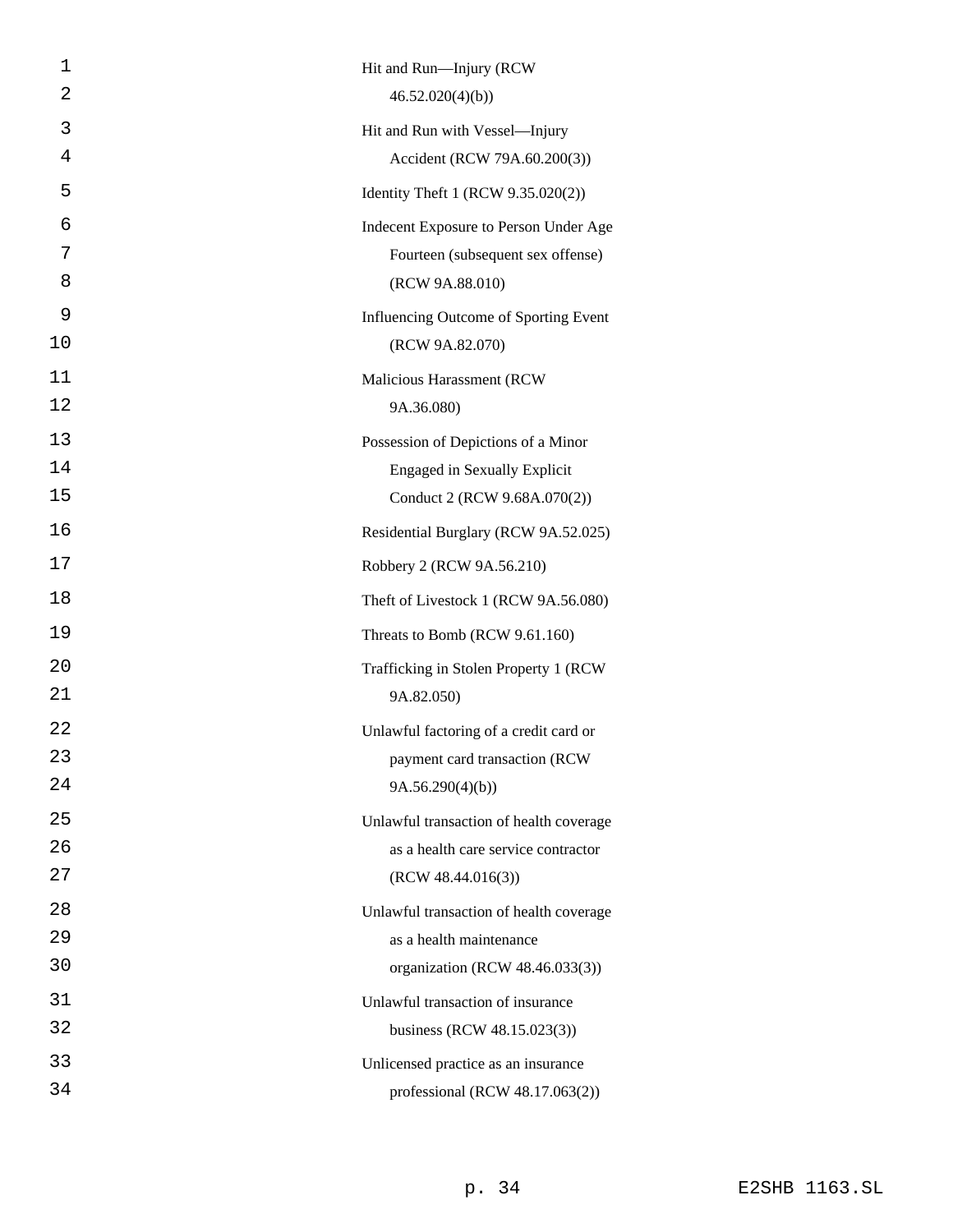| $\mathbf 1$ |   | Use of Proceeds of Criminal             |
|-------------|---|-----------------------------------------|
| 2           |   | Profiteering (RCW 9A.82.080 (1)         |
| 3           |   | and $(2)$ )                             |
| 4           |   | Vehicle Prowling 2 (third or subsequent |
| 5           |   | offense) (RCW 9A.52.100(3))             |
| 6           |   | Vehicular Assault, by being under the   |
| 7           |   | influence of intoxicating liquor or     |
| 8           |   | any drug, or by the operation or        |
| 9           |   | driving of a vehicle in a reckless      |
| 10          |   | manner (RCW 46.61.522)                  |
| 11          |   | Viewing of Depictions of a Minor        |
| 12          |   | <b>Engaged in Sexually Explicit</b>     |
| 13          |   | Conduct 1 (RCW 9.68A.075(1))            |
| 14          |   | Willful Failure to Return from Furlough |
| 15          |   | (RCW 72.66.060)                         |
| 16          | Ш | Animal Cruelty 1 (Sexual Conduct or     |
| 17          |   | Contact) (RCW 16.52.205(3))             |
| 18          |   | Assault 3 (Except Assault 3 of a Peace  |
| 19          |   | Officer With a Projectile Stun Gun)     |
| 20          |   | (RCW 9A.36.031 except subsection        |
| 21          |   | (1)(h))                                 |
| 22          |   | Assault of a Child 3 (RCW 9A.36.140)    |
| 23          |   | Bail Jumping with class B or C Felony   |
| 24          |   | (RCW 9A.76.170(3)(c))                   |
| 25          |   | Burglary 2 (RCW 9A.52.030)              |
| 26          |   | Communication with a Minor for          |
| 27          |   | <b>Immoral Purposes (RCW)</b>           |
| 28          |   | 9.68A.090)                              |
| 29          |   | Criminal Gang Intimidation (RCW         |
| 30          |   | 9A.46.120)                              |
| 31          |   | Custodial Assault (RCW 9A.36.100)       |
| 32          |   | Cyberstalking (subsequent conviction or |
| 33          |   | threat of death) (RCW $9.61.260(3)$ )   |
| 34          |   | Escape 2 (RCW 9A.76.120)                |
| 35          |   | Extortion 2 (RCW 9A.56.130)             |
| 36          |   | Harassment (RCW 9A.46.020)              |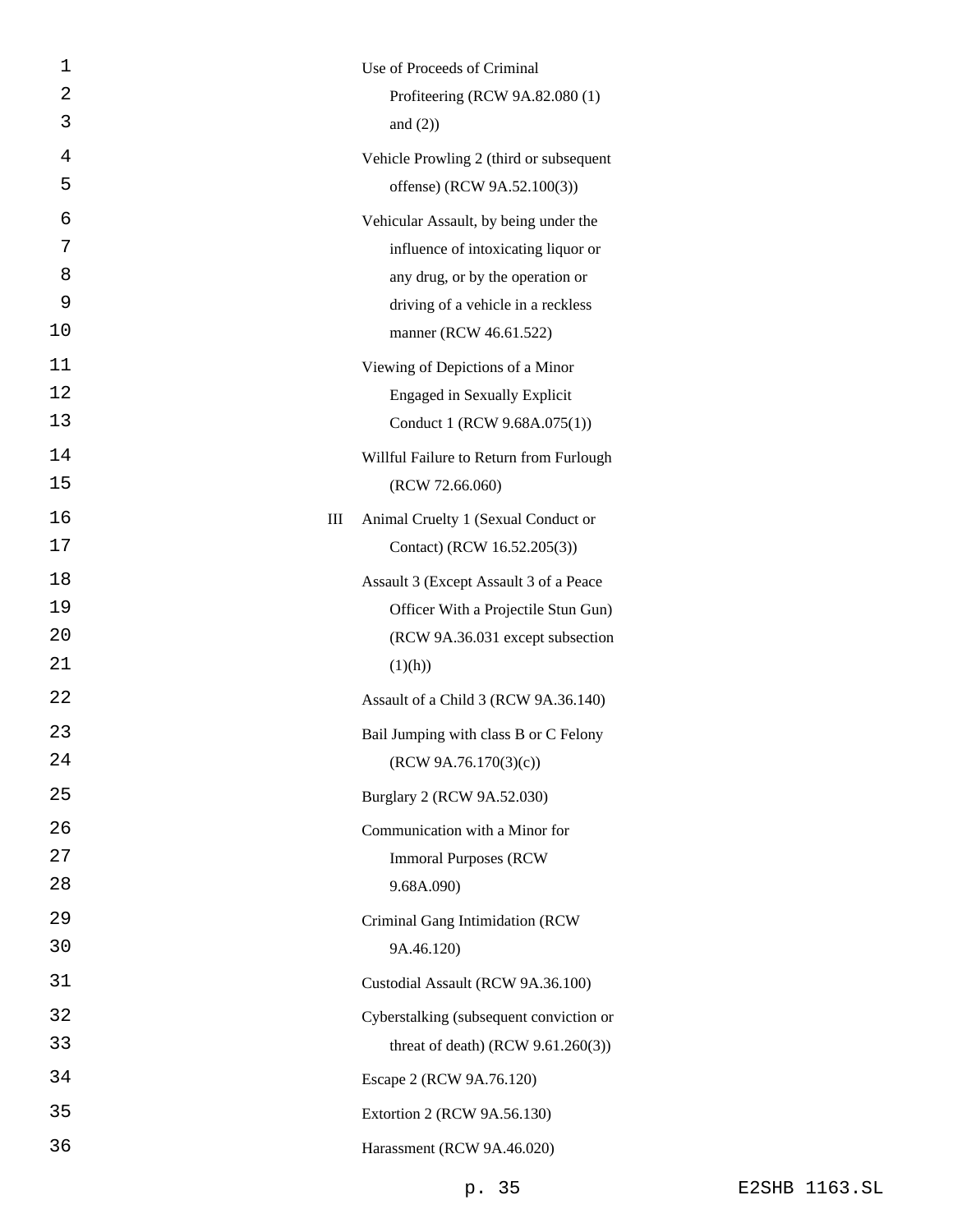| 1<br>2 | Intimidating a Public Servant (RCW<br>9A.76.180) |
|--------|--------------------------------------------------|
| 3      |                                                  |
| 4      | Introducing Contraband 2 (RCW<br>9A.76.150)      |
| 5      | Malicious Injury to Railroad Property            |
| 6      | (RCW 81.60.070)                                  |
| 7      | Mortgage Fraud (RCW 19.144.080)                  |
| 8      | <b>Negligently Causing Substantial Bodily</b>    |
| 9      | Harm By Use of a Signal                          |
| 10     | Preemption Device (RCW                           |
| 11     | 46.37.674)                                       |
| 12     | Organized Retail Theft 1 (RCW                    |
| 13     | 9A.56.350(2)                                     |
| 14     | Perjury 2 (RCW 9A.72.030)                        |
| 15     | Possession of Incendiary Device (RCW             |
| 16     | 9.40.120)                                        |
| 17     | Possession of Machine Gun or Short-              |
| 18     | Barreled Shotgun or Rifle (RCW                   |
| 19     | 9.41.190)                                        |
| 20     | Promoting Prostitution 2 (RCW                    |
| 21     | 9A.88.080)                                       |
| 22     | Retail Theft with Special Circumstances          |
| 23     | $1$ (RCW 9A.56.360(2))                           |
| 24     | Securities Act violation (RCW                    |
| 25     | 21.20.400)                                       |
| 26     | Tampering with a Witness (RCW                    |
| 27     | 9A.72.120)                                       |
| 28     | Telephone Harassment (subsequent                 |
| 29     | conviction or threat of death) (RCW              |
| 30     | 9.61.230(2)                                      |
| 31     | Theft of Livestock 2 (RCW 9A.56.083)             |
| 32     | Theft with the Intent to Resell 1 (RCW           |
| 33     | 9A.56.340(2)                                     |
| 34     | Trafficking in Stolen Property 2 (RCW            |
| 35     | 9A.82.055)                                       |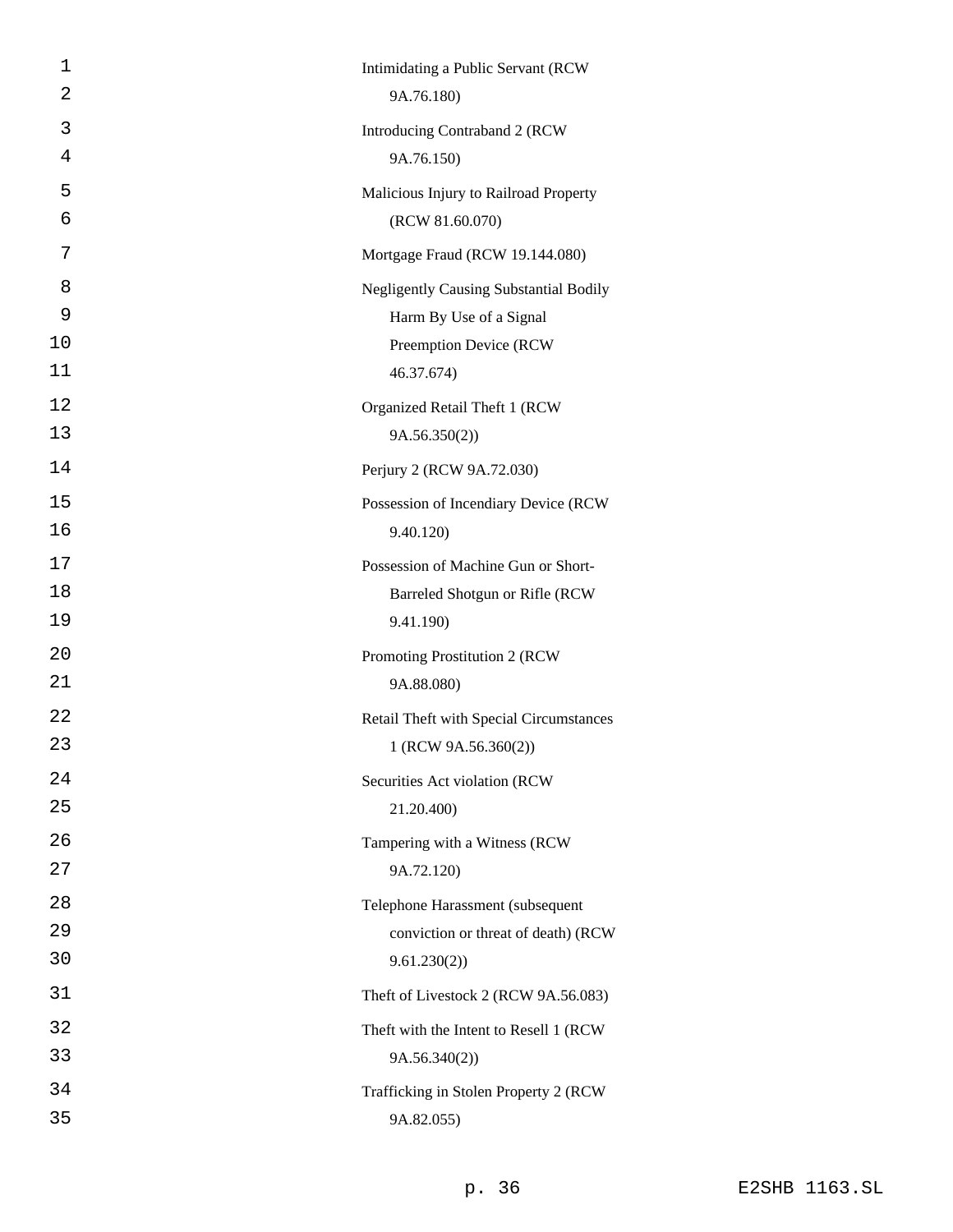| 1  |             | Unlawful Hunting of Big Game 1 (RCW      |
|----|-------------|------------------------------------------|
| 2  |             | 77.15.410(3)(b)                          |
| 3  |             | Unlawful Imprisonment (RCW               |
| 4  |             | 9A.40.040)                               |
| 5  |             | Unlawful Misbranding of Food Fish or     |
| 6  |             | Shellfish 1 (RCW 69.04.938(3))           |
| 7  |             | Unlawful possession of firearm in the    |
| 8  |             | second degree (RCW 9.41.040(2))          |
| 9  |             | Unlawful Taking of Endangered Fish or    |
| 10 |             | Wildlife 1 (RCW 77.15.120(3)(b))         |
| 11 |             | Unlawful Trafficking in Fish, Shellfish, |
| 12 |             | or Wildlife 1 (RCW                       |
| 13 |             | 77.15.260(3)(b)                          |
| 14 |             | Unlawful Use of a Nondesignated          |
| 15 |             | Vessel (RCW 77.15.530(4))                |
| 16 |             | Vehicular Assault, by the operation or   |
| 17 |             | driving of a vehicle with disregard      |
| 18 |             | for the safety of others (RCW            |
| 19 |             | 46.61.522)                               |
| 20 |             | Willful Failure to Return from Work      |
| 21 |             | Release (RCW 72.65.070)                  |
| 22 | $_{\rm II}$ | Commercial Fishing Without a License     |
| 23 |             | 1 (RCW 77.15.500(3)(b))                  |
| 24 |             | Computer Trespass 1 (RCW 9A.90.040)      |
| 25 |             | Counterfeiting (RCW 9.16.035(3))         |
| 26 |             | Electronic Data Service Interference     |
| 27 |             | (RCW 9A.90.060)                          |
| 28 |             | Electronic Data Tampering 1 (RCW         |
| 29 |             | 9A.90.080)                               |
| 30 |             | Electronic Data Theft (RCW 9A.90.100)    |
| 31 |             | Engaging in Fish Dealing Activity        |
| 32 |             | Unlicensed 1 (RCW 77.15.620(3))          |
| 33 |             | <b>Escape from Community Custody</b>     |
| 34 |             | (RCW 72.09.310)                          |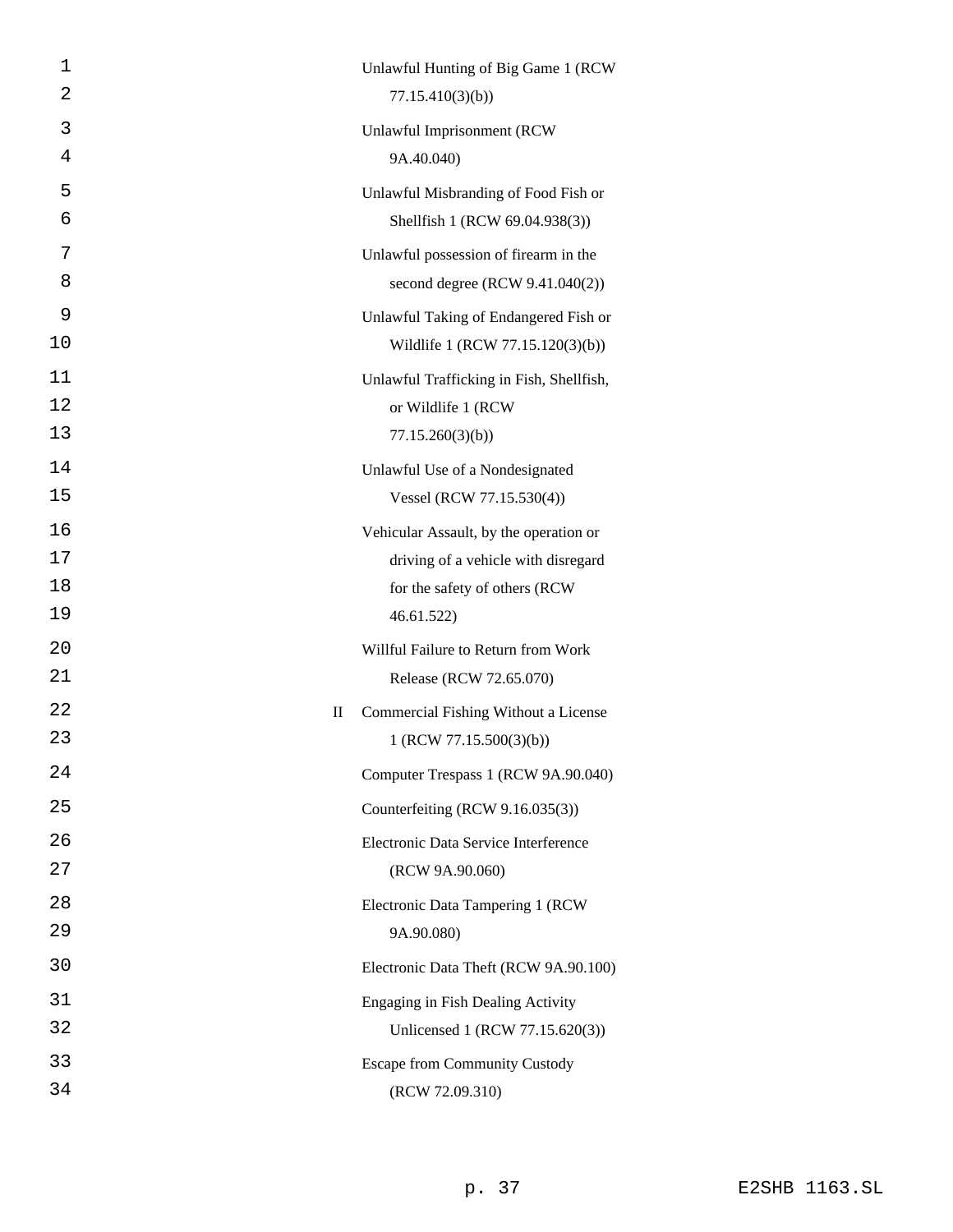| 1<br>$\overline{2}$ | Failure to Register as a Sex Offender                        |
|---------------------|--------------------------------------------------------------|
| 3                   | (second or subsequent offense)                               |
| 4                   | (RCW 9A.44.130 prior to June 10,<br>2010, and RCW 9A.44.132) |
|                     |                                                              |
| 5<br>6              | Health Care False Claims (RCW                                |
|                     | 48.80.030)                                                   |
| 7                   | Identity Theft 2 (RCW 9.35.020(3))                           |
| 8                   | <b>Improperly Obtaining Financial</b>                        |
| 9                   | Information (RCW 9.35.010)                                   |
| 10                  | Malicious Mischief 1 (RCW 9A.48.070)                         |
| 11                  | Organized Retail Theft 2 (RCW                                |
| 12                  | 9A.56.350(3)                                                 |
| 13                  | Possession of Stolen Property 1 (RCW                         |
| 14                  | 9A.56.150)                                                   |
| 15                  | Possession of a Stolen Vehicle (RCW                          |
| 16                  | 9A.56.068)                                                   |
| 17                  | Retail Theft with Special Circumstances                      |
| 18                  | 2 (RCW 9A.56.360(3))                                         |
| 19                  | Scrap Processing, Recycling, or                              |
| 20                  | Supplying Without a License                                  |
| 21                  | (second or subsequent offense)                               |
| 22                  | (RCW 19.290.100)                                             |
| 23                  | Theft 1 (RCW 9A.56.030)                                      |
| 24                  | Theft of a Motor Vehicle (RCW                                |
| 25                  | 9A.56.065)                                                   |
| 26                  | Theft of Rental, Leased, Lease-                              |
| 27                  | purchased, or Loaned Property                                |
| 28                  | (valued at five thousand dollars or                          |
| 29                  | more) (RCW 9A.56.096(5)(a))                                  |
| 30                  | Theft with the Intent to Resell 2 (RCW                       |
| 31                  | 9A.56.340(3)                                                 |
| 32                  | Trafficking in Insurance Claims (RCW                         |
| 33                  | 48.30A.015)                                                  |
| 34                  | Unlawful factoring of a credit card or                       |
| 35                  | payment card transaction (RCW                                |
| 36                  | 9A.56.290(4)(a)                                              |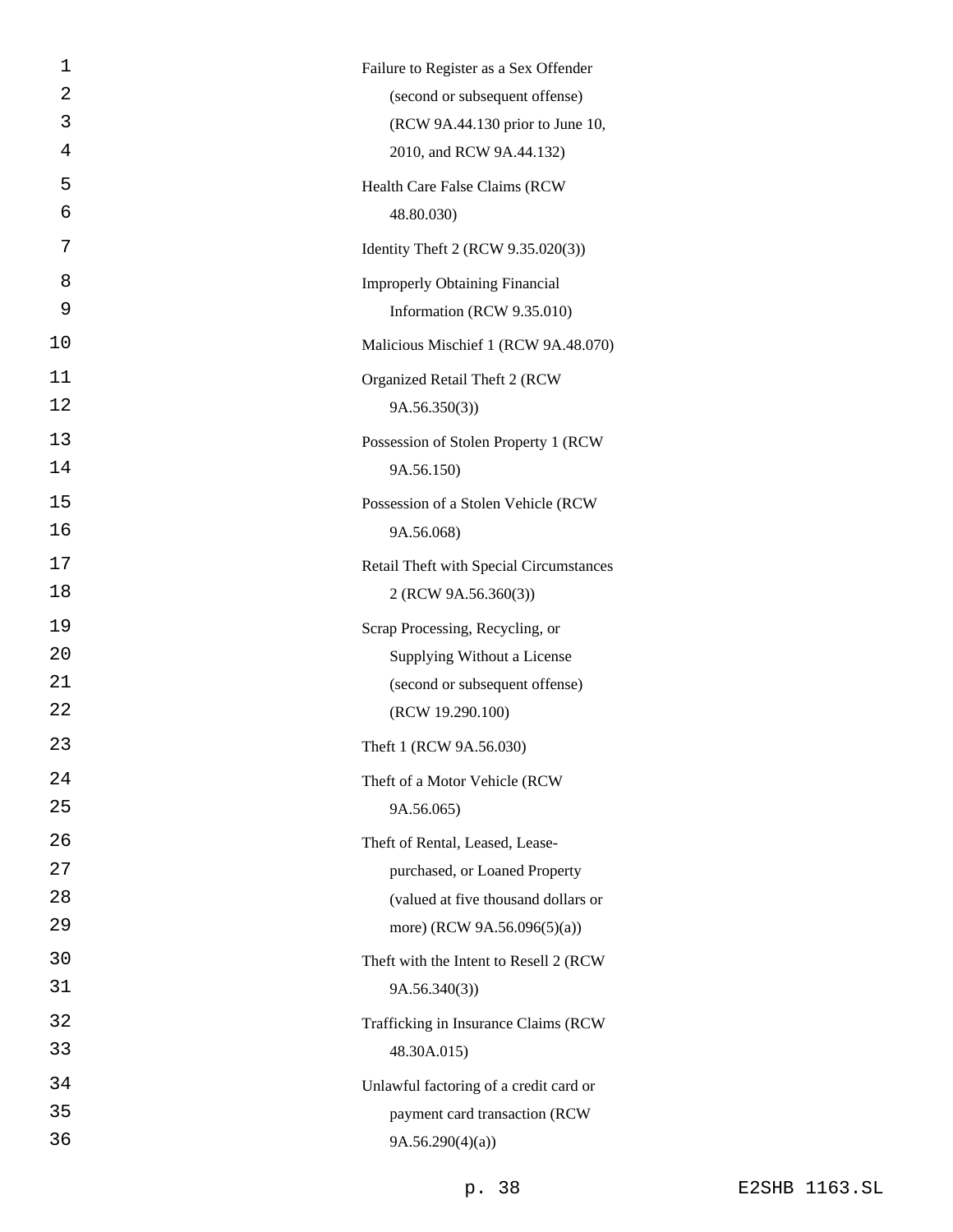|    | Unlawful Participation of Non-Indians      |
|----|--------------------------------------------|
| 2  | in Indian Fishery (RCW                     |
| 3  | 77.15.570(2)                               |
| 4  | Unlawful Practice of Law (RCW              |
| 5  | 2.48.180)                                  |
| 6  | Unlawful Purchase or Use of a License      |
| 7  | (RCW 77.15.650(3)(b))                      |
| 8  | Unlawful Trafficking in Fish, Shellfish,   |
| 9  | or Wildlife 2 (RCW                         |
| 10 | 77.15.260(3)(a)                            |
| 11 | Unlicensed Practice of a Profession or     |
| 12 | Business (RCW 18.130.190(7))               |
| 13 | Voyeurism (RCW 9A.44.115)                  |
| 14 | Attempting to Elude a Pursuing Police<br>I |
| 15 | Vehicle (RCW 46.61.024)                    |
| 16 | False Verification for Welfare (RCW        |
|    |                                            |
| 17 | 74.08.055)                                 |
| 18 | Forgery (RCW 9A.60.020)                    |
| 19 | Fraudulent Creation or Revocation of a     |
| 20 | Mental Health Advance Directive            |
| 21 | (RCW 9A.60.060)                            |
| 22 | Malicious Mischief 2 (RCW 9A.48.080)       |
| 23 | Mineral Trespass (RCW 78.44.330)           |
| 24 | Possession of Stolen Property 2 (RCW       |
| 25 | 9A.56.160)                                 |
| 26 | Reckless Burning 1 (RCW 9A.48.040)         |
| 27 | Spotlighting Big Game 1 (RCW               |
| 28 | 77.15.450(3)(b)                            |
| 29 | Suspension of Department Privileges 1      |
| 30 | (RCW 77.15.670(3)(b))                      |
| 31 | Taking Motor Vehicle Without               |
| 32 | Permission 2 (RCW 9A.56.075)               |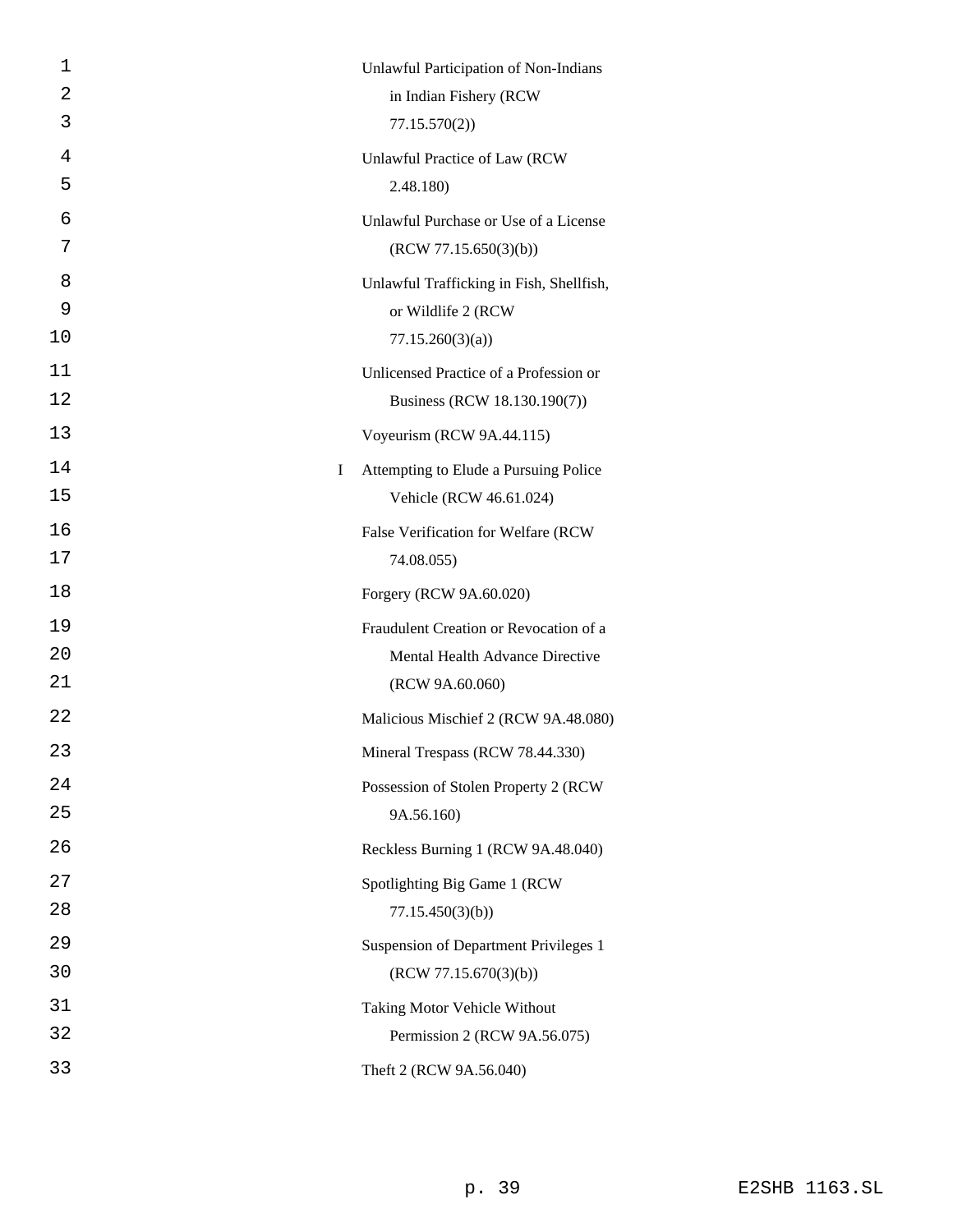| 1  | Theft of Rental, Leased, Lease-          |
|----|------------------------------------------|
| 2  | purchased, or Loaned Property            |
| 3  | (valued at seven hundred fifty           |
| 4  | dollars or more but less than five       |
| 5  | thousand dollars) (RCW                   |
| 6  | 9A.56.096(5)(b)                          |
| 7  | Transaction of insurance business        |
| 8  | beyond the scope of licensure            |
| 9  | (RCW 48.17.063)                          |
| 10 | Unlawful Fish and Shellfish Catch        |
| 11 | Accounting (RCW 77.15.630(3)(b))         |
| 12 | Unlawful Issuance of Checks or Drafts    |
| 13 | (RCW 9A.56.060)                          |
| 14 | <b>Unlawful Possession of Fictitious</b> |
| 15 | Identification (RCW 9A.56.320)           |
| 16 | Unlawful Possession of Instruments of    |
| 17 | Financial Fraud (RCW 9A.56.320)          |
| 18 | <b>Unlawful Possession of Payment</b>    |
| 19 | Instruments (RCW 9A.56.320)              |
| 20 | Unlawful Possession of a Personal        |
| 21 | <b>Identification Device (RCW</b>        |
| 22 | 9A.56.320)                               |
| 23 | <b>Unlawful Production of Payment</b>    |
| 24 | Instruments (RCW 9A.56.320)              |
| 25 | Unlawful Releasing, Planting,            |
| 26 | Possessing, or Placing Deleterious       |
| 27 | Exotic Wildlife (RCW                     |
| 28 | 77.15.250(2)(b)                          |
| 29 | Unlawful Trafficking in Food Stamps      |
| 30 | (RCW 9.91.142)                           |
| 31 | Unlawful Use of Food Stamps (RCW         |
| 32 | 9.91.144)                                |
| 33 | Unlawful Use of Net to Take Fish 1       |
| 34 | (RCW 77.15.580(3)(b))                    |
| 35 | Unlawful Use of Prohibited Aquatic       |
| 36 | Animal Species (RCW                      |
| 37 | 77.15.253(3)                             |